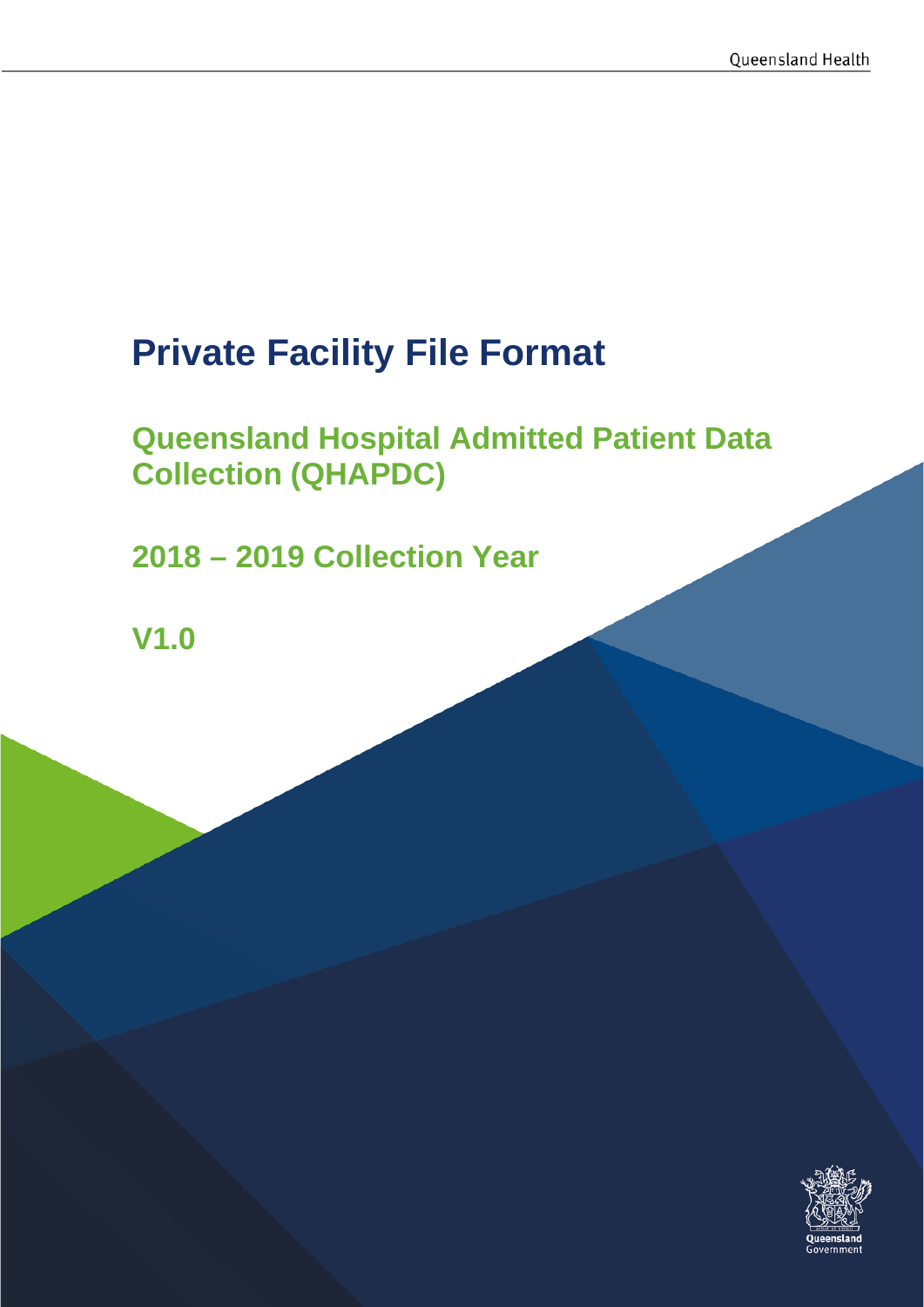#### **Private Facility File Format 2018 – 2019 v1.0**

Published by the State of Queensland (Queensland Health), March 2018



This document is licensed under a Creative Commons Attribution 3.0 Australia licence. To view a copy of this licence, visit creativecommons.org/licenses/by/3.0/au

© State of Queensland (Queensland Health) **2018**

You are free to copy, communicate and adapt the work, as long as you attribute the State of Queensland (Queensland Health).

For more information contact:

Statistical Collections and Integration Unit, Department of Health, GPO Box 48, Brisbane QLD 4001, email Qhipsmail@health.qld.gov.au, phone 3708 5679.

An electronic version of this document is available at http://www.health.qld.gov.au/hsu

#### **Disclaimer:**

The content presented in this publication is distributed by the Queensland Government as an information source only. The State of Queensland makes no statements, representations or warranties about the accuracy, completeness or reliability of any information contained in this publication. The State of Queensland disclaims all responsibility and all liability (including without limitation for liability in negligence) for all expenses, losses, damages and costs you might incur as a result of the information being inaccurate or incomplete in any way, and for any reason reliance was placed on such information.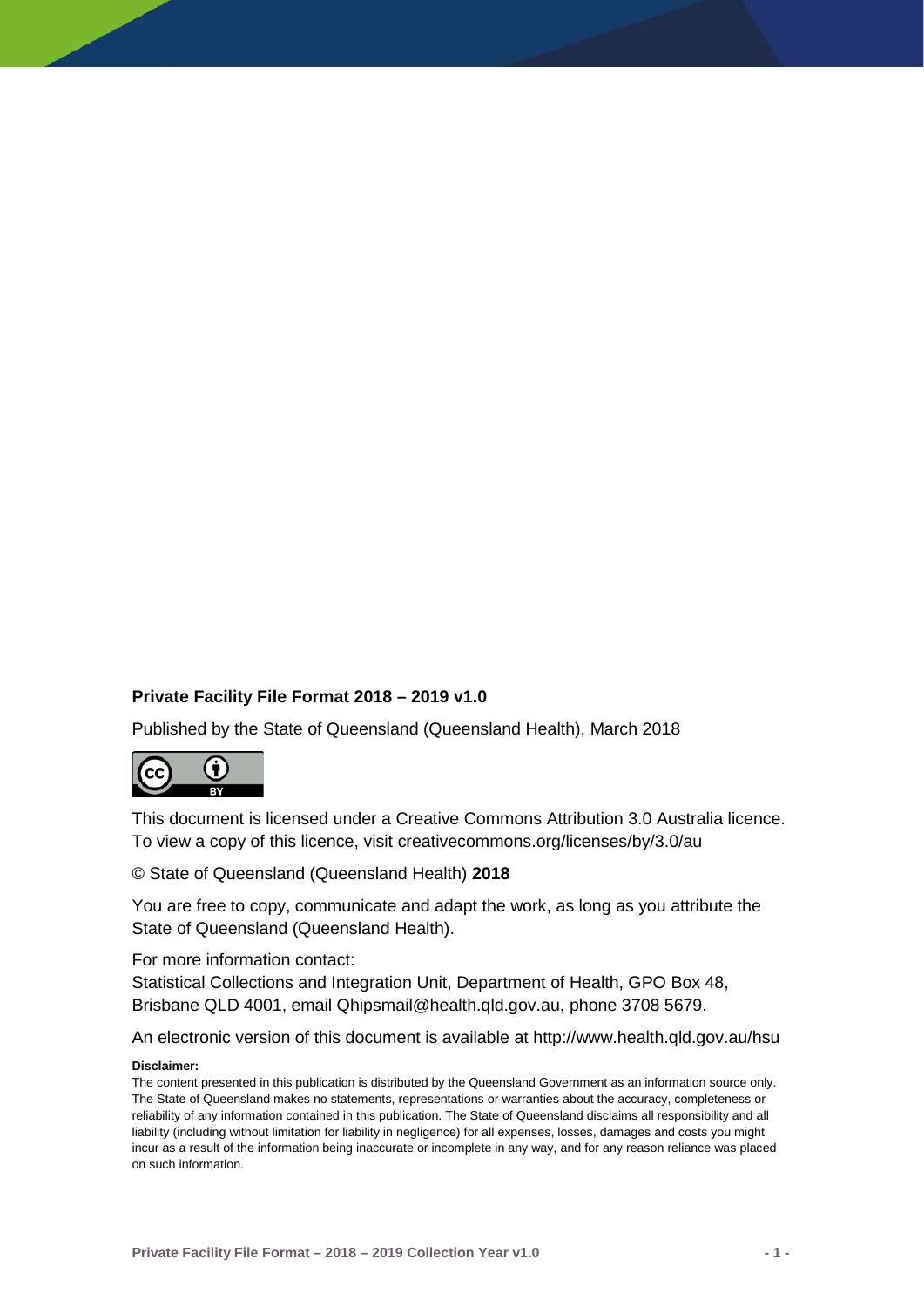# **Contents**

| Activity Details if Activity Code = A (Account Class Variation) 17         |  |
|----------------------------------------------------------------------------|--|
|                                                                            |  |
| Activity Details if Activity Code = W (Ward/Unit Transfer)  18             |  |
|                                                                            |  |
| Activity Details if Activity Code = S (Sub and Non-Acute Items) 19         |  |
|                                                                            |  |
| Activity Details if Activity Code = B (Mother's Patient Identifier of Baby |  |
|                                                                            |  |
|                                                                            |  |
|                                                                            |  |
|                                                                            |  |
|                                                                            |  |
|                                                                            |  |
|                                                                            |  |
|                                                                            |  |
|                                                                            |  |
|                                                                            |  |
|                                                                            |  |
|                                                                            |  |
|                                                                            |  |
|                                                                            |  |
|                                                                            |  |
|                                                                            |  |
|                                                                            |  |
|                                                                            |  |
|                                                                            |  |
|                                                                            |  |
|                                                                            |  |
|                                                                            |  |
|                                                                            |  |
|                                                                            |  |
|                                                                            |  |
|                                                                            |  |
|                                                                            |  |
|                                                                            |  |
|                                                                            |  |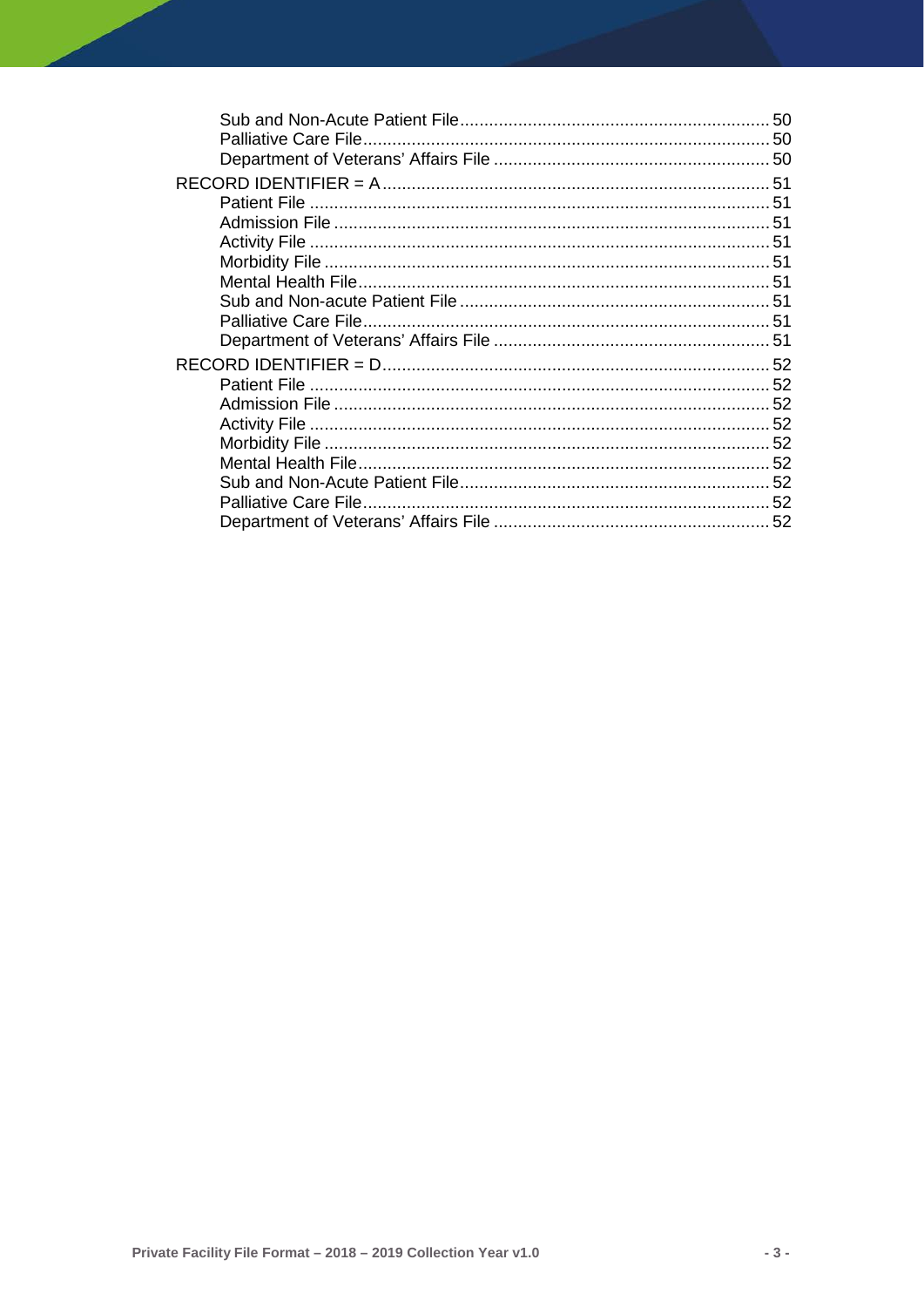# <span id="page-4-0"></span>**Private Facility File Format 2018-2019 Collection Year**

# <span id="page-4-1"></span>**Introduction**

This document specifies the file format for the electronic submission of data by private facilities to the Statistical Services Branch (SSB), Queensland Department of Health for the Queensland Hospital Admitted Patient Data Collection.

A record must be provided for each admitted patient, including all newborn babies, separated from any facility permitted to admit patients. Separated is an inclusive term meaning discharged, died, transferred or statistically separated.

All boarders and posthumous organ procurement donors are also included in the scope of the Collection.

**SSB is able to electronically process amendments if the facility's patient record system is capable of supplying amendment and deletion records. These records have a record identifier of 'A' or 'D' as detailed in the following file format. Please inform your SSB contact prior to your facility commencing the reporting of any amendments and deletion records electronically.**

There are 9 files specified in this document: Header, Patient, Admission, Activity, Morbidity, Mental Health, Sub and Non-Acute Patient, Palliative Care and Department of Veterans' Affairs.

The following is our standard when naming the files:

fffffctyyctyynnn.filetype

| fffff    |            | five-digit facility number (zero filled from the left) |  |  |  |
|----------|------------|--------------------------------------------------------|--|--|--|
| ctyyctyy |            | collection year to which the data relates              |  |  |  |
| nnn      |            | data extract number for collection year                |  |  |  |
| filetype |            | HDR for the Header File                                |  |  |  |
|          |            | <b>PAT</b> for the Patient File                        |  |  |  |
|          |            | ADM for the Admission File                             |  |  |  |
|          |            | ACT for the Activity File                              |  |  |  |
|          |            | MOR for the Morbidity File                             |  |  |  |
|          | MEN        | for the Mental Health File                             |  |  |  |
|          | SNP        | for the Sub and Non-Acute Patient File                 |  |  |  |
|          | <b>PAL</b> | for the Palliative Care file                           |  |  |  |
|          | DVA        | for the Department of Veterans' Affairs File           |  |  |  |
|          |            |                                                        |  |  |  |

#### **The 4th admission file for ABC Hospital (facility number 99999) for collection year 2018-2019 would be named:**

#### 9999920182019004.ADM

Data for multiple months or for a partial month can be supplied in the one extract file. The data extract number for a collection year must begin at '001' and be contiguous throughout the collection year.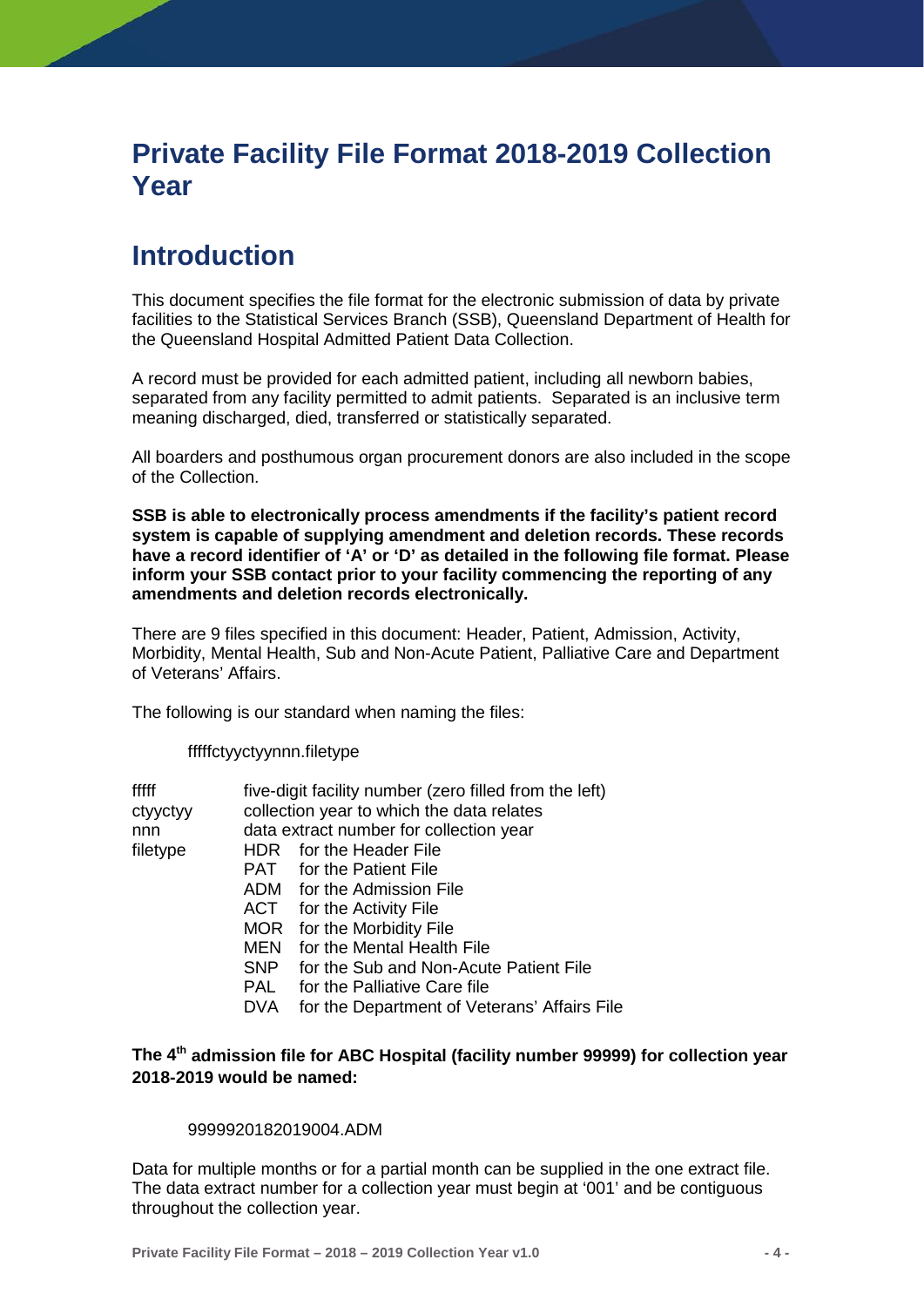# <span id="page-5-0"></span>**Private Facility File Format**

## <span id="page-5-1"></span>**Header file**

The header file contains an extraction details record (the facility and period for which data has been extracted, and the date the extraction took place) and file details records (the number and type of records on each file).

The extraction details record is the first record on the Header File. There should be only one extraction details record in the Header File.

For each file extracted, there must be a file details record on the Header File.

| <b>EXTRACTION DETAILS RECORD</b> |         |                                 |                                                |
|----------------------------------|---------|---------------------------------|------------------------------------------------|
| <b>Record Identifier</b>         | 1 char  | $E =$ Extraction details        |                                                |
| <b>Facility Number</b>           | 5 num   | Must be a valid facility number | Right adjusted<br>and zero filled<br>from left |
| <b>Extract Period</b>            | 16 date | From date<br>To date            | ctyymmdd<br>ctyymmdd                           |
| <b>Extract Date</b>              | 8 date  | Date data extracted             | ctyymmdd                                       |

| <b>FILE DETAILS RECORD</b> |        |                                                                                                                                                                                                                 |                                                                 |
|----------------------------|--------|-----------------------------------------------------------------------------------------------------------------------------------------------------------------------------------------------------------------|-----------------------------------------------------------------|
| <b>Record Identifier</b>   | 1 char | $F =$ File details                                                                                                                                                                                              |                                                                 |
| File Type                  | 3 char | $PAT =$ Patient<br>$ADM =$ Admission<br>$ACT = Activity$<br>$MOR = Morbidity$<br>$MEN = Mental Health$<br>$SNP = Sub$ and Non-Acute Patient<br>$PAL = Palliative Care$<br>DVA = Department of Veterans' Affairs |                                                                 |
| Record Type                | 1 char | $N = New$                                                                                                                                                                                                       |                                                                 |
| Number of Records          | 5 num  | Number of new records                                                                                                                                                                                           | Right adjusted<br>and zero filled<br>from left; zero<br>if null |
| Record Type                | 1 char | $A =$ Amendment                                                                                                                                                                                                 |                                                                 |
| Number of Records          | 5 num  | Number of amendment records                                                                                                                                                                                     | Right adjusted<br>and zero filled<br>from left; zero<br>if null |
| Record Type                | 1 char | $D = Deletion$                                                                                                                                                                                                  |                                                                 |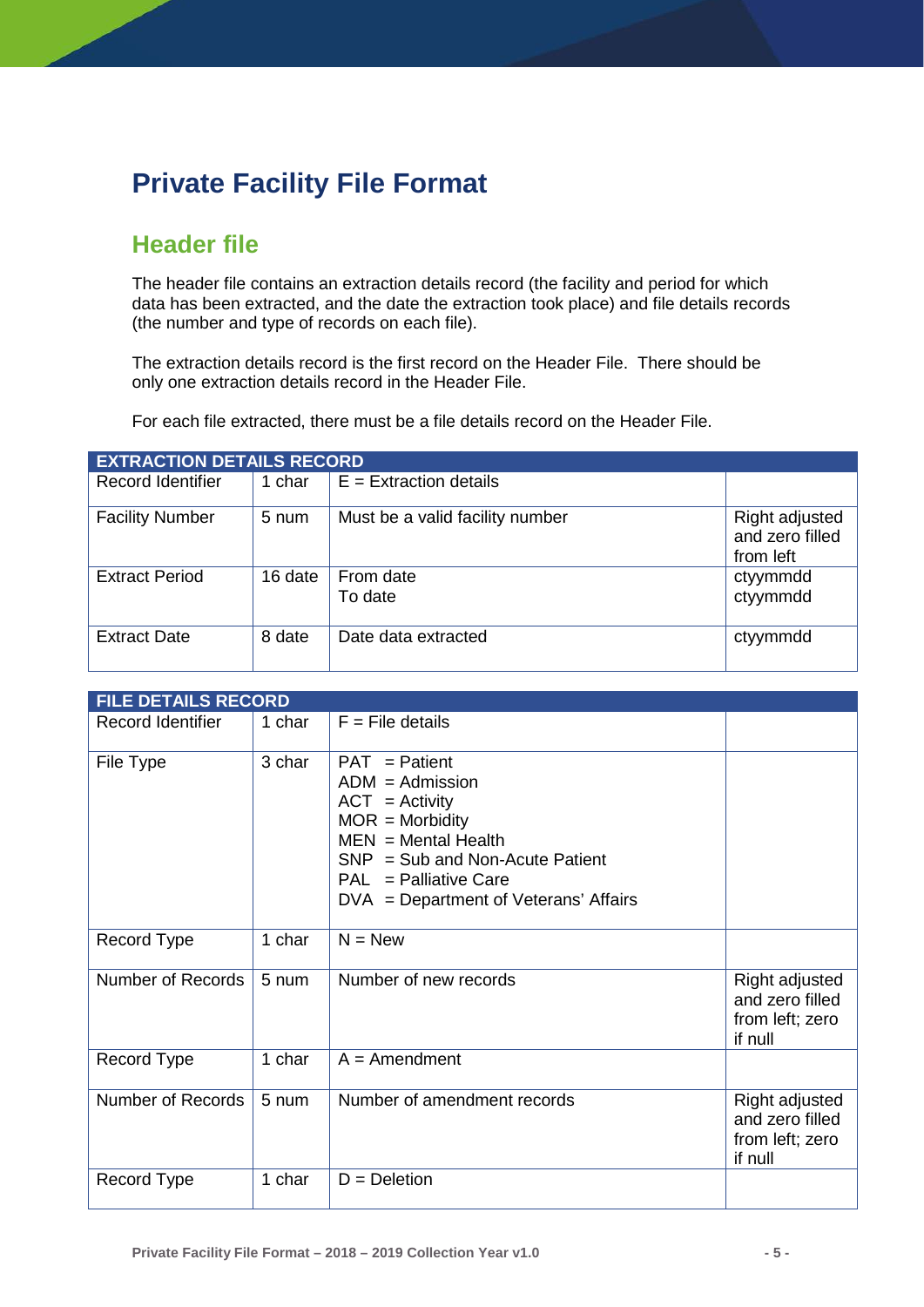| <b>FILE DETAILS RECORD</b> |  |                            |                                                                 |  |
|----------------------------|--|----------------------------|-----------------------------------------------------------------|--|
| Number of Records   5 num  |  | Number of deletion records | Right adjusted<br>and zero filled<br>from left; zero<br>if null |  |
| Filler                     |  | <b>Blank</b>               |                                                                 |  |

An example of a header file is:

E99999201807012018073120180820 FPATN00420A00020D00000 FADMN00420A00124D00001 FACTN00080A00000D00010 FMORN01000A00000D00005 FMENN00020A00000D00001 FSNPN00010A00002D00001 FPALN00008A00001D00002 FDVAN00003A00001D00001

The details provided by the above example are:

#### **Extraction details**

| Facility 99999 $-$       | <b>ABC Private Facility</b> |
|--------------------------|-----------------------------|
| <b>Extraction period</b> | 1 July 2018 to 31 July 2018 |
| <b>Extraction date</b>   | 20 August 2018              |

#### **File details**

Patient file

| 420 | New records |
|-----|-------------|
| 20  | Amendments  |

- 0 Deletions
- Admission details

| 420 | New records |
|-----|-------------|
| 124 | Amendments  |
| 1   | Deletions   |

Activity

| 80       | New records |
|----------|-------------|
| $\Omega$ | Amendments  |

10 Deletions

# Morbidity details<br>1000

| 1000 |  | New records |
|------|--|-------------|
|      |  |             |

- 0 Amendments<br>5 Deletions
- **Deletions**

# Mental Health details<br>20 New

- 20 New records<br>0 Amendments
- 
- 0 Amendments<br>1 Deletions **Deletions**

Sub and Non-Acute Patient file details

- 10 New records
- 2 Amendments
- 1 Deletions

Palliative Care details

8 New records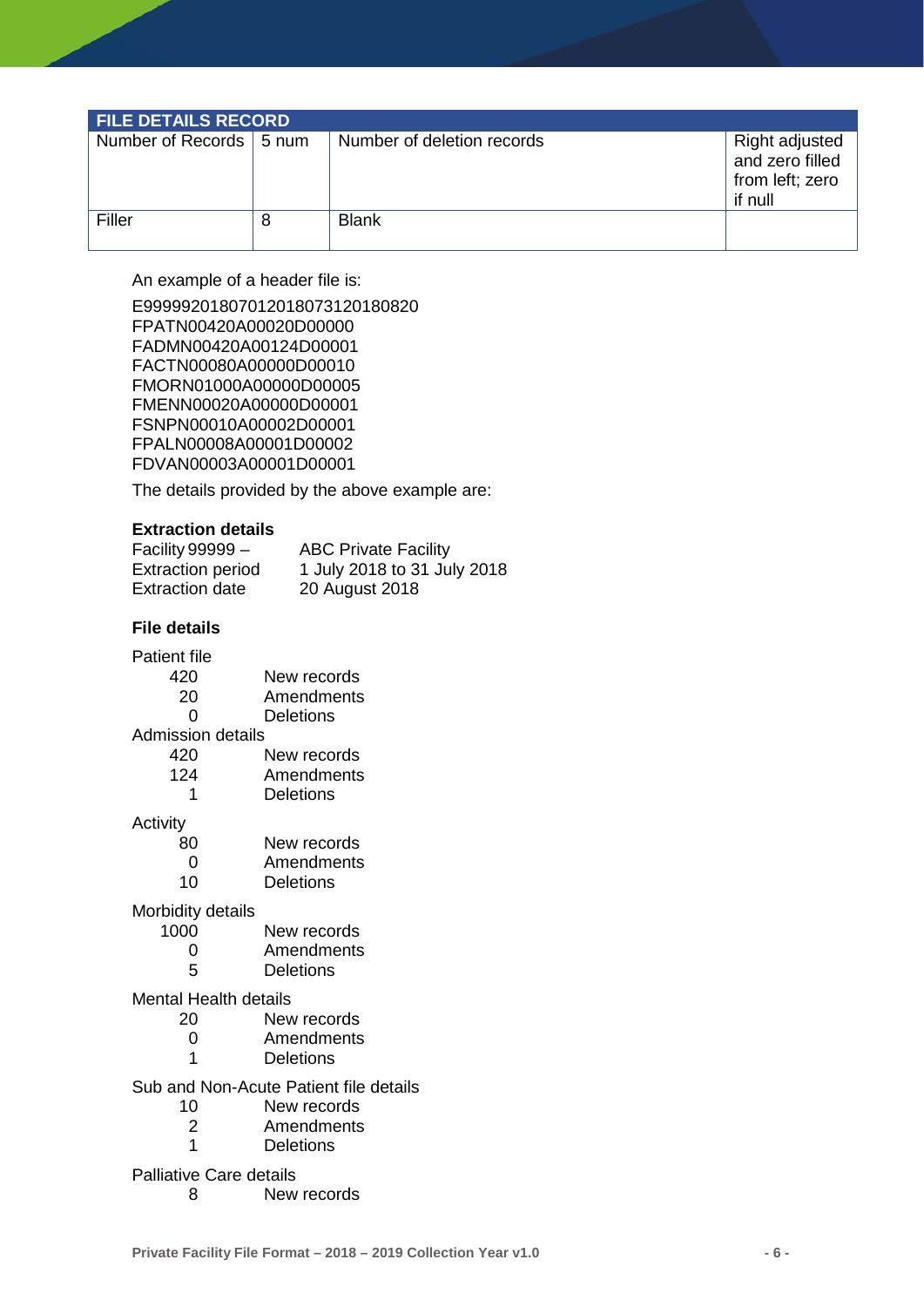- 1 Amendments<br>2 Deletions
- **Deletions**

# Department of Veterans' Affairs details

- 3 New records<br>1 Amendments
- 1 Amendments<br>1 Deletions
- <span id="page-7-0"></span>**Deletions**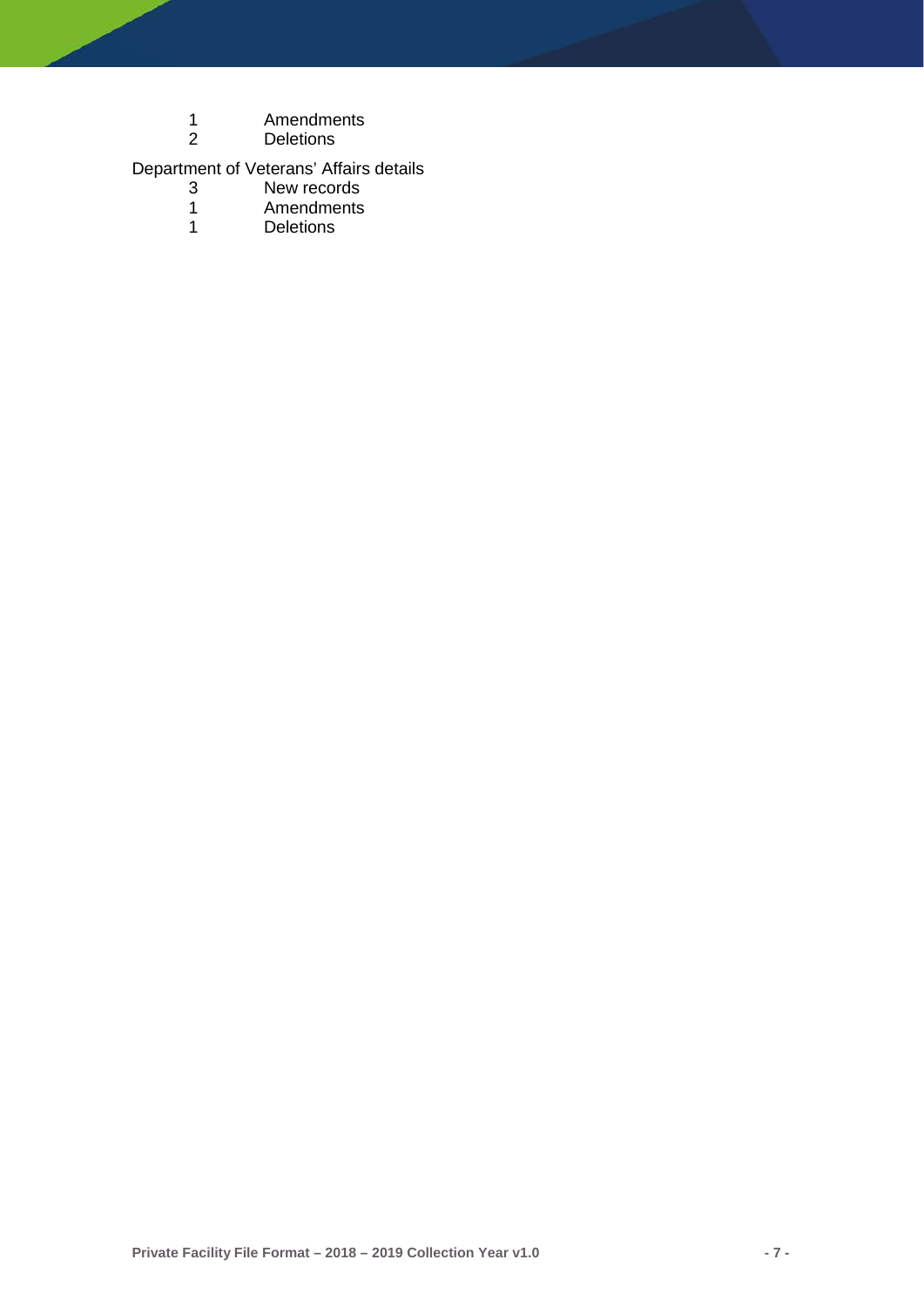# **Patient File**

The header record is the first record on the file. There is only one header record, followed by the patient details records.

| <b>HEADER RECORD</b>                            |                 |                                                                             |                                                                 |
|-------------------------------------------------|-----------------|-----------------------------------------------------------------------------|-----------------------------------------------------------------|
| <b>Facility Number</b>                          | 5 num           | Must be the same as the facility number in the<br>corresponding header file | Right adjusted<br>and zero filled<br>from left                  |
| <b>Extract Period</b>                           | 16 date         | From date<br>To date                                                        | ctyymmdd<br>ctyymmdd                                            |
| File Type                                       | 3 char          | Abbreviation to identify file type<br>$PAT =$ Patient                       |                                                                 |
| Number of Records                               | $5 \text{ num}$ | Total number of records in the file                                         | Right adjusted<br>and zero filled<br>from left;<br>zero if null |
| <b>Extraction Software</b><br><b>Identifier</b> | 10 char         | Code to identify the version of the software used                           | Left adjusted,<br>blank if null                                 |
| Filler                                          | 234             | <b>Blank</b>                                                                |                                                                 |

| <b>PATIENT DETAILS RECORDS</b> |                                                                                                                                                                                                                                                     |                                                |
|--------------------------------|-----------------------------------------------------------------------------------------------------------------------------------------------------------------------------------------------------------------------------------------------------|------------------------------------------------|
| 1 char                         | $N = New$<br>$A =$ Amendment                                                                                                                                                                                                                        |                                                |
| 12 char                        | A number unique within the facility to identify each<br>admission. This number is not to be reused.<br>regardless of deletions, etc.                                                                                                                | Right adjusted<br>and zero filled<br>from left |
| 8 char                         | Unique number to identify the patient within the<br>facility (e.g. Unit record number)                                                                                                                                                              | Right adjusted<br>and zero filled<br>from left |
| 12 char                        | Admission number allocated by the facility                                                                                                                                                                                                          | Right adjusted<br>and zero filled<br>from left |
| 24 char                        | First 24 characters of the patients surname                                                                                                                                                                                                         | Left adjusted                                  |
| 15 char                        | First 15 characters of the patients first given name                                                                                                                                                                                                | Left adjusted,<br>blank if null                |
| 15 char                        | First 15 characters of second given name of<br>patient                                                                                                                                                                                              | Left adjusted,<br>blank if null                |
| 40 char                        | Number and street of usual residential address of<br>patient<br>Note: Post office box numbers, property names<br>(with no other details, eg include access road<br>name with the property name), or mail service<br>numbers should NOT be recorded. | <b>Blank if null</b>                           |
|                                |                                                                                                                                                                                                                                                     |                                                |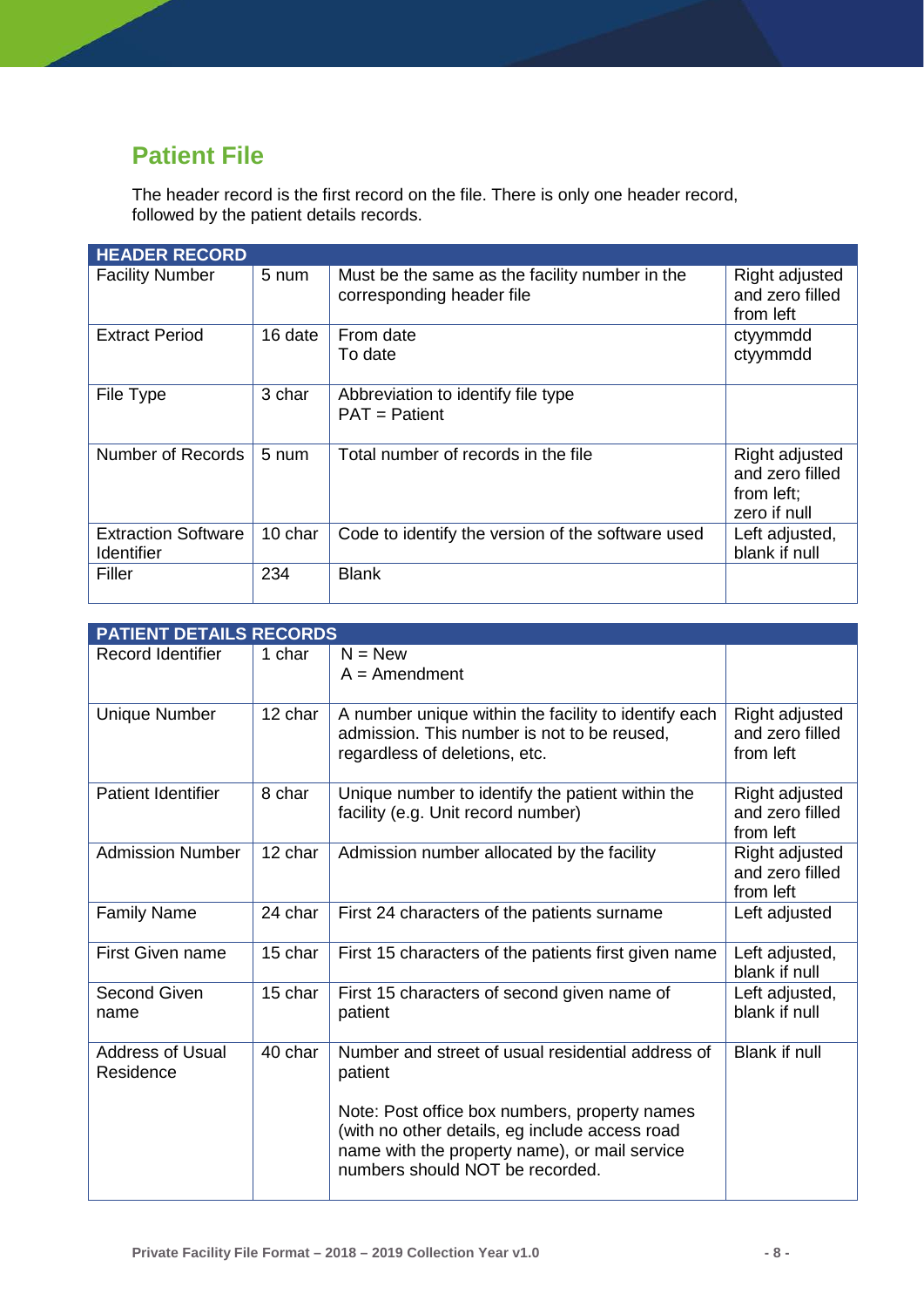| <b>PATIENT DETAILS RECORDS</b>                     |         |                                                                                                                                                                                                                                                                                                                                                                                                                          |               |  |
|----------------------------------------------------|---------|--------------------------------------------------------------------------------------------------------------------------------------------------------------------------------------------------------------------------------------------------------------------------------------------------------------------------------------------------------------------------------------------------------------------------|---------------|--|
| <b>Location of Usual</b><br>Residence              | 40 char | Location associated with the permanent address                                                                                                                                                                                                                                                                                                                                                                           |               |  |
| Postcode of Usual<br>Residence                     | 4 num   | Australian postcode associated with the<br>permanent address.<br>Supplementary codes as below (note that for<br>Australian External Territory addresses, the actual<br>postcode should be used).<br>9301 = Papua New Guinea<br>$9302$ = New Zealand<br>9399 = Overseas other (not PNG or NZ)<br>$9799 = At sea$<br>$9989$ = No fixed address<br>$0989$ = Not stated or unknown                                           |               |  |
| <b>State of Usual</b><br>Residence                 | 1 num   | State associated with the permanent address<br>(note that for Australian External Territory<br>addresses, the actual state id should be used).<br>$0 =$ Overseas<br>$1 = New South Wales$<br>$2 = Victoria$<br>$3 =$ Queensland<br>$4 =$ South Australia<br>5 = Western Australia<br>$6 =$ Tasmania<br>$7 =$ Northern Territory<br>8 = Australian Capital Territory<br>9 = Not stated/Unknown/No fixed address/At<br>sea |               |  |
| Filler                                             | 4       | <b>Blank</b>                                                                                                                                                                                                                                                                                                                                                                                                             |               |  |
| <b>Sex</b>                                         | 1 num   | $1 = Male$<br>$2 =$ Female<br>$3 = Other$                                                                                                                                                                                                                                                                                                                                                                                |               |  |
| Date of Birth                                      | 8 date  | Full date of birth of the patient<br>Where dd is unknown use 15<br>Where mm is unknown use 06<br>Where yy is unknown estimate year                                                                                                                                                                                                                                                                                       | ctyymmdd      |  |
| <b>Estimated Date of</b><br><b>Birth Indicator</b> | 1 char  | A flag to indicate whether any component of a<br>reported date of birth is estimated.<br>$1 =$ Estimated                                                                                                                                                                                                                                                                                                                 | Blank if null |  |
| <b>Marital Status</b>                              | 1 num   | $1 =$ Never married<br>$2$ = Married (registered and de facto)<br>$3 = Widowed$<br>$4 = Divorced$<br>$5 =$ Separated<br>$9 = Not stated/unknown$                                                                                                                                                                                                                                                                         |               |  |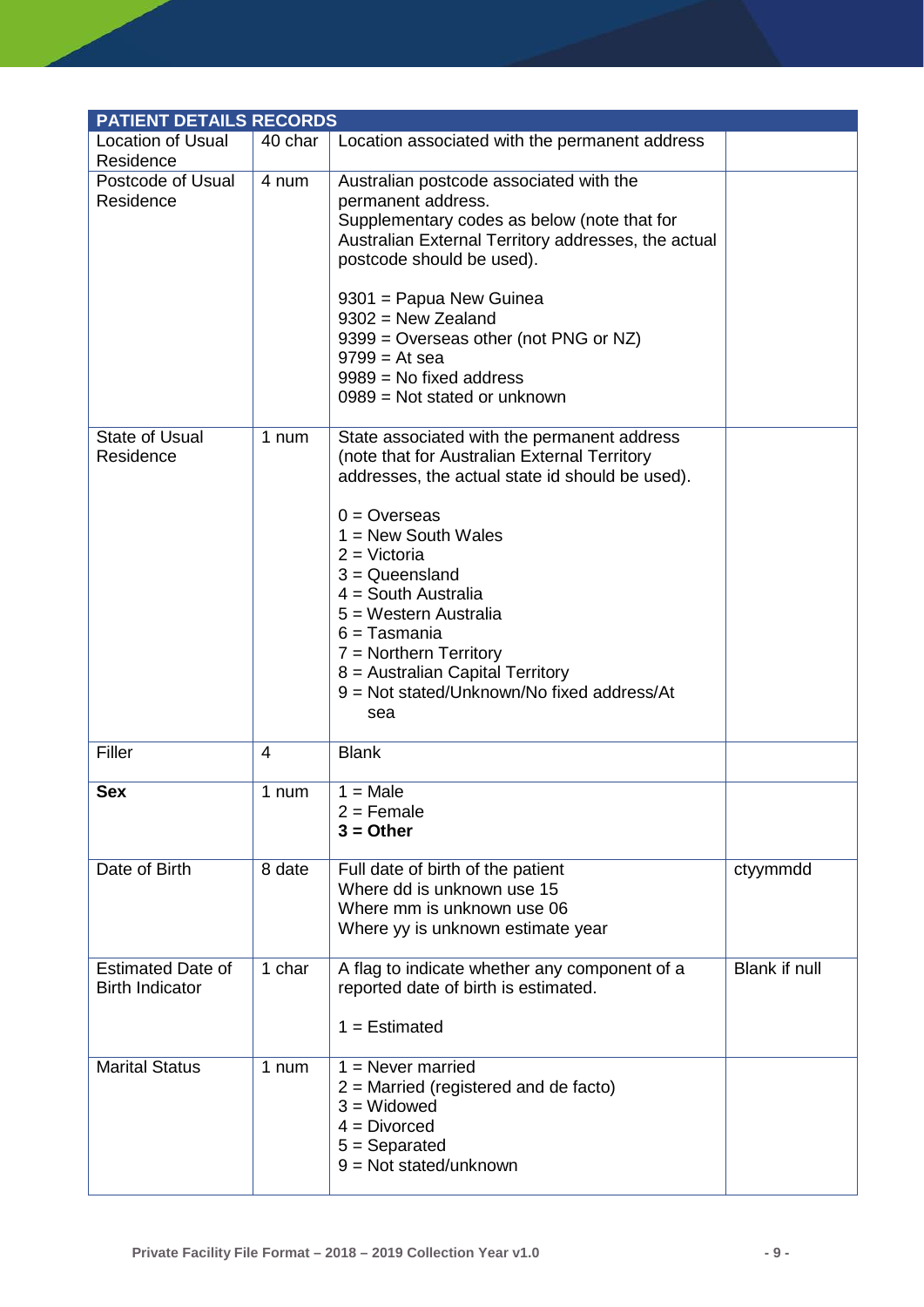<span id="page-10-0"></span>

| <b>PATIENT DETAILS RECORDS</b>                           |                |                                                                                                                                                                                                                                                                           |                                                |  |
|----------------------------------------------------------|----------------|---------------------------------------------------------------------------------------------------------------------------------------------------------------------------------------------------------------------------------------------------------------------------|------------------------------------------------|--|
| Country of Birth                                         | 4 num          | Country of birth of patient                                                                                                                                                                                                                                               | Right adjusted<br>and zero filled<br>from left |  |
| <b>Indigenous Status</b>                                 | 1 num          | 1 = Aboriginal but not Torres Strait Islander<br>origin<br>2 = Torres Strait Islander but not Aboriginal<br>origin<br>3 = Both Aboriginal and Torres Strait Islander<br>origin<br>4 = Neither Aboriginal nor Torres Strait Islander<br>origin<br>$9 = Not stated/unknown$ |                                                |  |
| Filler                                                   | $\overline{2}$ | Currently not required                                                                                                                                                                                                                                                    |                                                |  |
| Occupation                                               | $\overline{4}$ | Currently not required                                                                                                                                                                                                                                                    | Blank if null                                  |  |
| <b>Employment Status</b>                                 | $\mathbf{1}$   | Currently not required                                                                                                                                                                                                                                                    | <b>Blank if null</b>                           |  |
| <b>Medicare Eligibility</b>                              | 1 num          | $1 =$ Eligible<br>$2 = Not$ eligible<br>$9 = Not stated/unknown$                                                                                                                                                                                                          |                                                |  |
| <b>Medicare Number</b>                                   | 11 num         | Medicare number of the patient<br>The eleventh digit is the number that precedes<br>the patient's name on the card (the sub<br>numerate).<br>If a sub numerate cannot be supplied, the<br>eleventh digit of the Medicare number should be<br>provided as zero.            | Blank if not<br>available or if<br>null        |  |
| <b>Australian South</b><br>Sea Islander<br><b>Status</b> | 1 char         | Denotes whether the patient is of Australian<br>South Sea Islander origin<br>$1 = Yes$<br>$2 = No$<br>$9 = Not stated/unknown$                                                                                                                                            |                                                |  |
| Contact for<br><b>Feedback Indicator</b>                 | 1 char         | Currently not required                                                                                                                                                                                                                                                    | Blank if null                                  |  |
| <b>Telephone Number</b><br>- Home                        | 20 char        | Currently not required                                                                                                                                                                                                                                                    | <b>Blank if null</b>                           |  |
| <b>Telephone Number</b><br>- Mobile                      | 20 char        | Currently not required                                                                                                                                                                                                                                                    | Blank if null                                  |  |
| <b>Telephone Number</b><br>- Business or Work            | 20 char        | Currently not required                                                                                                                                                                                                                                                    | Blank if null                                  |  |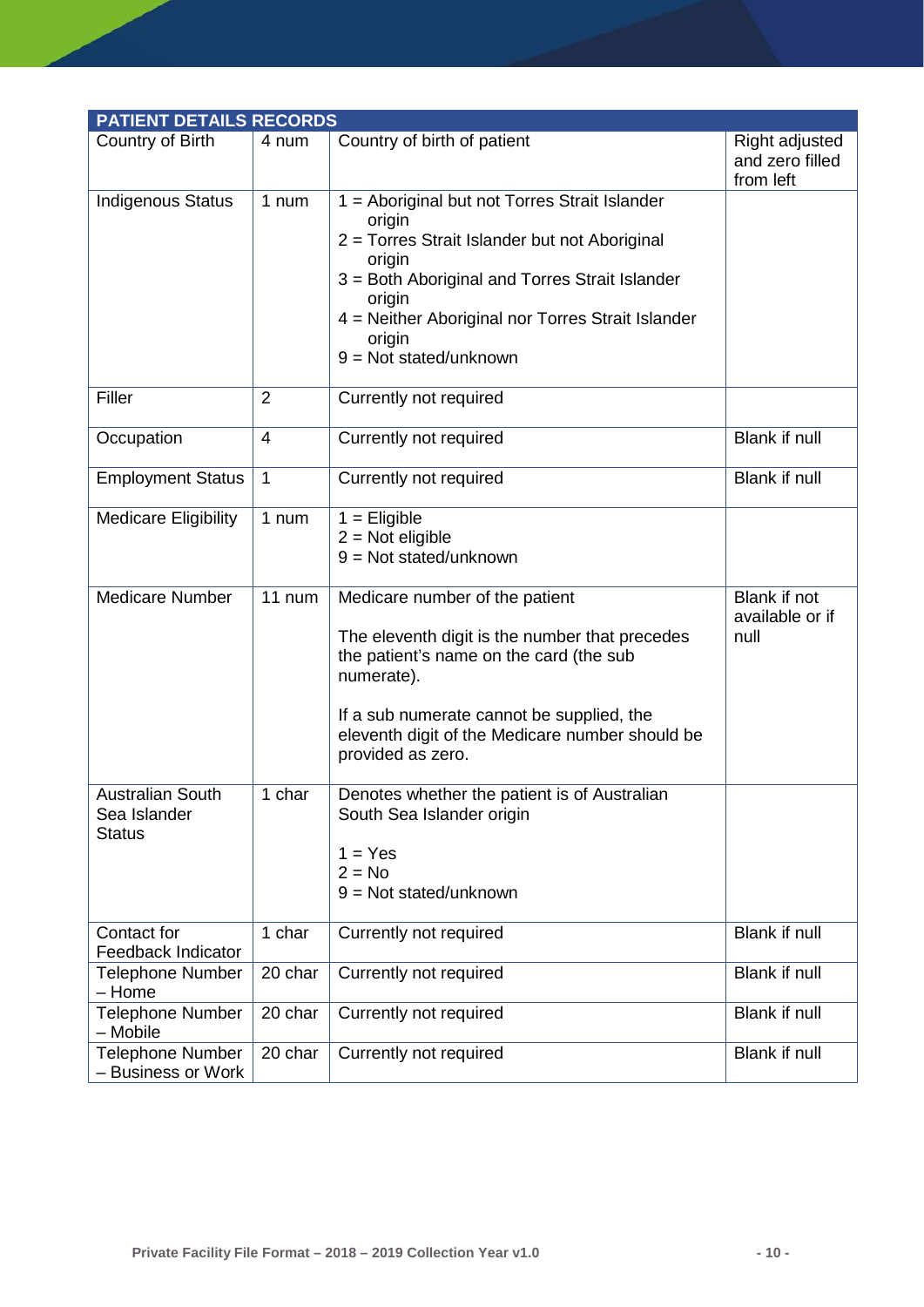# **Admission File**

The header record is the first record on the file. There is only one header record, followed by the admission details records.

| <b>HEADER RECORD</b>                     |                 |                                                                             |                                                                    |
|------------------------------------------|-----------------|-----------------------------------------------------------------------------|--------------------------------------------------------------------|
| <b>Facility Number</b>                   | 5 num           | Must be the same as the facility number in the<br>corresponding header file | Right<br>adjusted and<br>zero filled<br>from left                  |
| <b>Extract Period</b>                    | 16 date         | From date<br>To date                                                        | ctyymmdd<br>ctyymmdd                                               |
| File Type                                | 3 char          | Abbreviation to identify file type<br>$ADM =$ Admission                     |                                                                    |
| Number of Records                        | $5 \text{ num}$ | Total number of records in the file                                         | Right<br>adjusted and<br>zero filled<br>from left;<br>zero if null |
| <b>Extraction Software</b><br>Identifier | 10 char         | Code to identify the version of the software used                           | Left adjusted,<br>blank if null                                    |
| Filler                                   | 133             | <b>Blank</b>                                                                |                                                                    |

| <b>ADMISSION DETAILS RECORDS</b> |         |                                                                                                                                     |                                                   |
|----------------------------------|---------|-------------------------------------------------------------------------------------------------------------------------------------|---------------------------------------------------|
| Record Identifier                | 1 char  | $N = New$<br>$A =$ Amendment<br>$D = Deletion$                                                                                      |                                                   |
| <b>Unique Number</b>             | 12 char | A number unique within the facility to identify each<br>admission. This number is not to be reused,<br>regardless of deletions etc. | Right<br>adjusted and<br>zero filled<br>from left |
| <b>Patient Identifier</b>        | 8 char  | Unique number to identify the patient within the<br>facility (eg. unit record number)                                               | Right<br>adjusted and<br>zero filled<br>from left |
| <b>Admission Number</b>          | 12 char | Admission number allocated by the facility                                                                                          | Right<br>adjusted and<br>zero filled<br>from left |
| <b>Admission Date</b>            | 8 date  | Date of admission to the facility                                                                                                   | ctyymmdd                                          |
| <b>Admission Time</b>            | 4 num   | Time of admission to the facility<br>(0000 to 2359)                                                                                 | hhmm $(24)$<br>hour clock)                        |
| <b>Account Class</b>             | 12 char | Currently not required                                                                                                              | Blank if null                                     |
| <b>Chargeable Status</b>         | 1 num   | $1 =$ Public<br>$2$ = Private shared<br>$3$ = Private single                                                                        |                                                   |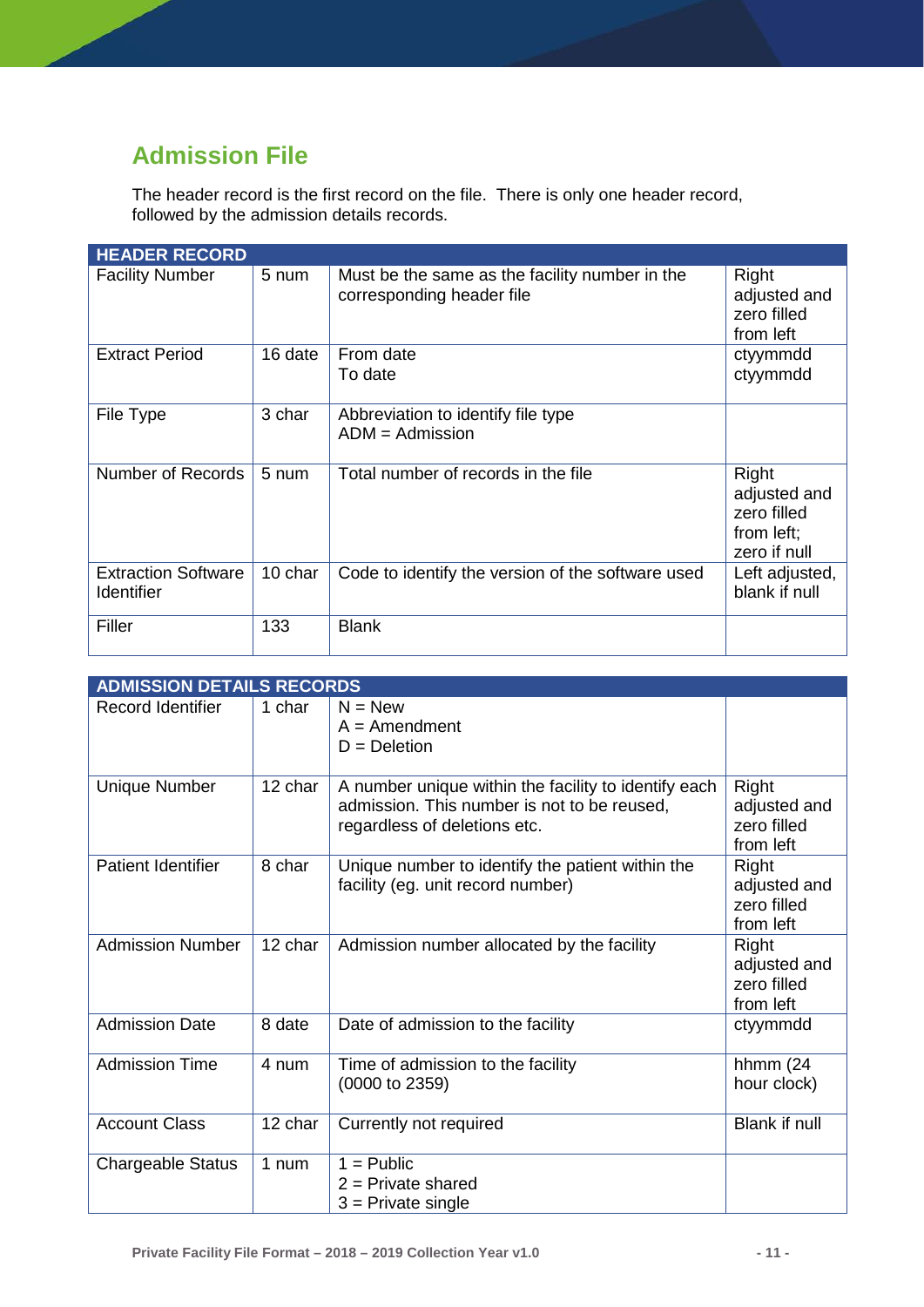| <b>ADMISSION DETAILS RECORDS</b>      |        |                                                                                                                                                                                                                                                                                                                                                                                                                                                                                                                                                                                                                                                                                                            |                                                |
|---------------------------------------|--------|------------------------------------------------------------------------------------------------------------------------------------------------------------------------------------------------------------------------------------------------------------------------------------------------------------------------------------------------------------------------------------------------------------------------------------------------------------------------------------------------------------------------------------------------------------------------------------------------------------------------------------------------------------------------------------------------------------|------------------------------------------------|
|                                       |        |                                                                                                                                                                                                                                                                                                                                                                                                                                                                                                                                                                                                                                                                                                            |                                                |
| Care Type                             | 2 num  | $01 = Acute$<br>$20 =$ Rehabilitation<br>$30$ = Palliative<br>$05 =$ Newborn<br>$09$ = Geriatric evaluation and management<br>$10 = \text{Psychogenic}$<br>$11 =$ Maintenance<br>$12$ = Mental health<br>$06 =$ Other care<br>$07 =$ Organ procurement<br>$08 =$ Boarder                                                                                                                                                                                                                                                                                                                                                                                                                                   | Right<br>adjusted,<br>zero filled<br>from left |
| Compensable<br><b>Status</b>          | 1 num  | 1 = Workers' Compensation Queensland<br>2 = Workers' Compensation (Other)<br>$6 =$ Motor Vehicle (QLD)<br>$7 =$ Motor Vehicle (Other)<br>$3 =$ Compensable third party<br>$4 =$ Other compensable<br>5 = Department of Veterans' Affairs<br>$9 = Department of Defense$<br>$8 =$ None of the above                                                                                                                                                                                                                                                                                                                                                                                                         |                                                |
| <b>Band</b>                           | 2 char | Classification to categorise same day procedures<br>into the Commonwealth Bands.<br>$1A = Band 1A$<br>$1B = Band 1B$<br>$2 =$ Band 2<br>$3 =$ Band 3<br>$4 =$ Band 4                                                                                                                                                                                                                                                                                                                                                                                                                                                                                                                                       | Left adjusted,<br>blank if null.               |
| Source of<br><b>Referral/Transfer</b> | 2 num  | 01 = Private medical practitioner (excl.<br>Psychiatrist)<br>$02$ = Emergency dept – this hospital<br>$03$ = Outpatient dept – this hospital<br>23 = Residential aged care service<br>$06$ = Episode change<br>$09 =$ Born in hospital<br>$15$ = Private psychiatrist<br>$16$ = Correctional facility<br>$17$ = Law enforcement agency<br>$18 =$ Community service<br>19 = Routine readmission not requiring referral<br>$14 =$ Other health care establishment<br>$20 =$ Organ procurement<br>$21 = Boarder$<br>24 = Admitted patient transferred from another<br>hospital<br>$25$ = Non-admitted patient referred from other<br>hospital<br>$29 = Other$<br>31 = Residential mental health care facility | Right<br>adjusted,<br>zero filled<br>from left |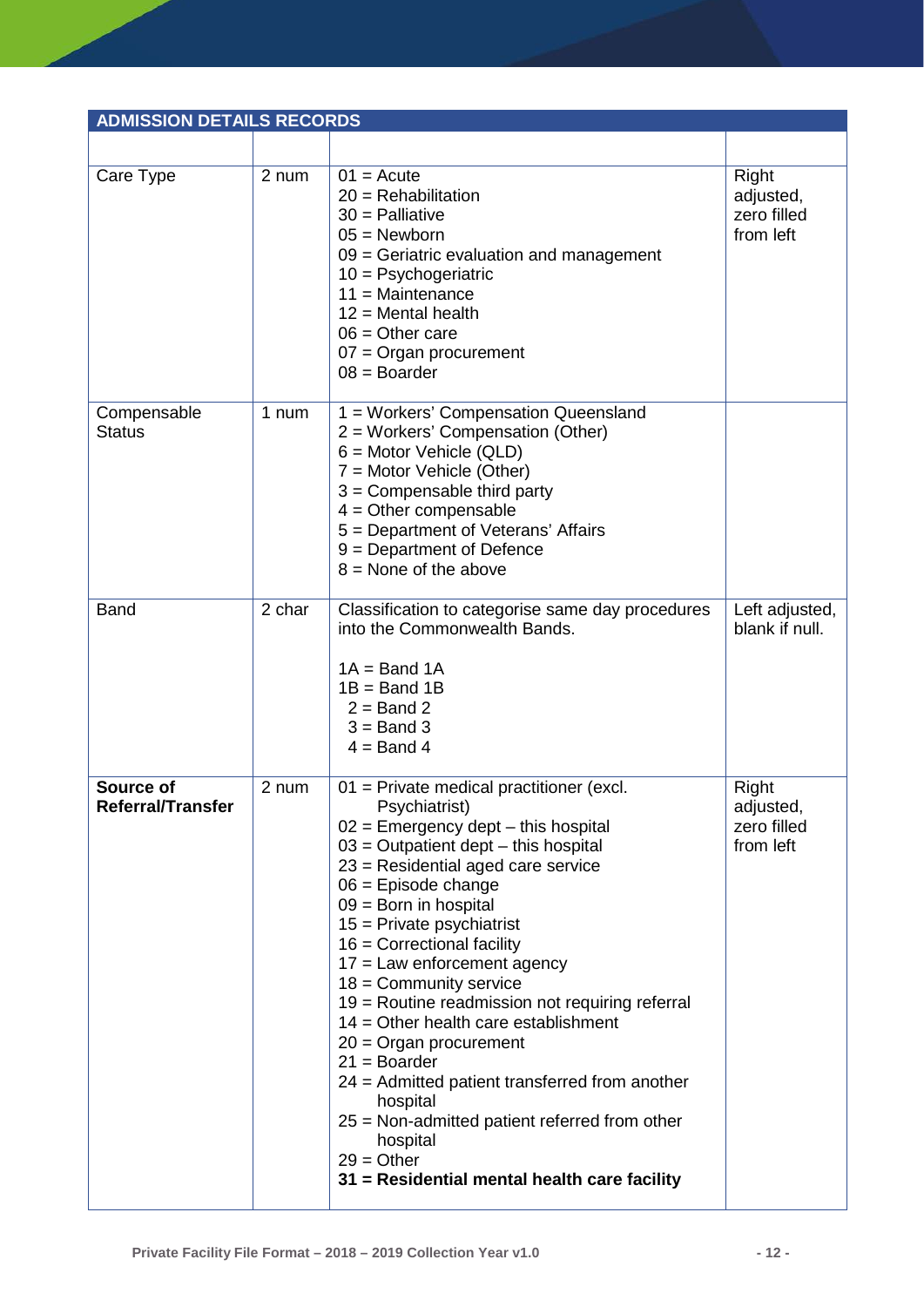| <b>ADMISSION DETAILS RECORDS</b>            |        |                                                                                                                                                                                                                                                                                                                                                                                                                                               |                                                                     |
|---------------------------------------------|--------|-----------------------------------------------------------------------------------------------------------------------------------------------------------------------------------------------------------------------------------------------------------------------------------------------------------------------------------------------------------------------------------------------------------------------------------------------|---------------------------------------------------------------------|
| <b>Transferring from</b><br><b>Facility</b> | 5 num  | Facility number from which the patient was<br>transferred or referred<br>Provide facility code if Source of Referral/Transfer<br>is 16, 23, 24 or 25, 31                                                                                                                                                                                                                                                                                      | Right<br>adjusted and<br>zero filled<br>from left;<br>blank if null |
| Hospital Insurance                          | 1 num  | $7 =$ Hospital insurance<br>$8 = No$ hospital insurance<br>$9 = Not stated/unknown$                                                                                                                                                                                                                                                                                                                                                           |                                                                     |
| <b>Separation Date</b>                      | 8 date | Date of separation from the facility                                                                                                                                                                                                                                                                                                                                                                                                          | Ctyymmdd                                                            |
| <b>Separation Time</b>                      | 4 num  | Time of separation from the facility<br>(0000 to 2359)                                                                                                                                                                                                                                                                                                                                                                                        | hhmm<br>(24 hour<br>clock)                                          |
| Mode of<br><b>Separation</b>                | 2 num  | $01 =$ Home/usual residence<br>$16$ = Transferred to another hospital<br>$15$ = Residential aged care service<br>$05 =$ Died in hospital<br>$06$ = Episode change<br>07 = Discharged at own risk<br>$09$ = Non return from leave<br>$12$ = Correctional facility<br>$04 =$ Other health care establishment<br>$13 =$ Organ procurement<br>$14 = Boarder$<br>$19 = Other$<br>$17 = Medi-Hotel$<br>31 = Residential mental health care facility | Right<br>adjusted and<br>zero filled<br>from left                   |
| <b>Transferring to</b><br><b>Facility</b>   | 5 num  | Facility number to which the patient was<br>transferred<br>Provide facility code if Mode of Separation is 12,<br>15 or 16, 31                                                                                                                                                                                                                                                                                                                 | Right<br>adjusted and<br>zero filled<br>from left,<br>blank if null |
| <b>DRG</b>                                  | 5      | Currently not required                                                                                                                                                                                                                                                                                                                                                                                                                        | <b>Blank if null</b>                                                |
| <b>MDC</b>                                  | 3      | Currently not required                                                                                                                                                                                                                                                                                                                                                                                                                        | Blank if null                                                       |
| <b>Baby Admission</b><br>Weight             | 4 num  | Admission weight in grams for neonates who are<br>under 29 days or weigh less than 2500 grams at<br>time of admission.                                                                                                                                                                                                                                                                                                                        | Right<br>adjusted and<br>zero filled<br>from left,<br>blank if null |
| <b>Admission Ward</b>                       | 6 char | Code to describe the admitting ward                                                                                                                                                                                                                                                                                                                                                                                                           | Left adjusted                                                       |
| <b>Admission Unit</b>                       | 4 char | Code to describe admitting unit                                                                                                                                                                                                                                                                                                                                                                                                               | Blank if null                                                       |
| <b>Standard Unit</b><br>Code                | 4 char | Standard code to describe the treating doctor<br>speciality/unit                                                                                                                                                                                                                                                                                                                                                                              | Left adjusted                                                       |
| <b>Treating Doctor at</b><br>Admission      | 6 char | Code to identify the treating doctor at the<br>admission of the episode of care                                                                                                                                                                                                                                                                                                                                                               | Left adjusted,<br>blank if null                                     |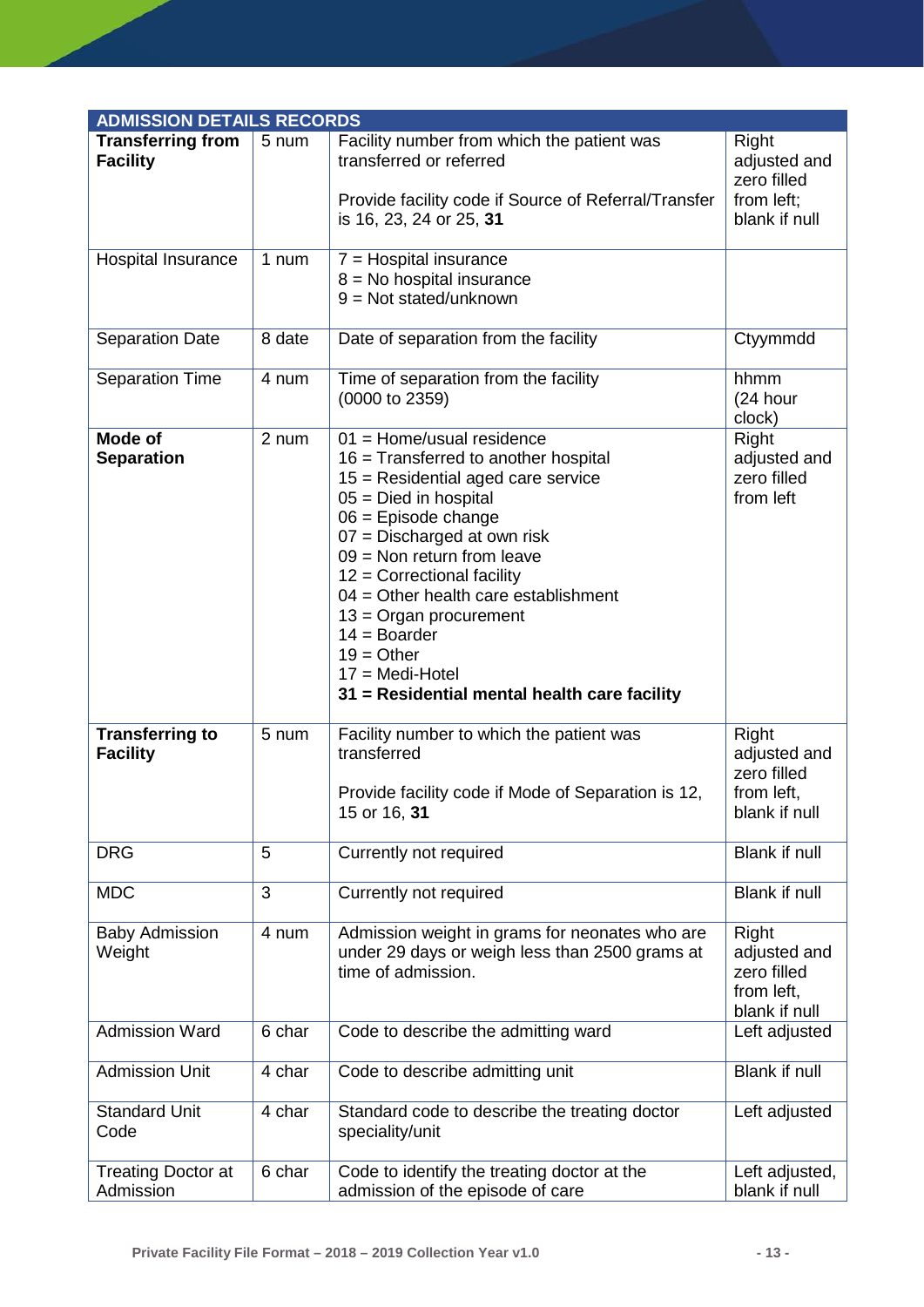| <b>ADMISSION DETAILS RECORDS</b>         |        |                                                                                                                                                                                                                                                                                                                                                                                                                                                                                                                                                                                                                                                                                                  |                                                   |
|------------------------------------------|--------|--------------------------------------------------------------------------------------------------------------------------------------------------------------------------------------------------------------------------------------------------------------------------------------------------------------------------------------------------------------------------------------------------------------------------------------------------------------------------------------------------------------------------------------------------------------------------------------------------------------------------------------------------------------------------------------------------|---------------------------------------------------|
|                                          |        |                                                                                                                                                                                                                                                                                                                                                                                                                                                                                                                                                                                                                                                                                                  |                                                   |
| <b>Planned Same Day</b>                  | 1 char | $Y = Yes$ , planned to be separated from the<br>hospital on the same day<br>$N = No$ , planned to stay at least one night                                                                                                                                                                                                                                                                                                                                                                                                                                                                                                                                                                        |                                                   |
| <b>Elective Patient</b><br><b>Status</b> | 1 char | $1 =$ Emergency admission<br>$2$ = Elective admission<br>$3 = Not assigned$                                                                                                                                                                                                                                                                                                                                                                                                                                                                                                                                                                                                                      |                                                   |
| <b>Qualification Status</b>              | 1 char | $A = Acute$<br>$U =$ Unqualified                                                                                                                                                                                                                                                                                                                                                                                                                                                                                                                                                                                                                                                                 | <b>Blank if null</b>                              |
| <b>Standard Ward</b><br>Code             | 4 char | Denotes whether the ward is assigned to a<br><b>Designated SNAP Unit</b><br>SNAP = Designated SNAP Unit                                                                                                                                                                                                                                                                                                                                                                                                                                                                                                                                                                                          | <b>Blank if null</b>                              |
| <b>Contract Role</b>                     | 1 char | $A = Hospital A (contracting hospital)$<br>$B =$ Hospital B (contracted hospital)<br>Identifies whether the hospital is 'Hospital $A'$ – the<br>purchaser of hospital care (contracting hospital)<br>or 'Hospital B' - the provider of an admitted or<br>non-admitted service (contracted hospital)                                                                                                                                                                                                                                                                                                                                                                                              | Blank if null                                     |
| <b>Contract Type</b>                     | 1 char | $1 = B$<br>$2 = ABA$<br>$3 = AB$<br>$4 = (A)B$<br>$5 = BA$<br>Describes the contract arrangement between the<br>contracting hospital ('Hospital A') and the<br>contracted hospital ('Hospital B')                                                                                                                                                                                                                                                                                                                                                                                                                                                                                                | <b>Blank if null</b>                              |
| <b>Funding Source</b>                    | 2 char | Expected principal source of funds for the<br>episode.<br>01 = Health service budget (not covered<br>elsewhere)<br>$02$ = Private health insurance<br>$03 = Self$ -funded<br>$04 = W$ orkers' compensation<br>05 = Motor vehicle third party personal claim<br>06 = Other compensation (e.g. Public liability,<br>common law and medical negligence)<br>07 = Department of Veterans' Affairs<br>$08 = Department of Defense$<br>$09$ = Correctional facility<br>10 = Other hospital or public authority (contracted<br>care)<br>11 = Health service budget (due to eligibility for<br>Reciprocal Health Care)<br>$12 =$ Other funding source<br>13 = Health service budget (no charge raised due | Right<br>adjusted and<br>zero filled<br>from left |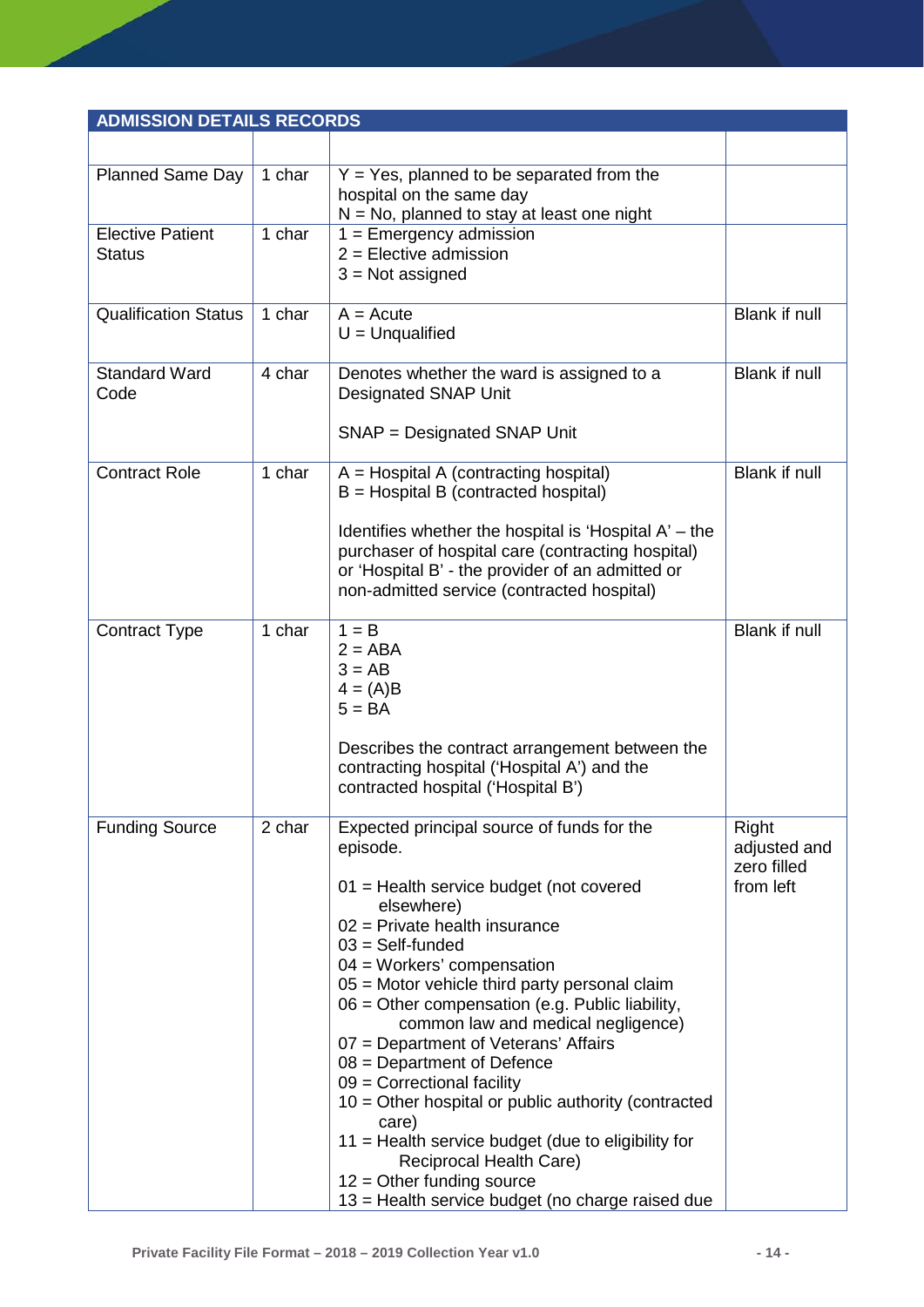| <b>ADMISSION DETAILS RECORDS</b>                                   |        |                                                                                                                                                                                                                                                                                                                                                                               |                                                                     |
|--------------------------------------------------------------------|--------|-------------------------------------------------------------------------------------------------------------------------------------------------------------------------------------------------------------------------------------------------------------------------------------------------------------------------------------------------------------------------------|---------------------------------------------------------------------|
|                                                                    |        | to hospital decision)                                                                                                                                                                                                                                                                                                                                                         |                                                                     |
|                                                                    |        | $99 = Not known$                                                                                                                                                                                                                                                                                                                                                              |                                                                     |
| <b>Incident Date</b>                                               | 8 date | Currently not required                                                                                                                                                                                                                                                                                                                                                        | ctyymmdd<br>Blank if null                                           |
| Incident Date Flag                                                 | 1 char | Currently not required                                                                                                                                                                                                                                                                                                                                                        | Blank if null                                                       |
| Workcover<br>Queensland (Q-<br>Comp) Consent                       | 1 char | Currently not required                                                                                                                                                                                                                                                                                                                                                        | <b>Blank if null</b>                                                |
| <b>Motor Accident</b><br>Insurance<br>Commission<br>(MAIC) Consent | 1 char | Currently not required                                                                                                                                                                                                                                                                                                                                                        | Blank if null                                                       |
| Department of<br>Veterans' Affairs<br>(DVA) Consent                | 1 char | Currently not required                                                                                                                                                                                                                                                                                                                                                        | <b>Blank if null</b>                                                |
| Department of<br><b>Defence Consent</b>                            | 1 char | Currently not required                                                                                                                                                                                                                                                                                                                                                        | <b>Blank if null</b>                                                |
| Preferred<br>Language                                              | 4 num  | Currently not required                                                                                                                                                                                                                                                                                                                                                        | Blank if null                                                       |
| Interpreter<br>Required                                            | 1 num  | Currently not required                                                                                                                                                                                                                                                                                                                                                        | <b>Blank if null</b>                                                |
| Religion                                                           | 4 num  | Currently not required                                                                                                                                                                                                                                                                                                                                                        | <b>Blank if null</b>                                                |
| <b>QAS Patient</b><br>Identification<br>Number (eARF<br>Number)    | 12 num | QAS patient identification number provided by the<br>QAS team when delivering a patient to this<br>facility.                                                                                                                                                                                                                                                                  | Left adjusted,<br>blank if null                                     |
| Purchaser/Provider<br>Identifier                                   | 5 num  | The identifier of the 'other' facility or purchaser<br>involved in the contracted care.<br>Record the Facility ID of the other hospital if<br>contract type = $2, 3, 4, 5$<br>Record the ID of the jurisdiction, HHS or other<br>external purchaser that has purchased the public<br>contracted hospital care if contract type $= 1$ and<br>contract role = $B$ (Hospital B). | Right<br>adjusted and<br>zero filled<br>from left;<br>blank if null |
| Filler                                                             | 6      | <b>Blank</b>                                                                                                                                                                                                                                                                                                                                                                  |                                                                     |
| Length of Stay in<br>an Intensive Care<br>Unit                     | 7 num  | The total amount of time spent by an admitted<br>patient in an approved intensive care unit (Adult<br>Intensive Care Unit - ICU6 or Children's Intensive<br>Care Service Level 6 - CIC6)<br>Format HHHHHMM<br>$H =$ Hours, M = Minutes                                                                                                                                        | Right<br>adjusted and<br>zero filled<br>from left;<br>blank if null |
| Duration of<br>continuous<br>ventilatory support                   | 7 num  | The total amount of time an admitted patient has<br>spent on continuous ventilatory support (ie<br>invasive ventilation)<br>Format HHHHHMM<br>$H =$ Hours, M = Minutes                                                                                                                                                                                                        | Right<br>adjusted and<br>zero filled<br>from left;<br>blank if null |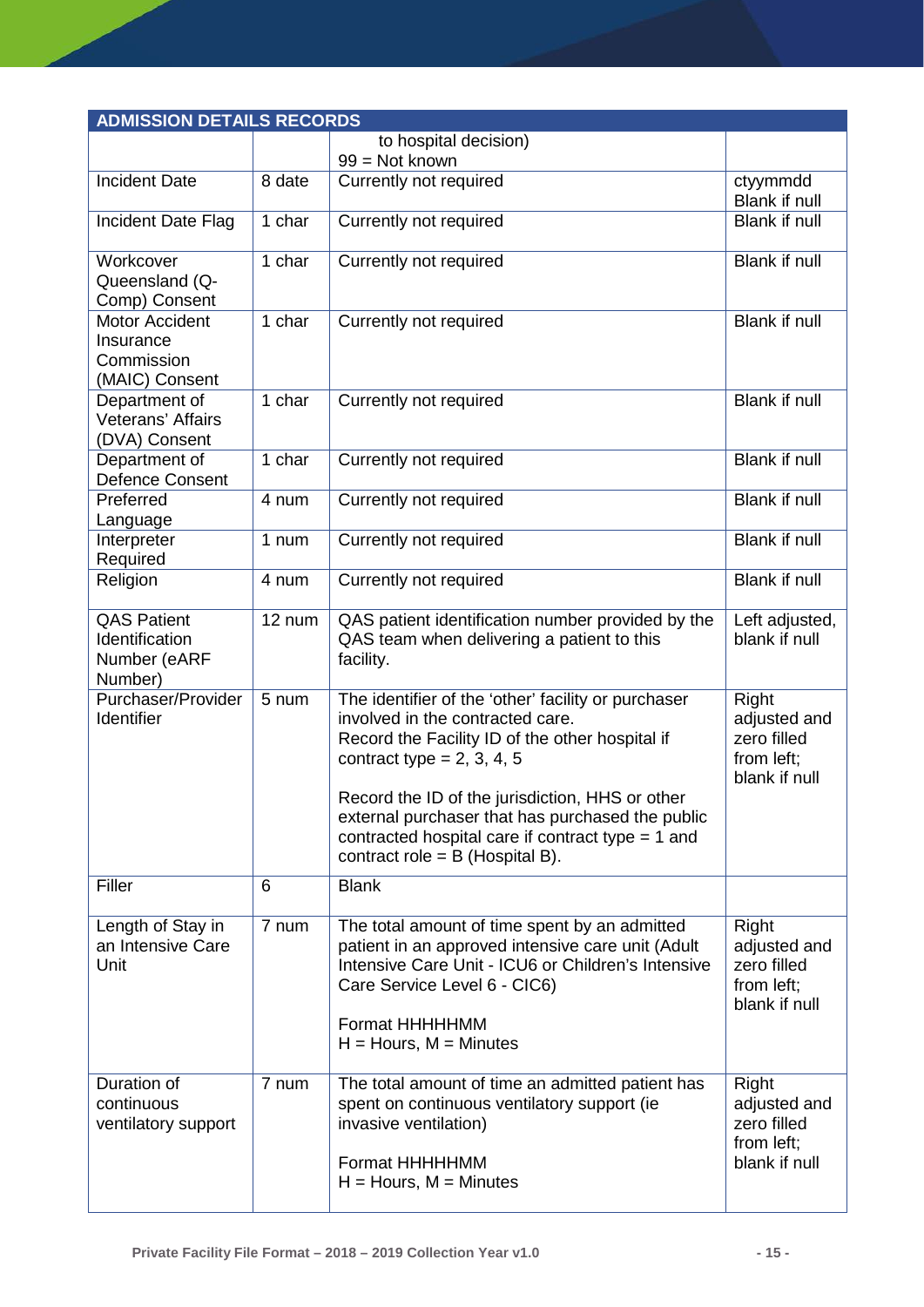# <span id="page-16-0"></span>**Activity File**

The header record is the first record on the file. There is only one header record, followed by the activity details records.

| <b>HEADER RECORD</b>                            |                 |                                                                             |                                                                 |
|-------------------------------------------------|-----------------|-----------------------------------------------------------------------------|-----------------------------------------------------------------|
| <b>Facility Number</b>                          | 5 num           | Must be the same as the facility number in the<br>corresponding header file | Right adjusted<br>and zero filled<br>from left                  |
| <b>Extract Period</b>                           | 16 date         | From date<br>To date                                                        | ctyymmdd<br>ctyymmdd                                            |
| File Type                                       | 3 char          | Abbreviation to identify file type<br>$ACT = Activity$                      |                                                                 |
| Number of Records                               | $5 \text{ num}$ | Total number of records in the file                                         | Right adjusted<br>and zero filled<br>from left; zero<br>if null |
| <b>Extraction Software</b><br><b>Identifier</b> | 10 char         | Code to identify the version of the software used                           | Left adjusted,<br>blank if null                                 |
| Filler                                          | 25              | <b>Blank</b>                                                                |                                                                 |

|                           | <b>ACTIVITY DETAILS RECORDS</b> |                                                                                                                                                                                                                                                                                    |                                                   |  |  |
|---------------------------|---------------------------------|------------------------------------------------------------------------------------------------------------------------------------------------------------------------------------------------------------------------------------------------------------------------------------|---------------------------------------------------|--|--|
| Record Identifier         | 1 char                          | $N = New$<br>$D = Deletion$                                                                                                                                                                                                                                                        |                                                   |  |  |
| <b>Unique Number</b>      | 12 char                         | A number unique within the facility to identify each<br>admission. This number is not to be reused,<br>regardless of deletions, etc.                                                                                                                                               | Right<br>adjusted and<br>zero filled<br>from left |  |  |
| <b>Patient Identifier</b> | 8 char                          | Unique number to identify the patient within the<br>facility (e.g. Unit record number)                                                                                                                                                                                             | Right<br>adjusted and<br>zero filled<br>from left |  |  |
| <b>Admission Number</b>   | 12 char                         | Admission number allocated by the facility                                                                                                                                                                                                                                         | Right<br>adjusted and<br>zero filled<br>from left |  |  |
| <b>Activity Code</b>      | 1 char                          | $A = Account class variation$<br>= Leave episode<br>L.<br>$W = Ward/unit transfer$<br>$C =$ Contract status<br>$=$ Qualification status<br>O.<br>$=$ Sub and non-acute items<br>S.<br>$=$ Nursing home type<br>Τ<br>= Mother's patient identifier of baby born in<br>В<br>hospital |                                                   |  |  |
| <b>Activity Details</b>   |                                 | See below for record details                                                                                                                                                                                                                                                       |                                                   |  |  |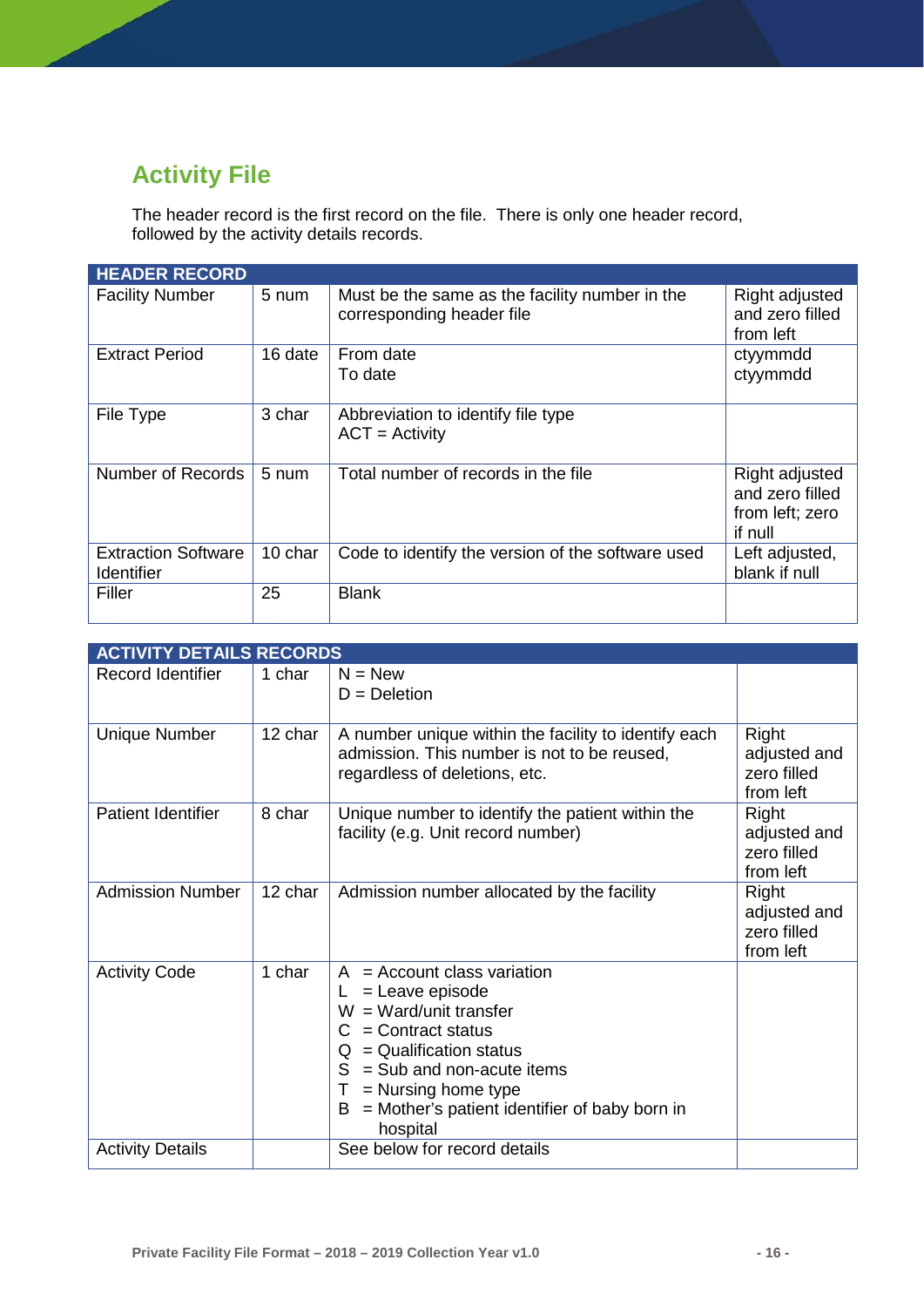### <span id="page-17-0"></span>**Activity Details if Activity Code = A (Account Class Variation)**

| <b>Account Class</b>         | 12 char        | Currently not required                                                                                                                                                                                                                                                                         | Left adjusted,<br>blank if null |
|------------------------------|----------------|------------------------------------------------------------------------------------------------------------------------------------------------------------------------------------------------------------------------------------------------------------------------------------------------|---------------------------------|
| Filler                       | $\overline{2}$ | <b>Blank</b>                                                                                                                                                                                                                                                                                   |                                 |
| <b>Chargeable Status</b>     | 1 num          | $1 =$ Public<br>$2$ = Private shared<br>$3$ = Private single                                                                                                                                                                                                                                   |                                 |
| Compensable<br><b>Status</b> | 1 num          | 1 = Workers' Compensation Queensland<br>2 = Workers' Compensation (Other)<br>$6 =$ Motor Vehicle (Qld)<br>7 = Motor Vehicle (Other)<br>3 = Compensable Third Party<br>$4 =$ Other Compensable<br>5 = Department of Veterans' Affairs<br>$9 = Department of Defense$<br>$8 =$ None of the above |                                 |
| Filler                       | $\overline{2}$ | <b>Blank</b>                                                                                                                                                                                                                                                                                   |                                 |
| Date of Change               | 8 date         | Date that change to account class occurred                                                                                                                                                                                                                                                     | ctyymmdd                        |
| Time of Change               | 4 num          | Currently not required                                                                                                                                                                                                                                                                         | Blank if null                   |

### <span id="page-17-1"></span>**Activity Details if Activity Code = L (Leave Episode)**

| Date of Starting<br>Leave          | 8 date | Date the patient went on leave       | ctyymmdd                   |
|------------------------------------|--------|--------------------------------------|----------------------------|
| Time of Starting<br>Leave          | 4 num  | Time the patient started leave       | hhmm $(24)$<br>hour clock) |
| Date Returned<br>from Leave        | 8 date | Date the patient returned from leave | ctyymmdd                   |
| <b>Time Returned</b><br>from leave | 4 num  | Time the patient returned from leave | hhmm $(24)$<br>hour clock) |
| Filler                             | 6      | <b>Blank</b>                         |                            |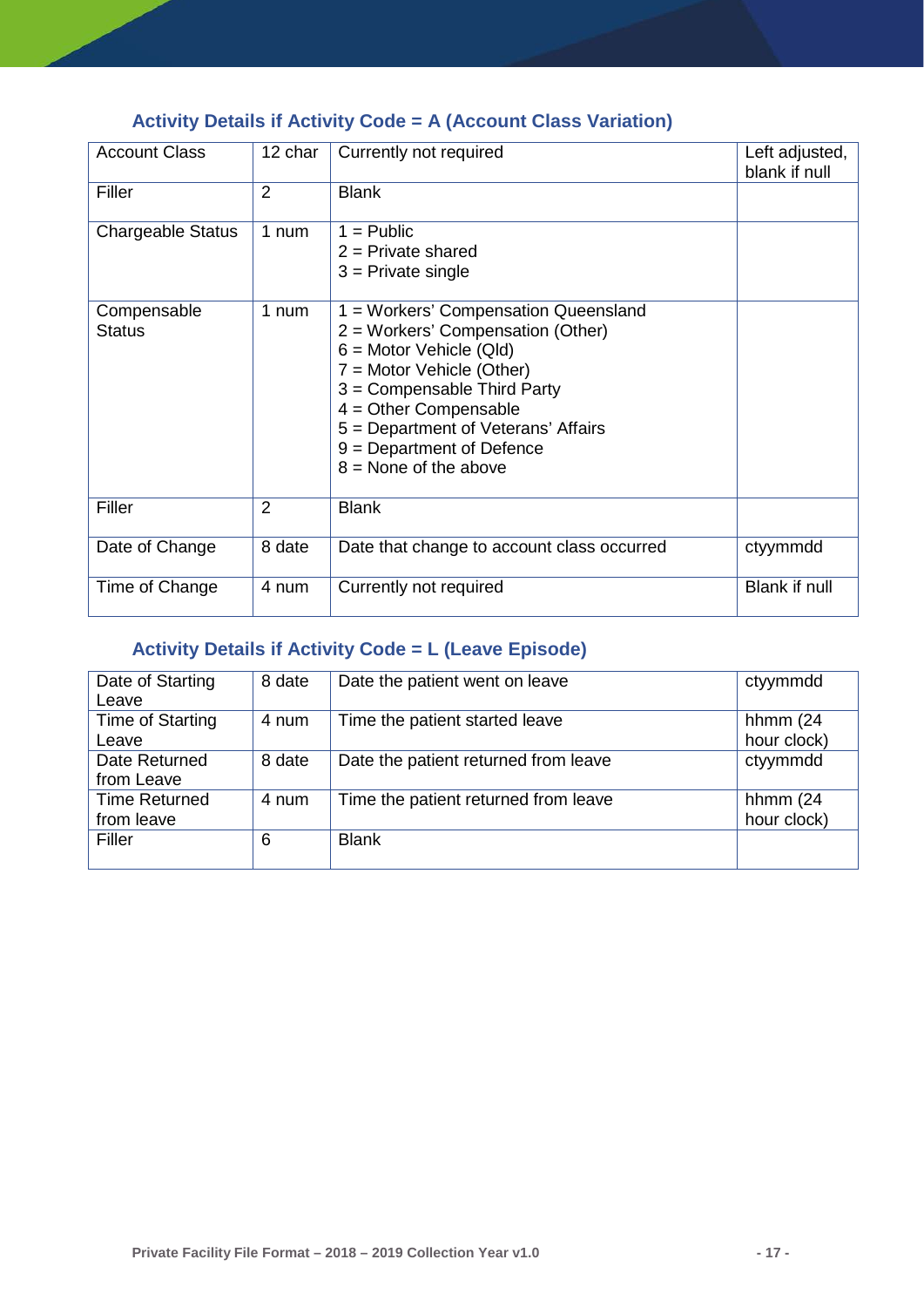### <span id="page-18-0"></span>**Activity Details if Activity Code = W (Ward/Unit Transfer)**

| Ward                         | 6 char | Ward that the patient was transferred to                          |                            |
|------------------------------|--------|-------------------------------------------------------------------|----------------------------|
| Unit                         | 4 char | Unit that the patient was transferred to                          | Blank if null              |
| <b>Standard Unit</b><br>Code | 4 char | Standard unit that the patient was transferred to                 |                            |
| Date of Transfer             | 8 date | Date the patient transferred                                      | ctyymmdd                   |
| Time of Transfer             | 4 num  | Time the patient transferred                                      | hhmm $(24)$<br>hour clock) |
| <b>Standard Ward</b><br>Code | 4 char | Denotes whether the ward is assigned to a<br>Designated SNAP unit | <b>Blank if null</b>       |
|                              |        | SNAP = Designated SNAP Unit                                       |                            |

### <span id="page-18-1"></span>**Activity Details if Activity Code = C (Contract Status)**

| Date Transferred<br>for Contract | 8 date | Date the patient transferred for a contract service                   | ctyymmdd |
|----------------------------------|--------|-----------------------------------------------------------------------|----------|
| Date returned from<br>Contract   | 8 date | Date the patient returned from a contract service                     | ctyymmdd |
| <b>Facility Contracted</b><br>to | 5 num  | Facility number for the facility performing the<br>contracted service |          |
| Filler                           | 9      | <b>Blank</b>                                                          |          |

#### <span id="page-18-2"></span>**Activity Details if Activity Code = Q (Qualification Status)**

| <b>Qualification Status</b>                                                                           | 1 char | $A = Acute$<br>$U =$ Unqualified                         |               |  |
|-------------------------------------------------------------------------------------------------------|--------|----------------------------------------------------------|---------------|--|
| Date of Change                                                                                        | 8 date | Date that the change of qualification status<br>occurred | ctyymmdd      |  |
| Time of Change                                                                                        | 4 num  | Currently not required                                   | Blank if null |  |
| Filler                                                                                                | 17     | <b>Blank</b>                                             |               |  |
| All changes of qualification status must be provided. If more than one change of qualification status |        |                                                          |               |  |

*occurs on a single day, then the final qualification status for that day should be provided.*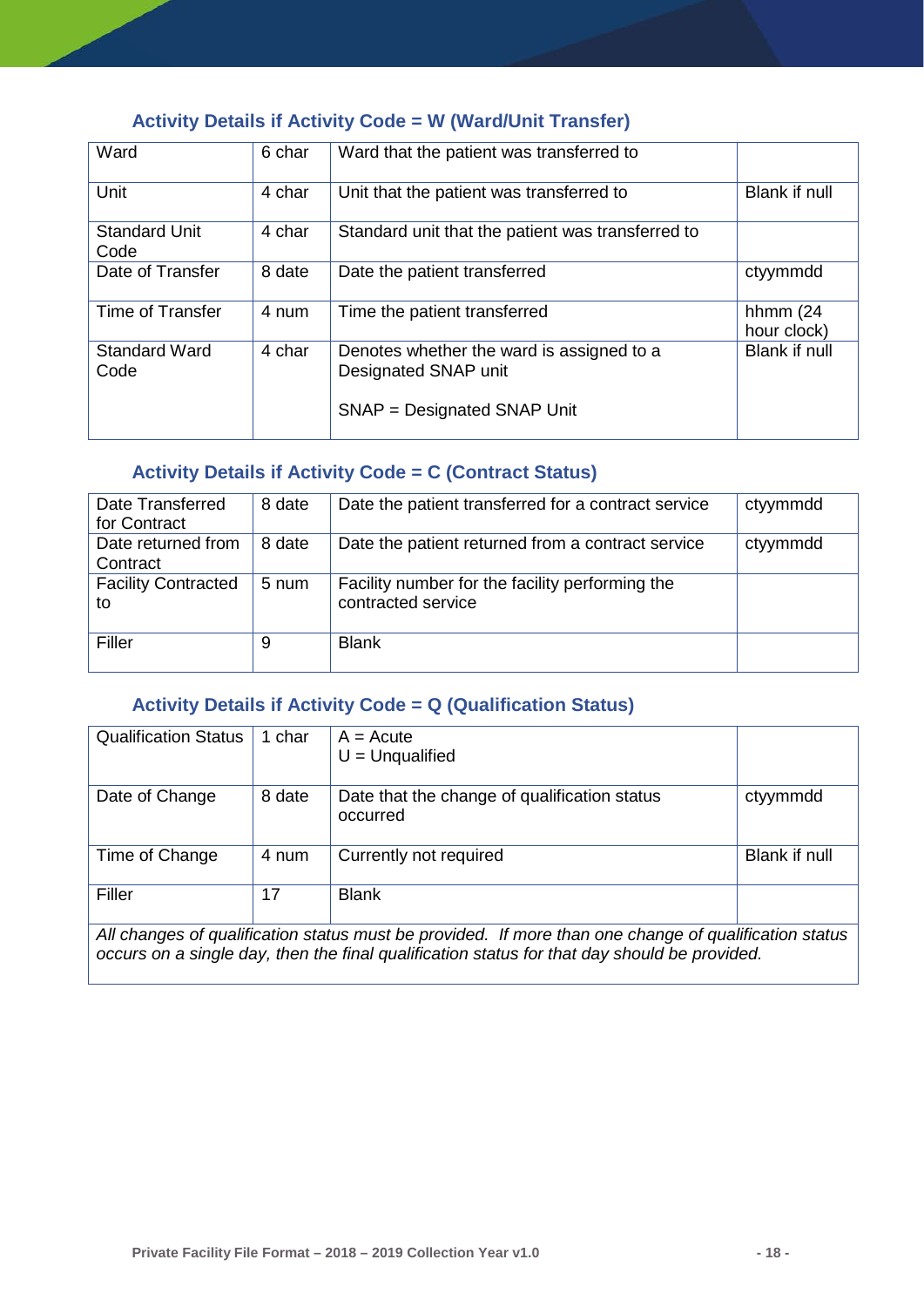### <span id="page-19-0"></span>**Activity Details if Activity Code = S (Sub and Non-Acute Items)**

SNAP information is required for all sub and non-acute patients with a public chargeable status.

| <b>SNAP Episode</b><br>Number | 3 num  | The unique SNAP episode number                                                                                                                                                                                                                                                                                                                                                                                                                                                                                                                                                                                                                                                                                                                                                                                                                                                                                                                                                                                                                                                                                                                                                                                                    | Right<br>adjusted,<br>zero filled<br>from left |
|-------------------------------|--------|-----------------------------------------------------------------------------------------------------------------------------------------------------------------------------------------------------------------------------------------------------------------------------------------------------------------------------------------------------------------------------------------------------------------------------------------------------------------------------------------------------------------------------------------------------------------------------------------------------------------------------------------------------------------------------------------------------------------------------------------------------------------------------------------------------------------------------------------------------------------------------------------------------------------------------------------------------------------------------------------------------------------------------------------------------------------------------------------------------------------------------------------------------------------------------------------------------------------------------------|------------------------------------------------|
| <b>ADL Type</b>               | 3 char | Measure of physical, psychosocial, vocational and<br>cognitive functions of an individual with a disability<br>$=$ Functional Independence Measure (FIM)<br>FIM<br>$HON = Health of the Nation Outcomes Scale 65+$<br>$(HoNOS 65+)$<br>RUG = Resource Utilisation Groups-Activities of<br>Daily Living (RUG-ADL)<br>SMM = Standardised Mini-Mental State<br>Examination (SMME)                                                                                                                                                                                                                                                                                                                                                                                                                                                                                                                                                                                                                                                                                                                                                                                                                                                    |                                                |
| <b>ADL Subtype</b>            | 3 char | For patients assigned a Psychogeriatric care type:<br>ADL Type = HON and record scores for 12 ADL<br>Subtypes and a Total ADL Subtype:<br>$BEH = Behavioural$ disturbance<br>$NAS = Non-accidental self-injury$<br>$DDU = Problem$ drinking or drug use<br>$CGP = Cognitive problems$<br>= Problems related to physical illness or<br>PID<br>disability<br>$HAD =$ Problems associated with<br>hallucinations and delusions<br>$DPS =$ Problems with depressive symptoms<br>$OMB = Other mental and behavioral problems$<br>$SSR =$ Problems with social or supportive<br>relationships<br>$ADL =$ Problems with activities of daily living<br>$LVC = Overall$ problems with living conditions<br>$WLQ =$ Problems with work and leisure activities<br>and the quality of the daytime environment.<br>$TOT = Total$<br>The FIM tool has a cognitive and a motor sub-<br>scale.<br>For patients assigned a Rehabilitation or Geriatric<br>Evaluation and Management care type:<br>ADL Type = $FIM$ and record scores for the 13<br>Motor ADL Subtypes, 5 Cognitive ADL Subtypes<br>and a Total Cognitive and a Total Motor ADL<br>Subtype:<br>$EAT =$ Eating<br>$GRM = Grooming$<br>$BTH =$ Bathing<br>$DRU = Dressing upper body$ |                                                |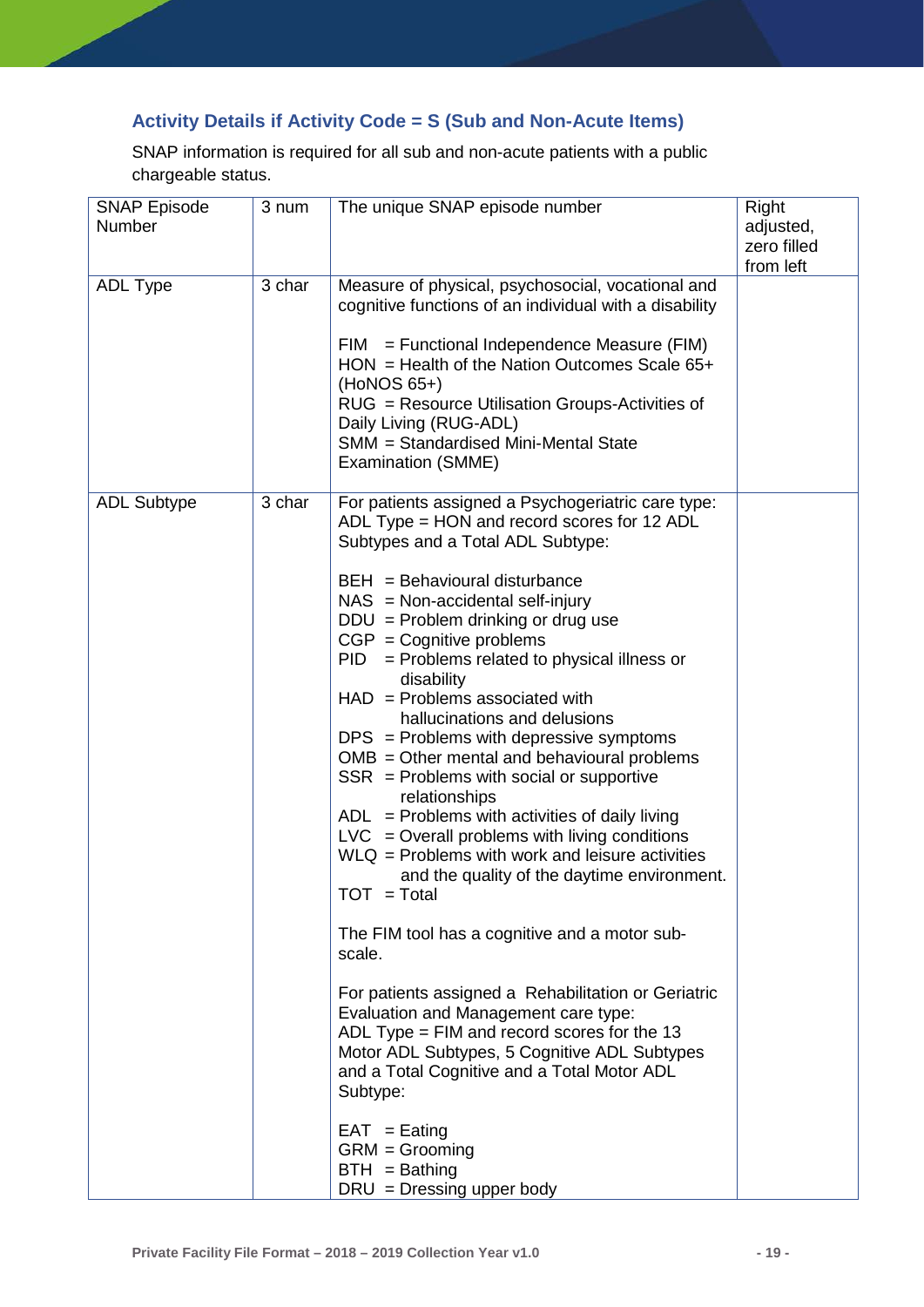|                  |       | $DRL$ = Dressing lower body<br>$TLT = Tolleting$<br>$BDR = Bladder management$<br>$BWL = Bowel management$<br>$TBC = Transfer (bed/chair/wheelchair)$<br>$TTL = Transfer (toileting)$<br>$TBS = Transfer (bath/shower)$<br>LWW = Locomotion (walk/wheelchair)<br>$LST = Locomotion$ (stairs)<br>$CMP = Comprehension$<br>$EXP = Expression$<br>$SOC = Social interaction$<br>$PRS = Problem$ solving<br>$MEM = Memory$<br>$MOT = Motor (total)$<br>$COG = Cognitive (total)$<br>The RUG tool requires the collection of the total<br>RUG score when assigning to a Maintenance or<br>Palliative care type.<br>ADL Type = RUG and record 1 ADL Subtype:<br>$TOT = Total$<br>Reporting of Standardised Mini-Mental State<br>Examination scores is optional for patients<br>assigned a Geriatric Evaluation and Management<br>care type and not required for any other sub and<br>non-acute care type.<br>ADL Type $=$ SMM and record scores for the 12<br>ADL Subtypes and a Total ADL Subtype:<br>$ORT = Orientation - time$<br>$ORP = Orientation - place$<br>$MIM = Memory - immediate$<br>$LAT = Language/attention$<br>$MSH = Memory - short$<br>$LMW = Language memory - long (wristwatch)$<br>$LMP = Language memory - long (pencil)$<br>$LAV = Language/abstract thinking/verbal$<br>fluency<br>$LNG = Language$<br>$LAC = Language/attention/comprehension$<br>$ACD =$ Attention/comprehension/follow<br>commands/constructional (diagram)<br>$ACP = Attention/comprehension/construction/$<br>follow commands (paper)<br>$TOT = Total$ |                                                |
|------------------|-------|------------------------------------------------------------------------------------------------------------------------------------------------------------------------------------------------------------------------------------------------------------------------------------------------------------------------------------------------------------------------------------------------------------------------------------------------------------------------------------------------------------------------------------------------------------------------------------------------------------------------------------------------------------------------------------------------------------------------------------------------------------------------------------------------------------------------------------------------------------------------------------------------------------------------------------------------------------------------------------------------------------------------------------------------------------------------------------------------------------------------------------------------------------------------------------------------------------------------------------------------------------------------------------------------------------------------------------------------------------------------------------------------------------------------------------------------------------------------------------------------------------------------------------------------|------------------------------------------------|
| <b>ADL Score</b> | 3 num | Numerical rating from the ADL tool used as a<br>measurement of different components of functional<br>ability<br>Where ADL Type is FIM and ADL Subtype is;<br>EAT score must be between 1 and 7 or 999<br>• GRM score must be between 1 and 7 or 999                                                                                                                                                                                                                                                                                                                                                                                                                                                                                                                                                                                                                                                                                                                                                                                                                                                                                                                                                                                                                                                                                                                                                                                                                                                                                            | Right<br>adjusted,<br>zero filled<br>from left |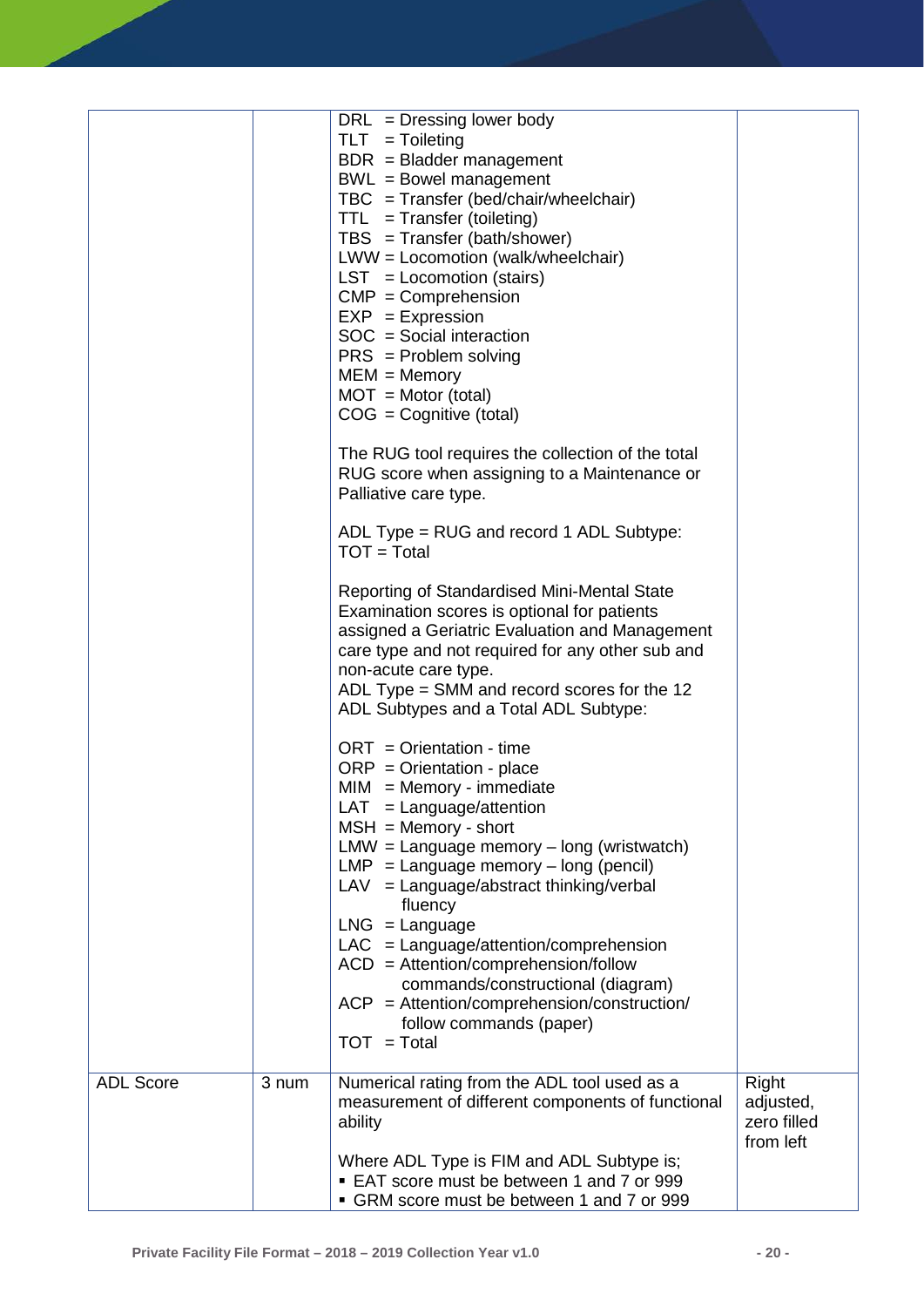| <b>ADL Date</b> | 8 date | • BTH score must be between 1 and 7 or 999<br>• DRU score must be between 1 and 7 or 999<br>• DRL score must be between 1 and 7 or 999<br>• TLT score must be between 1 and 7 or 999<br>• BDR score must be between 1 and 7 or 999<br>• BWL score must be between 1 and 7 or 999<br>• TBC score must be between 1 and 7 or 999<br>• TTL score must be between 1 and 7 or 999<br>• TBS score must be between 1 and 7 or 999<br>• LWW score must be between 1 and 7 or 999<br>• LST score must be between 1 and 7 or 999<br>• CMP score must be between 1 and 7 or 999<br>■ EXP score must be between 1 and 7 or 999<br>SOC score must be between 1 and 7 or 999<br>• PRS score must be between 1 and 7 or 999<br>• MEM score must be between 1 and 7 or 999<br>• COG score must be between 5 and 35 or 999<br>• MOT score must be between 13 and 91 or 999<br>Where ADL Type is HON and ADL Subtype is;<br>• BEH score must be between 0 and 4 or 999<br>• NAS score must be between 0 and 4 or 999<br>• DDU score must be between 0 and 4 or 999<br>• CGP score must be between 0 and 4 or 999<br>• PID score must be between 0 and 4 or 999<br>• HAD score must be between 0 and 4 or 999<br>• DPS score must be between 0 and 4 or 999<br>• OMB score must be between 0 and 4 or 999<br>SSR score must be between 0 and 4 or 999<br>• ADL score must be between 0 and 4 or 999<br>• LVC score must be between 0 and 4 or 999<br>• WLQ score must be between 0 and 4 or 999<br>• TOT score must be between 0 and 48 or 999<br>Where ADL Type is SMM and ADL Subtype is;<br>• ORT score must be between 0 and 5 or 999<br>• ORP score must be between 0 and 5 or 999<br>• MIM score must be between 0 and 3 or 999<br>• LAT score must be between 0 and 5 or 999<br>• MSH score must be between 0 and 3 or 999<br>• LMW score must be between 0 and 1 or 999<br>• LMP score must be between 0 and 1 or 999<br>• LAV score must be between 0 and 1 or 999<br>• LNG score must be between 0 and 1 or 999<br>• LAC score must be between 0 and 1 or 999<br>• ACD score must be between 0 and 1 or 999<br>• ACP score must be between 0 and 3 or 999<br>• TOT score must be between 0 and 30 or 999<br>Where ADL Type is RUG and ADL Subtype is;<br>• TOT score must be between 4 and 18 or 999<br>Date the ADL score was recorded | ctyymmdd      |
|-----------------|--------|--------------------------------------------------------------------------------------------------------------------------------------------------------------------------------------------------------------------------------------------------------------------------------------------------------------------------------------------------------------------------------------------------------------------------------------------------------------------------------------------------------------------------------------------------------------------------------------------------------------------------------------------------------------------------------------------------------------------------------------------------------------------------------------------------------------------------------------------------------------------------------------------------------------------------------------------------------------------------------------------------------------------------------------------------------------------------------------------------------------------------------------------------------------------------------------------------------------------------------------------------------------------------------------------------------------------------------------------------------------------------------------------------------------------------------------------------------------------------------------------------------------------------------------------------------------------------------------------------------------------------------------------------------------------------------------------------------------------------------------------------------------------------------------------------------------------------------------------------------------------------------------------------------------------------------------------------------------------------------------------------------------------------------------------------------------------------------------------------------------------------------------------------------------------------------------------------------------------------------------------------------------------------------------------------------------------------------|---------------|
| <b>ADL Time</b> | 4 num  | Not currently required                                                                                                                                                                                                                                                                                                                                                                                                                                                                                                                                                                                                                                                                                                                                                                                                                                                                                                                                                                                                                                                                                                                                                                                                                                                                                                                                                                                                                                                                                                                                                                                                                                                                                                                                                                                                                                                                                                                                                                                                                                                                                                                                                                                                                                                                                                         | Blank if null |
|                 |        |                                                                                                                                                                                                                                                                                                                                                                                                                                                                                                                                                                                                                                                                                                                                                                                                                                                                                                                                                                                                                                                                                                                                                                                                                                                                                                                                                                                                                                                                                                                                                                                                                                                                                                                                                                                                                                                                                                                                                                                                                                                                                                                                                                                                                                                                                                                                |               |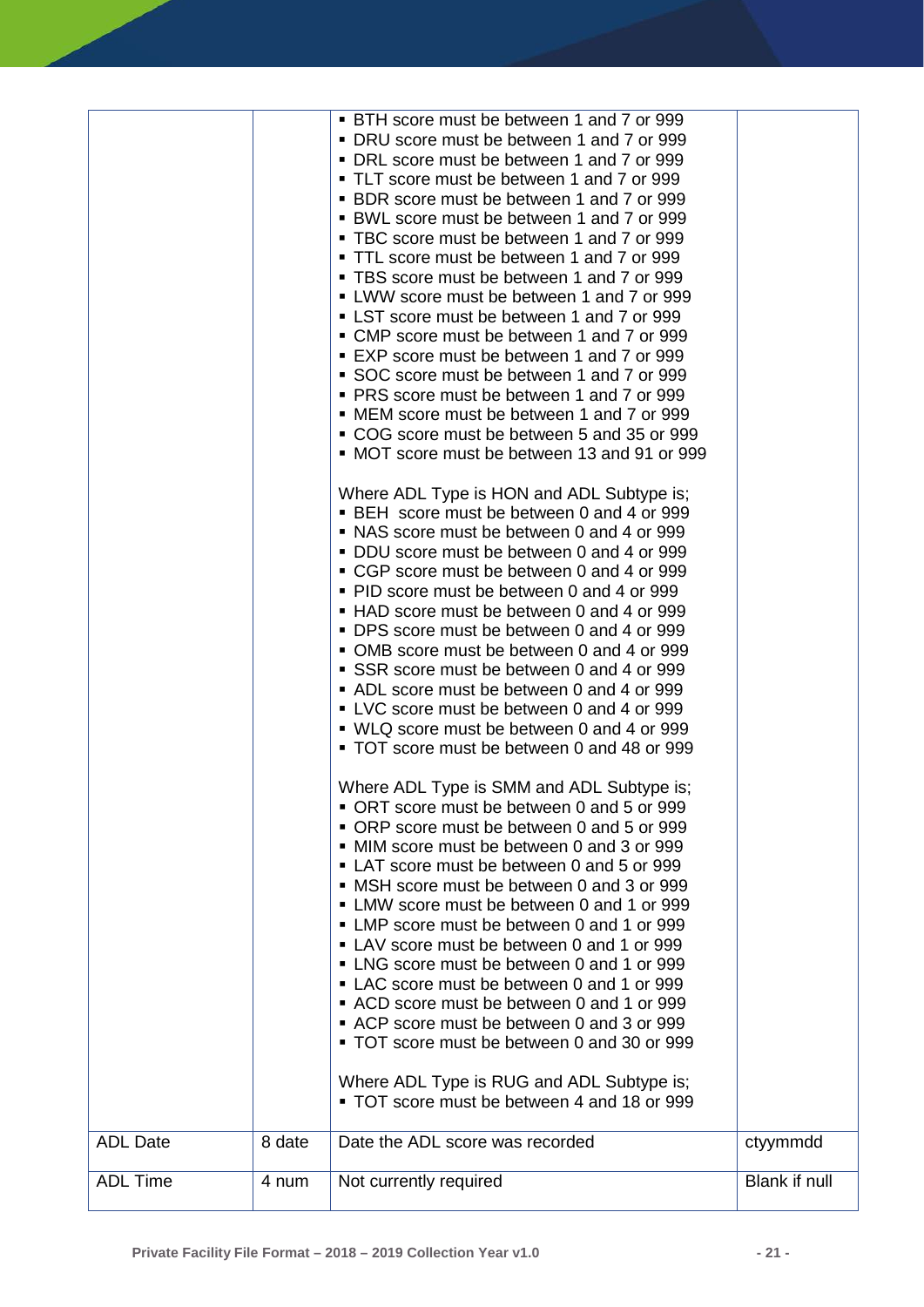| Phase Type | 2 num | A distinct period or stage of illness relating to<br>palliative care patients. For example, when SNAP<br>Type = $PAL$ record one phase type:<br>$01 =$ Stable<br>$02 = Unstable$<br>$03$ = Deteriorating<br>$04 = Terminal Care$ | Blank if null<br>Must not be<br>null if SNAP<br>$Type = PAL$ |
|------------|-------|----------------------------------------------------------------------------------------------------------------------------------------------------------------------------------------------------------------------------------|--------------------------------------------------------------|
| Filler     | 4     | <b>Blank</b>                                                                                                                                                                                                                     |                                                              |
|            |       |                                                                                                                                                                                                                                  |                                                              |

*ADL scores for each SNAP episode are to be supplied. Do not provide more than one set of scores on the same date for the same ADL Type and ADL Subtype.* 

*For all SNAP episodes:* 

*An ADL score of 999 is valid when an assessment has not been undertaken.*

#### <span id="page-22-0"></span>**Activity Details if Activity Code = T (Nursing Home Type)**

| <b>Nursing Home</b><br>Type Flag  | 3 char | $NHT = Nursing Home Flag$                                 | Not valid for<br>patients with<br>a care type<br>of:<br>$01 -$ Acute<br>$05 -$<br><b>Newborn</b><br>$07 -$ Organ<br>Procurement<br>08 - Boarder |
|-----------------------------------|--------|-----------------------------------------------------------|-------------------------------------------------------------------------------------------------------------------------------------------------|
| Date Commenced<br><b>NHT Care</b> | 8 date | Date when the patient commenced Nursing Home<br>Type care | ctyymmdd                                                                                                                                        |
| Date Ceased NHT<br>Care           | 8 date | Date when the patient ceased Nursing Home Type<br>care    | ctyymmdd                                                                                                                                        |
| Filler                            | 11     | <b>Blank</b>                                              |                                                                                                                                                 |

#### <span id="page-22-1"></span>**Activity Details if Activity Code = B (Mother's Patient Identifier of Baby Born in Hospital)**

| <b>Mother's Patient</b><br><b>Identifier</b> | 8 char | Mother's Patient Identifier of baby born in the<br>hospital | Right<br>adjusted and<br>zero filled<br>from left |
|----------------------------------------------|--------|-------------------------------------------------------------|---------------------------------------------------|
| Filler                                       | 22     | <b>Blank</b>                                                |                                                   |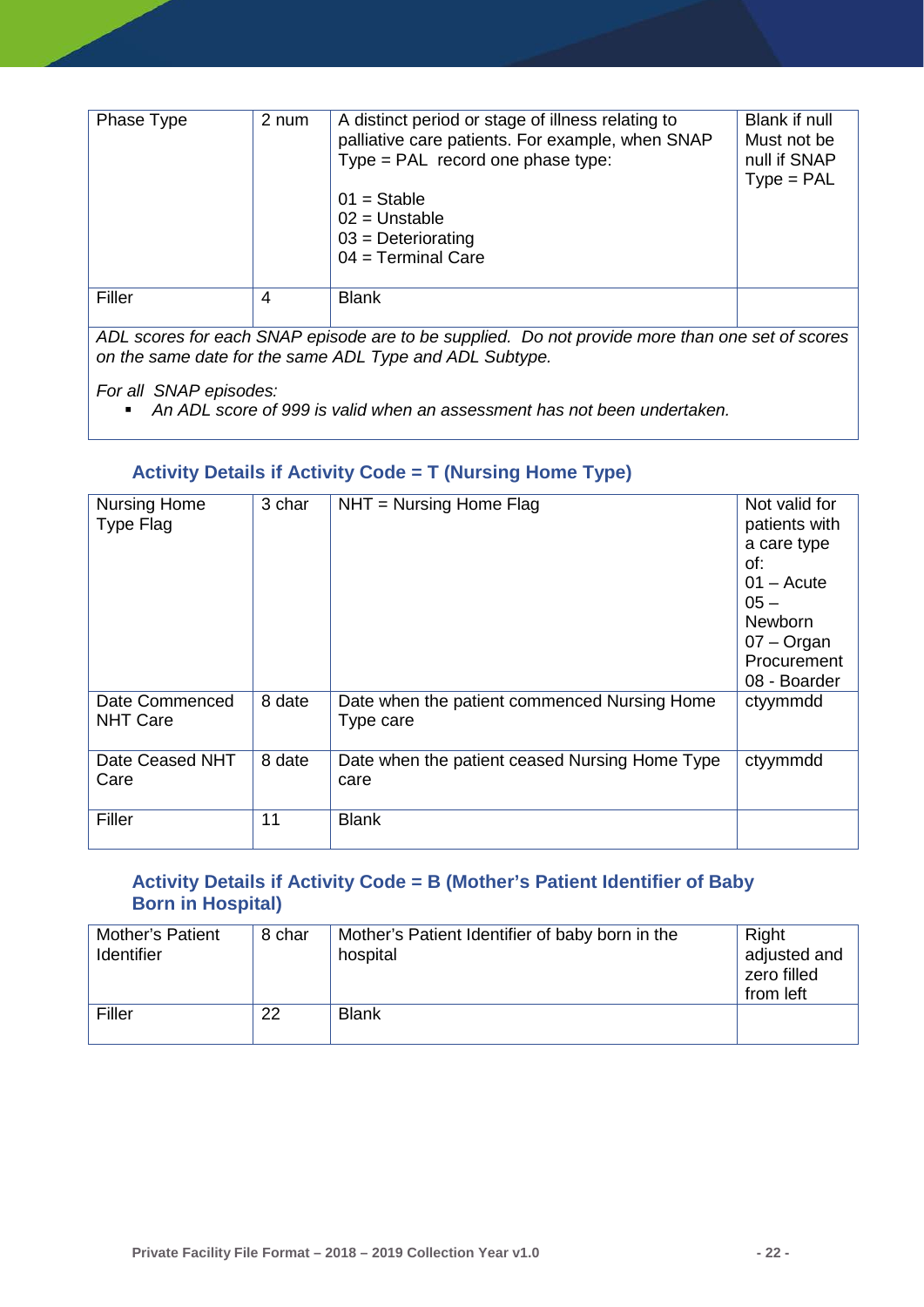# <span id="page-23-0"></span>**Morbidity File**

The header record is the first record on the file. There is only one header record, followed by the morbidity details records.

| <b>HEADER RECORD</b>                            |         |                                                                             |                                                                    |
|-------------------------------------------------|---------|-----------------------------------------------------------------------------|--------------------------------------------------------------------|
| <b>Facility Number</b>                          | 5 num   | Must be the same as the facility number in the<br>corresponding header file | Right<br>adjusted and<br>zero filled<br>from left                  |
| <b>Extract Period</b>                           | 16 date | From date<br>To date                                                        | ctyymmdd<br>ctyymmdd                                               |
| File Type                                       | 3 char  | Abbreviation to identify file type<br>$MOR = Morbidity$                     |                                                                    |
| Number of Records                               | 5 num   | Total number of records in the file                                         | Right<br>adjusted and<br>zero filled<br>from left;<br>zero if null |
| <b>Extraction Software</b><br><b>Identifier</b> | 10 char | Code to identify the version of the software used                           | Left adjusted,<br>blank if null                                    |
| Filler                                          | 66      | <b>Blank</b>                                                                |                                                                    |

| <b>MORBIDITY DETAILS RECORDS</b> |         |                                                                                                                                                                                           |                                                          |
|----------------------------------|---------|-------------------------------------------------------------------------------------------------------------------------------------------------------------------------------------------|----------------------------------------------------------|
| <b>Record Identifier</b>         | 1 char  | $N = New$<br>$D = Deletion$                                                                                                                                                               |                                                          |
| <b>Unique Number</b>             | 12 char | A number unique within the facility to identify each<br>admission. This number is not to be reused,<br>regardless of deletions, etc.                                                      | Right<br>adjusted and<br>zero filled<br>from left        |
| <b>Patient Identifier</b>        | 8 char  | Unique number to identify the patient within the<br>facility (eg. unit record number)                                                                                                     | Right<br>adjusted and<br>zero filled<br>from left        |
| <b>Admission Number</b>          | 12 char | Admission number allocated by facility                                                                                                                                                    | <b>Right</b><br>adjusted and<br>zero filled<br>from left |
| Diagnosis Code<br>Identifier     | 3 char  | $PD = Principal$ diagnosis<br>$OD = Other diagnosis$<br>$EX = External cause code$<br>$PR = Procedure$<br>М<br>$=$ Morphology                                                             | Left adjusted                                            |
| ICD-10-AM Code<br>(10th edition) | 7 char  | Code assigned from The International Statistical<br><b>Classification of Diseases and Related Health</b><br>Problems, 10 <sup>th</sup> Revision, Australian Modification,<br>10th edition | Left adjusted                                            |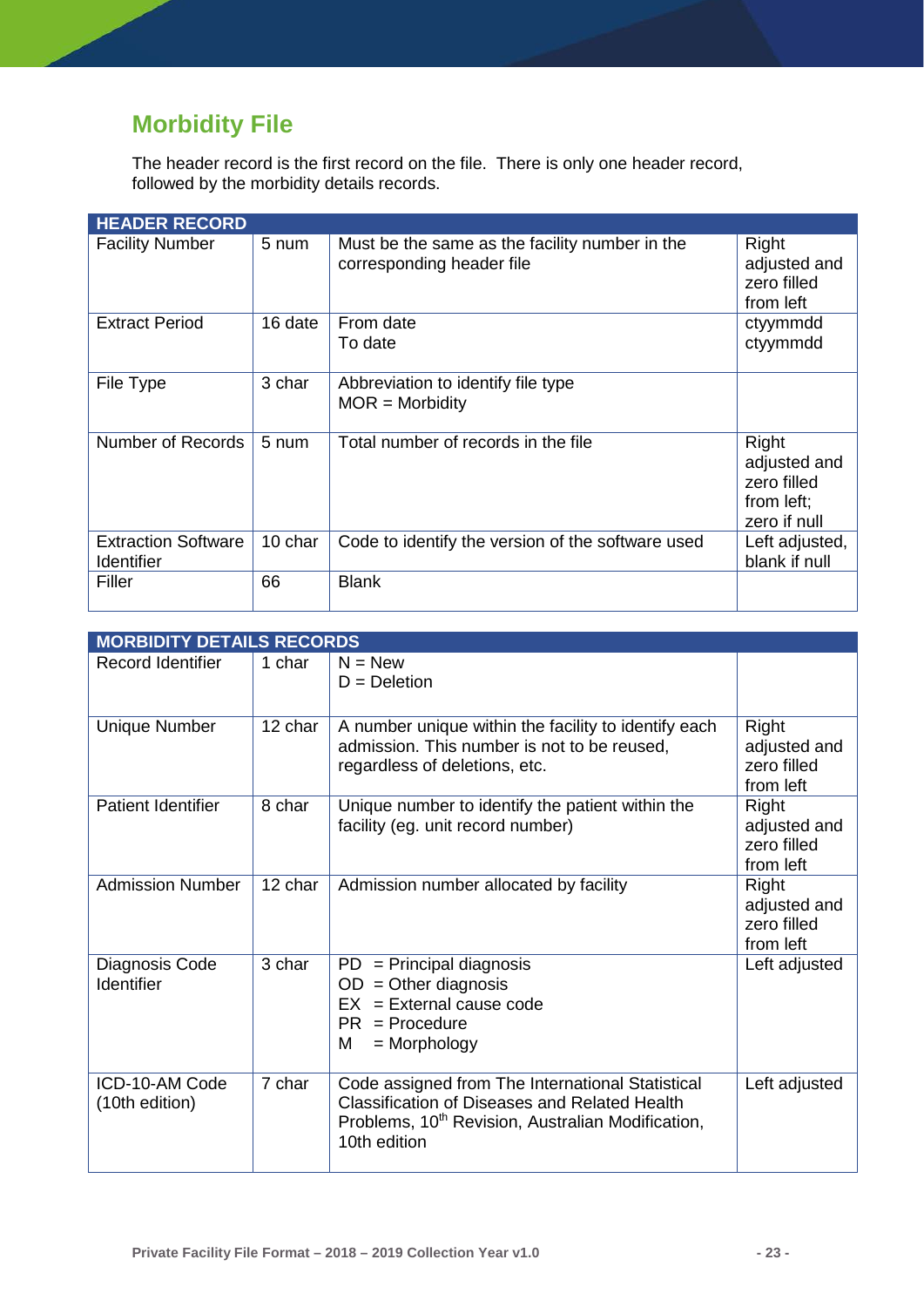| <b>MORBIDITY DETAILS RECORDS</b>                                                   |         |                                                                                                                                                                                                                                                                                                                                       |                                 |
|------------------------------------------------------------------------------------|---------|---------------------------------------------------------------------------------------------------------------------------------------------------------------------------------------------------------------------------------------------------------------------------------------------------------------------------------------|---------------------------------|
| Diagnosis Text                                                                     | 50 char | Textual description of diseases and procedures are<br>optional                                                                                                                                                                                                                                                                        | Left adjusted,<br>blank if null |
| Date of Procedure                                                                  | 8 date  | Date that the procedure was performed.<br>The date must be provided if the procedure is<br>within the following block ranges:<br>1059<br>1<br>to<br>1062<br>1821<br>to<br>1866<br>1825<br>to<br>1869<br>1892<br>to<br>1894<br>1912<br>to<br>1920<br>2016<br>to                                                                        | ctyymmdd,<br>blank if null      |
| <b>Contract Flag</b>                                                               | 1 num   | Recorded by Hospital A when a patient receives an<br>admitted or non-admitted contracted service from<br>the contracted hospital (Hospital B)<br>$1 =$ Contracted admitted procedure<br>$2$ = Contracted non-admitted procedure                                                                                                       | <b>Blank if null</b>            |
| Diagnosis Onset<br><b>Type</b><br>(Condition present<br>on admission<br>indicator) | 1 char  | An indicator for each diagnosis to indicate the<br>onset and/or significance of the diagnosis to the<br>episode of care.<br>$1 =$ Condition present on admission to the episode<br>of admitted patient care<br>$2$ = Condition arises during the current episode of<br>admitted patient care<br>9 = Condition onset unknown/uncertain | <b>Blank if null</b>            |
| <b>Most Resource</b><br><b>Intensive Condition</b><br>Flag                         | 1 char  | Currently not required                                                                                                                                                                                                                                                                                                                | <b>Blank if null</b>            |
| <b>Other Co-Morbidity</b><br>of Interest Flag                                      | 1 char  | Currently not required                                                                                                                                                                                                                                                                                                                | <b>Blank if null</b>            |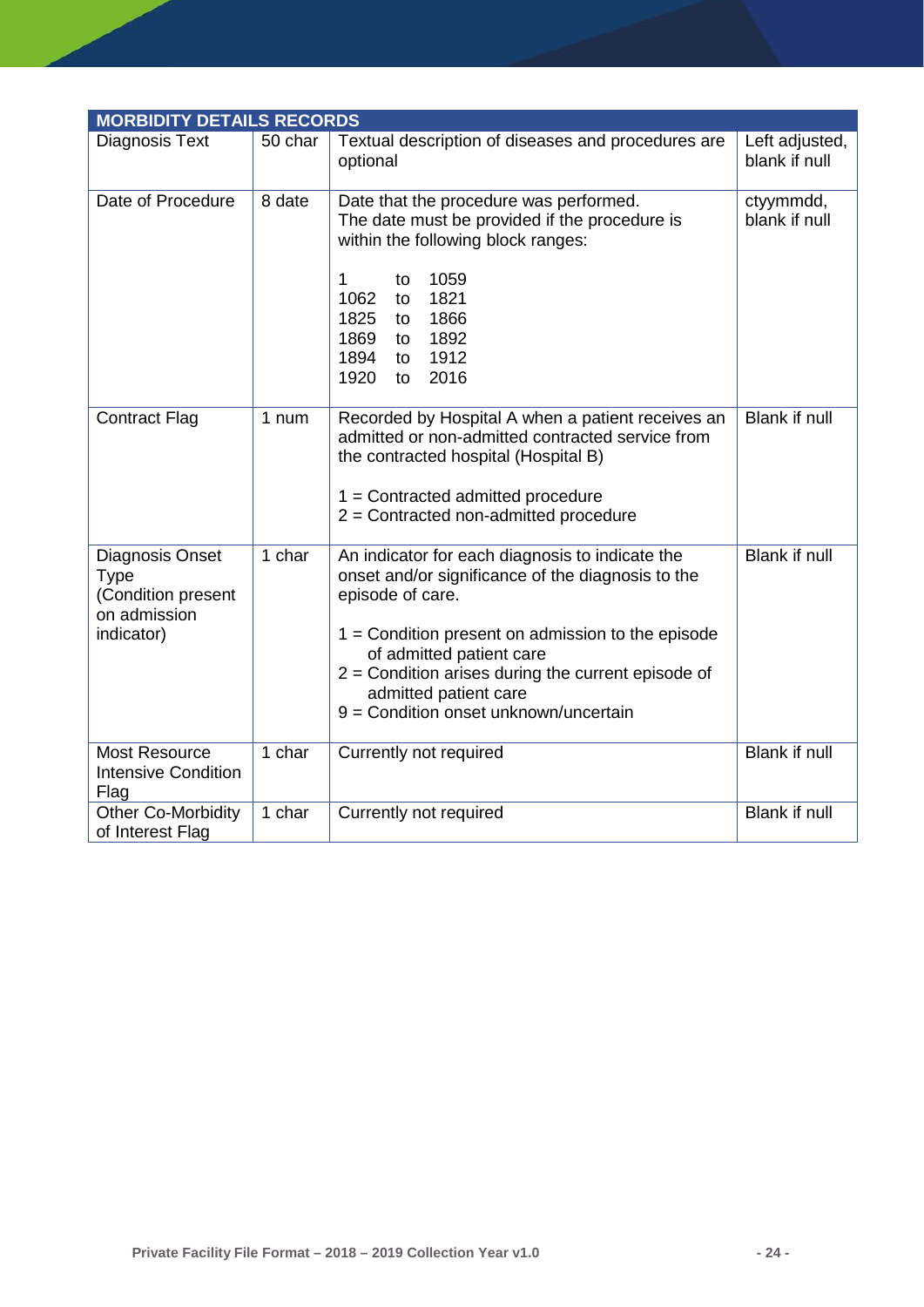## <span id="page-25-0"></span>**Mental Health File**

A record is to be provided on the mental health details file for each episode of care where the standard unit code (either at admission to the episode or through a unit transfer during the episode) is in the range PYAA to PYZZ.

No record is to be provided if there were no standard unit codes in this range during the episode of care.

The header record is the first record on the file. There is only one header record, followed by the mental health details records.

| <b>HEADER RECORD</b>                     |                 |                                                                             |                                                                    |  |  |
|------------------------------------------|-----------------|-----------------------------------------------------------------------------|--------------------------------------------------------------------|--|--|
| <b>Facility Number</b>                   | 5 num           | Must be the same as the facility number in the<br>corresponding header file | Right<br>adjusted and<br>zero filled<br>from left                  |  |  |
| <b>Extract Period</b>                    | 16 date         | From date<br>To date                                                        | ctyymmdd<br>ctyymmdd                                               |  |  |
| File Type                                | 3 char          | Abbreviation to identify file type<br>$MEN = Mental health$                 |                                                                    |  |  |
| Number of Records                        | $5 \text{ num}$ | Total number of records in the file                                         | Right<br>adjusted and<br>zero filled<br>from left;<br>zero if null |  |  |
| <b>Extraction Software</b><br>Identifier | 10 char         | Code to identify the version of the software used                           | Left adjusted,<br>blank if null                                    |  |  |
| Filler                                   | $\overline{2}$  | <b>Blank</b>                                                                |                                                                    |  |  |

| <b>MENTAL HEALTH DETAILS RECORDS</b> |         |                                                                                                                                     |                                                   |  |
|--------------------------------------|---------|-------------------------------------------------------------------------------------------------------------------------------------|---------------------------------------------------|--|
| Record Identifier                    | 1 char  | $N = New$ ,<br>$A =$ Amendment<br>$D = Deletion$                                                                                    |                                                   |  |
| <b>Unique Number</b>                 | 12 char | A number unique within the facility to identify each<br>admission. This number is not to be reused,<br>regardless of deletions etc. | Right<br>adjusted and<br>zero filled<br>from left |  |
| <b>Patient Identifier</b>            | 8 char  | Unique number to identify the patient within the<br>facility (eg. Unit record number)                                               | Right<br>adjusted and<br>zero filled<br>from left |  |
| <b>Admission Number</b>              | 12 char | Admission number allocated by facility                                                                                              | Right<br>adjusted and<br>zero filled<br>from left |  |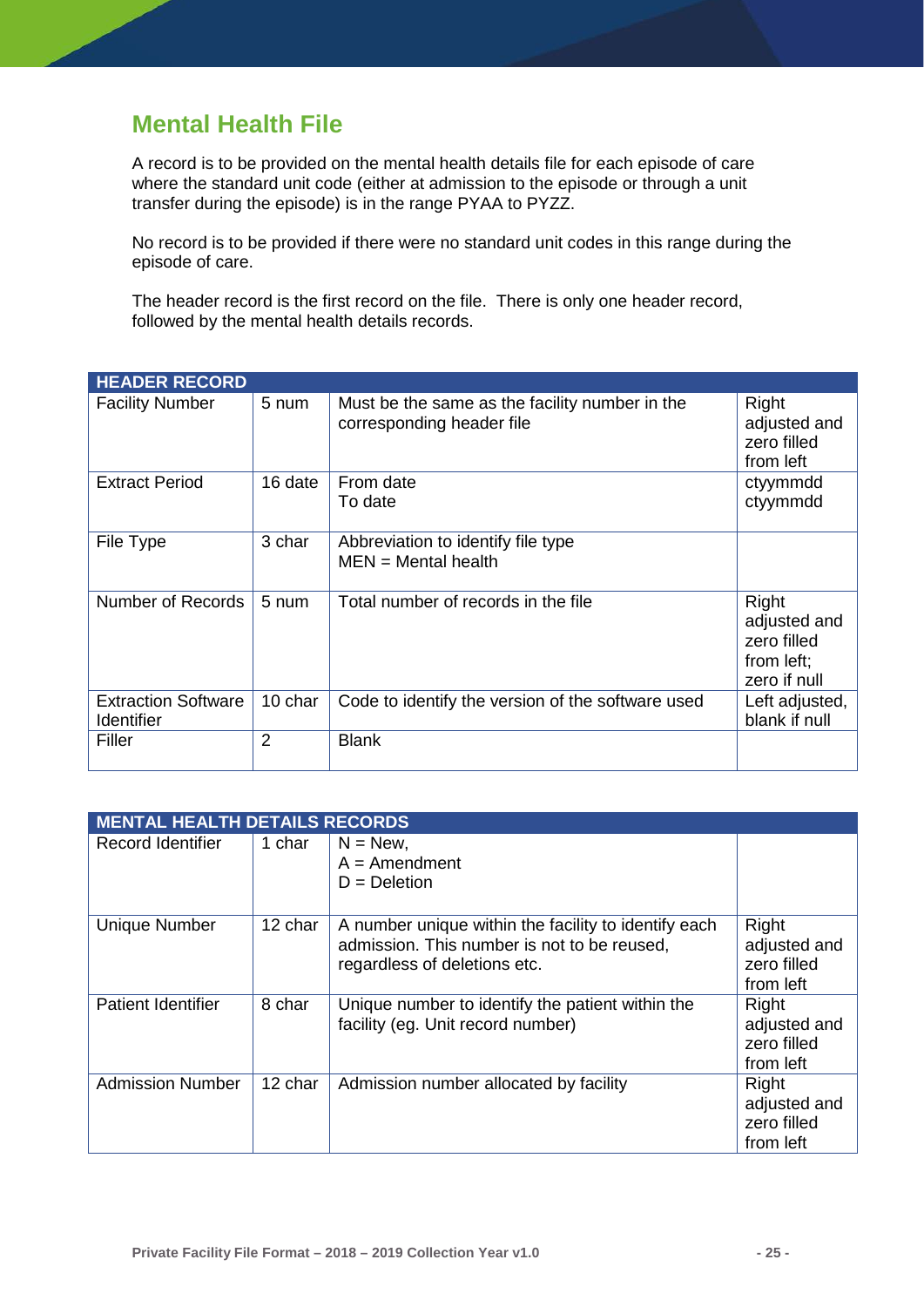| <b>MENTAL HEALTH DETAILS RECORDS</b>                   |        |                                                                                                                                                                                                                                                                                                                                                                                                                                                                                                   |                                                   |  |
|--------------------------------------------------------|--------|---------------------------------------------------------------------------------------------------------------------------------------------------------------------------------------------------------------------------------------------------------------------------------------------------------------------------------------------------------------------------------------------------------------------------------------------------------------------------------------------------|---------------------------------------------------|--|
| <b>Type of Usual</b><br><b>Accommodation</b>           | 1 char | $1 =$ House or flat<br>$2$ = Independent unit as part of a retirement village<br>or similar<br>$3$ = Hostel or hostel type accommodation<br>$4 =$ Psychiatric hospital<br>$5 =$ Acute hospital<br>$7 =$ Other accommodation<br>$8 = No$ usual residence<br>6 = Residential mental health care facility                                                                                                                                                                                            |                                                   |  |
| <b>Employment Status</b>                               | 1 char | $1 =$ Child not at school<br>$2 = Student$<br>$3 =$ Employed<br>$4 =$ Unemployed<br>$5 =$ Home duties<br>$6$ = Pensioner<br>$8 = Other$                                                                                                                                                                                                                                                                                                                                                           |                                                   |  |
| <b>Pension Status</b>                                  | 1 char | $1 =$ Aged pension<br>$2$ = Repatriation pension<br>$3 =$ Invalid pension<br>$4 =$ Unemployment benefit<br>$5 = Sickness$ benefit<br>$7 = Other$<br>$8 = No$ pension/benefit                                                                                                                                                                                                                                                                                                                      |                                                   |  |
| <b>First Admission For</b><br>Psychiatric<br>Treatment | 1 char | 1 = No previous admission for psychiatric treatment<br>$2$ = Previous admission for psychiatric treatment                                                                                                                                                                                                                                                                                                                                                                                         |                                                   |  |
| <b>Referral to</b><br><b>Further Care</b>              | 2 char | $01 = Not referred$<br>$02$ = Private psychiatrist<br>$03$ = Other private medical practitioner<br>04 = Mental health/alcohol and drug facility -<br>admitted patient<br>05 = Mental health/alcohol and drug facility - non-<br>admitted patient<br>$06$ = Acute hospital - admitted patient<br>07 = Acute hospital - non-admitted patient<br>$08 =$ Community health program<br>09 = General Practitioner<br>10 = Residential mental health care facility<br>$29 = Other$<br>98 = Not Applicable | Right<br>adjusted and<br>zero filled<br>from left |  |
| <b>Mental Health</b><br>Legal Status<br>Indicator      | 1 char | $1 =$ Involuntary patient for any part of the episode<br>$2$ = Voluntary patient for all of the episode                                                                                                                                                                                                                                                                                                                                                                                           |                                                   |  |
| Previous<br>Specialised Non-<br>Admitted<br>Treatment  | 1 char | 1 = Patient has no previous non-admitted service<br>contacts for psychiatric treatment<br>$2$ = Patient has previous non-admitted service<br>contacts for psychiatric treatment                                                                                                                                                                                                                                                                                                                   |                                                   |  |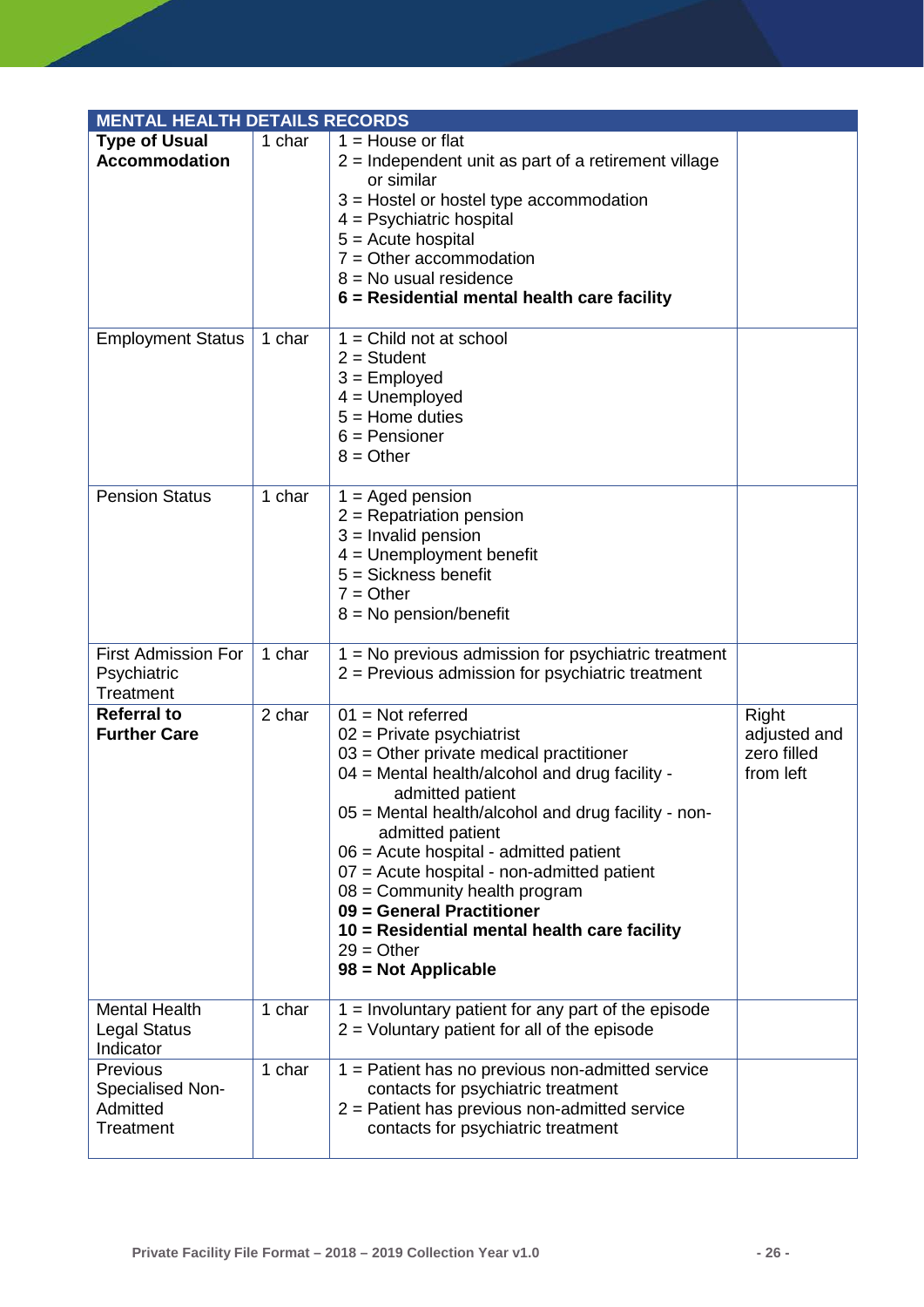# <span id="page-27-0"></span>**Sub and Non-Acute Patient (SNAP) File**

SNAP information is required for all sub and non-acute patients with a public chargeable status**.**

A record for each SNAP type is to be provided on the sub and non-acute patient details file for each episode of care where the care type is sub-acute or non-acute (ie Rehabilitation Care, Geriatric Evaluation and Management Care, Palliative Care, Psychogeriatric Care or Maintenance Care)

No record is to be provided if the care type is mental health, acute, newborn, boarder, organ procurement or other care.

The header record is the first record on the file. There is only one header record, followed by the sub and non-acute patient details records.

| <b>HEADER RECORD</b>                     |                 |                                                                             |                                                                 |
|------------------------------------------|-----------------|-----------------------------------------------------------------------------|-----------------------------------------------------------------|
| <b>Facility Number</b>                   | 5 num           | Must be the same as the facility number in the<br>corresponding header file | Right adjusted<br>and zero filled<br>from left                  |
| <b>Extract Period</b>                    | 16 date         | From date<br>To date                                                        | ctyymmdd<br>ctyymmdd                                            |
| File Type                                | 3 char          | Abbreviation to identify file type<br>$SNP = Sub$ and Non-acute Patient     |                                                                 |
| Number of Records                        | $5 \text{ num}$ | Total number of records in the file                                         | Right adjusted<br>and zero filled<br>from left; zero if<br>null |
| <b>Extraction Software</b><br>Identifier | 10 char         | Code to identify the version of the software used                           | Left adjusted,<br>blank if null                                 |
| Filler                                   | 31              | <b>Blank</b>                                                                |                                                                 |

| <b>SUB AND NON-ACUTE PATIENT DETAILS RECORDS</b> |         |                                                                                                                                      |                                                |  |
|--------------------------------------------------|---------|--------------------------------------------------------------------------------------------------------------------------------------|------------------------------------------------|--|
| Record Identifier                                | 1 char  | $N = New$<br>$A =$ Amendment<br>$D = Deletion$                                                                                       |                                                |  |
| <b>Unique Number</b>                             | 12 char | A number unique within the facility to identify<br>each admission. This number is not to be<br>reused, regardless of deletions, etc. | Right adjusted<br>and zero filled<br>from left |  |
| Patient Identifier                               | 8 char  | Unique number to identify the patient within the<br>facility<br>(e.g. Unit record number)                                            | Right adjusted<br>and zero filled<br>from left |  |
| <b>Admission Number</b>                          | 12 char | Admission number allocated by facility                                                                                               | Right adjusted,<br>zero filled from<br>left    |  |
| <b>SNAP Episode</b><br>Number                    | 3 num   | The unique SNAP episode number                                                                                                       | Right adjusted,<br>zero filled from            |  |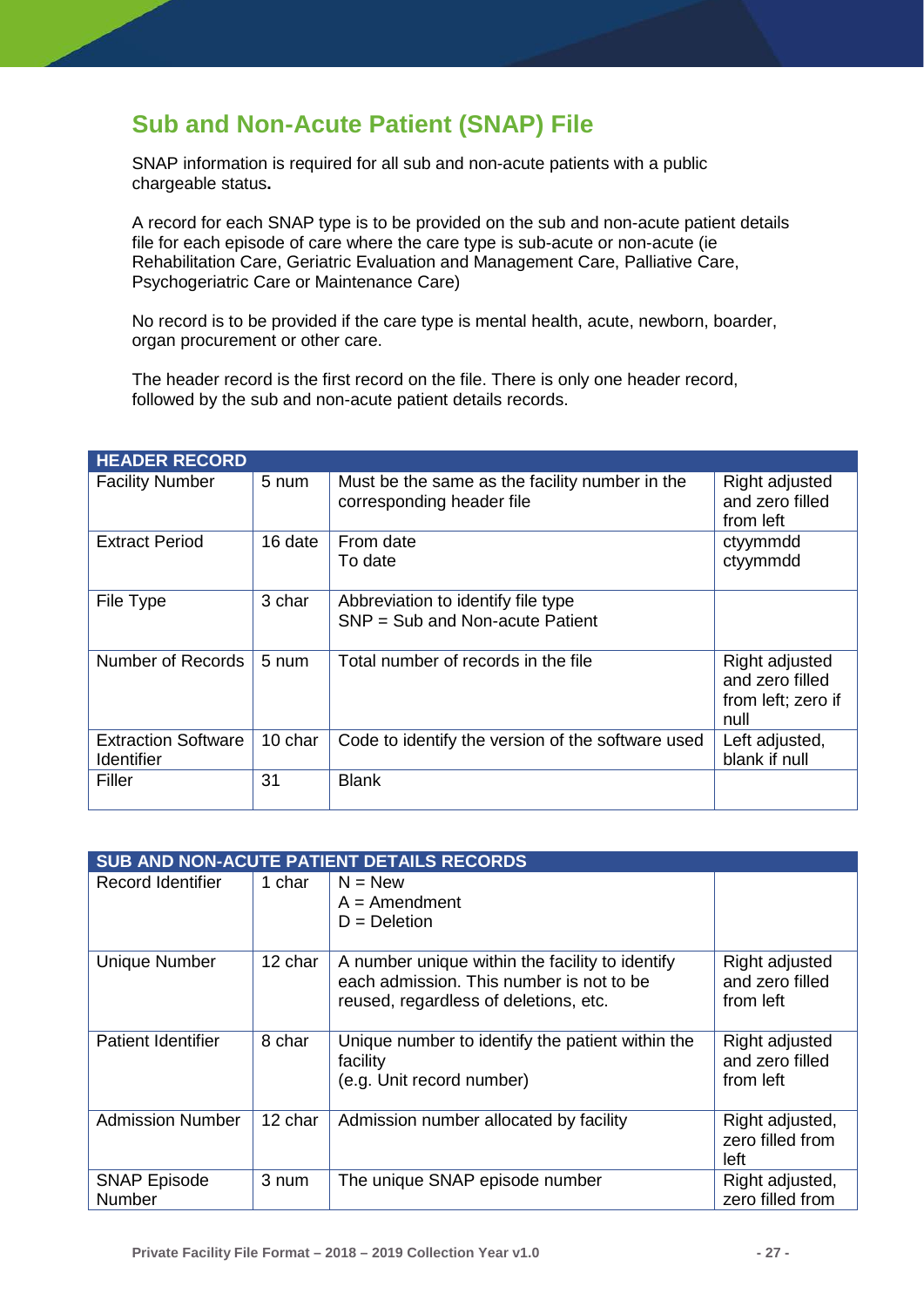| SUB AND NON-ACUTE PATIENT DETAILS RECORDS |        |                                                                                                                                                                                                                                                                                                                                                                                                                                                                                                                                                                                                                                                                                                                                                                                                                                                              |                                                                                                                                                                     |  |
|-------------------------------------------|--------|--------------------------------------------------------------------------------------------------------------------------------------------------------------------------------------------------------------------------------------------------------------------------------------------------------------------------------------------------------------------------------------------------------------------------------------------------------------------------------------------------------------------------------------------------------------------------------------------------------------------------------------------------------------------------------------------------------------------------------------------------------------------------------------------------------------------------------------------------------------|---------------------------------------------------------------------------------------------------------------------------------------------------------------------|--|
|                                           |        |                                                                                                                                                                                                                                                                                                                                                                                                                                                                                                                                                                                                                                                                                                                                                                                                                                                              | left                                                                                                                                                                |  |
| <b>SNAP Type</b>                          | 3 char | Classification of a patient's care type based on<br>characteristics of the person, the primary<br>treatment goal and evidence.<br>$PAL = Palliative care$<br>$RCD = Rehabilitation - congenital deformities$<br>$ROI = Rehabilitation - other disabling$<br>impairments<br>$RST = Rehabilitation - stroke$<br>$RBD = Rehabilitation - brain dysfunction$<br>$RNE = Rehabilitation - neurological$<br>RSC = Rehabilitation - spinal cord dysfunction<br>$RAL = Rehabilitation - amputation of limb$<br>RPS = Rehabilitation - pain syndromes<br>$ROF = Rehabilitation - orthopaedic conditions,$<br>fractures<br>$ROR = Rehabilitation - orthopaedic conditions,$<br>replacement<br>$ROA = Rehabilitation - orthopaedic, all other$<br>$RCA = Rehabilitation - cardiac$<br>RMT = Rehabilitation - major multiple trauma<br>$RPU = Rehabilitation - pulmonary$ |                                                                                                                                                                     |  |
|                                           |        | $RDE = Rehabilitation - debility (reconditioning)$<br>$RDD = Rehabilitation - developmental$<br>disabilities<br>$RBU = Rehabilitation - burns$<br>$RAR = Rehabilitation - arthritis$<br>GEM = Geriatric evaluation and management<br>care<br>$MRE = Maintenance - respite$                                                                                                                                                                                                                                                                                                                                                                                                                                                                                                                                                                                   |                                                                                                                                                                     |  |
|                                           |        | $MMH = Maintenance - nursing home type$<br>MCO = Maintenance - convalescent care<br>$MOT = Maintenance - other$<br>PSG = Psychogeriatric care                                                                                                                                                                                                                                                                                                                                                                                                                                                                                                                                                                                                                                                                                                                |                                                                                                                                                                     |  |
| <b>AN-SNAP Group</b><br>Classification    | 3 num  | Currently not required                                                                                                                                                                                                                                                                                                                                                                                                                                                                                                                                                                                                                                                                                                                                                                                                                                       | <b>Blank if null</b>                                                                                                                                                |  |
| <b>SNAP Episode</b><br><b>Start Date</b>  | 8 date | The start date of each SNAP episode                                                                                                                                                                                                                                                                                                                                                                                                                                                                                                                                                                                                                                                                                                                                                                                                                          | ctyymmdd                                                                                                                                                            |  |
| <b>SNAP Episode End</b><br>Date           | 8 date | The end date of each SNAP episode                                                                                                                                                                                                                                                                                                                                                                                                                                                                                                                                                                                                                                                                                                                                                                                                                            | ctyymmdd                                                                                                                                                            |  |
| Multidisciplinary<br>Care Plan Flag       | 1 char | There is documented evidence of an agreed<br>multidisciplinary care plan.<br>$Y = Yes$<br>$N = No$<br>$U =$ Unknown                                                                                                                                                                                                                                                                                                                                                                                                                                                                                                                                                                                                                                                                                                                                          | Required for<br>patients with a<br>Rehabilitation,<br>Geriatric<br>Evaluation and<br>Management,<br>Psychogeriatric<br>or Palliative<br>SNAP Type.<br>Blank if null |  |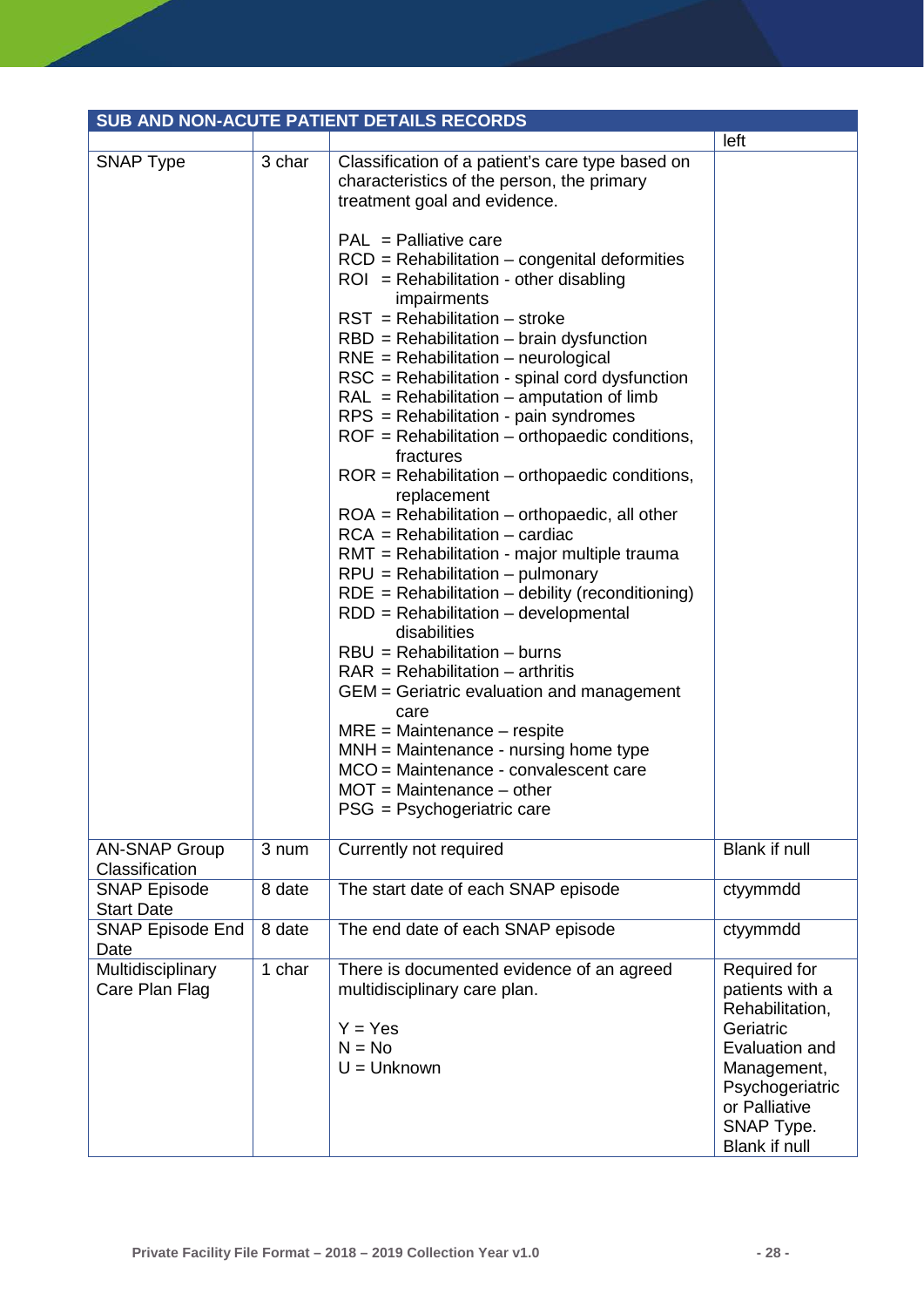|                                                      |        | <b>SUB AND NON-ACUTE PATIENT DETAILS RECORDS</b>                                                                                                                                                                                                                                                                                                                                                                                                                                                                                                                                                                                                                                                                                                                                                                                                                                                                                                                                                                                                                                                                                                                                                                                                                                                                                                                                      |                                                                                                                                                                                                                                      |
|------------------------------------------------------|--------|---------------------------------------------------------------------------------------------------------------------------------------------------------------------------------------------------------------------------------------------------------------------------------------------------------------------------------------------------------------------------------------------------------------------------------------------------------------------------------------------------------------------------------------------------------------------------------------------------------------------------------------------------------------------------------------------------------------------------------------------------------------------------------------------------------------------------------------------------------------------------------------------------------------------------------------------------------------------------------------------------------------------------------------------------------------------------------------------------------------------------------------------------------------------------------------------------------------------------------------------------------------------------------------------------------------------------------------------------------------------------------------|--------------------------------------------------------------------------------------------------------------------------------------------------------------------------------------------------------------------------------------|
| Multidisciplinary<br>Care Plan Date                  | 8 date | The date of the establishment of the<br>multidisciplinary care plan                                                                                                                                                                                                                                                                                                                                                                                                                                                                                                                                                                                                                                                                                                                                                                                                                                                                                                                                                                                                                                                                                                                                                                                                                                                                                                                   | Ctyymmdd<br>Required for<br>patients with a<br>Rehabilitation,<br>Geriatric<br>Evaluation and<br>Management,<br>Psychogeriatric<br>or Palliative<br>SNAP Type and<br>Multidisciplinary<br>Care Plan Flag $=$<br>'Y'<br>Blank if null |
| <b>Proposed Principal</b><br><b>Referral Service</b> | 3 num  | The principal type of service proposed for a<br>patient post discharge. Only one proposed<br>service can be provided. If there is more than<br>one proposed service, provide the principal<br>service.<br>$001$ = No service is required<br>101 = Community/home based rehabilitation<br>102 = Community/home based palliative<br>103 = Community/home based geriatric<br>evaluation and management<br>$111 =$ Community/home based -<br>nursing/domiciliary<br>104 = Community/home based respite<br>105 = Community/home based psychogeriatric<br>$106$ = Home and community care<br>107 = Community aged care package, extended<br>aged care in the home<br>$108$ = Flexible care package<br>109 = Transition care program (includes<br>intermittent care service)<br>$110 =$ Outreach Service<br>$198$ = Community/home based – other<br>201 = Hospital based (admitted) – rehabilitation<br>202 = Hospital based (admitted) – maintenance<br>$203$ = Hospital based (admitted) – palliative<br>$204$ = Hospital based (admitted) – geriatric<br>evaluation and management<br>$205$ = Hospital based (admitted) – respite<br>$206$ = Hospital based (admitted) –<br>psychogeriatric<br>$207$ = Hospital based (admitted) – acute<br>$208$ = Hospital based – non-admitted services<br>$298$ = Hospital based – other<br>$998 =$ Other service<br>999 = Not stated/unknown service | Required for<br>patients with a<br>Rehabilitation,<br>Geriatric<br>Evaluation and<br>Management,<br>Psychogeriatric<br>or Palliative<br>SNAP Type.<br>Blank if null                                                                  |
| Primary<br><b>Impairment Type</b>                    | 7 char | The impairment which is the primary reason for<br>admission to the episode.                                                                                                                                                                                                                                                                                                                                                                                                                                                                                                                                                                                                                                                                                                                                                                                                                                                                                                                                                                                                                                                                                                                                                                                                                                                                                                           | Left adjusted,<br>Blank if null.<br>Only required<br>for patients with                                                                                                                                                               |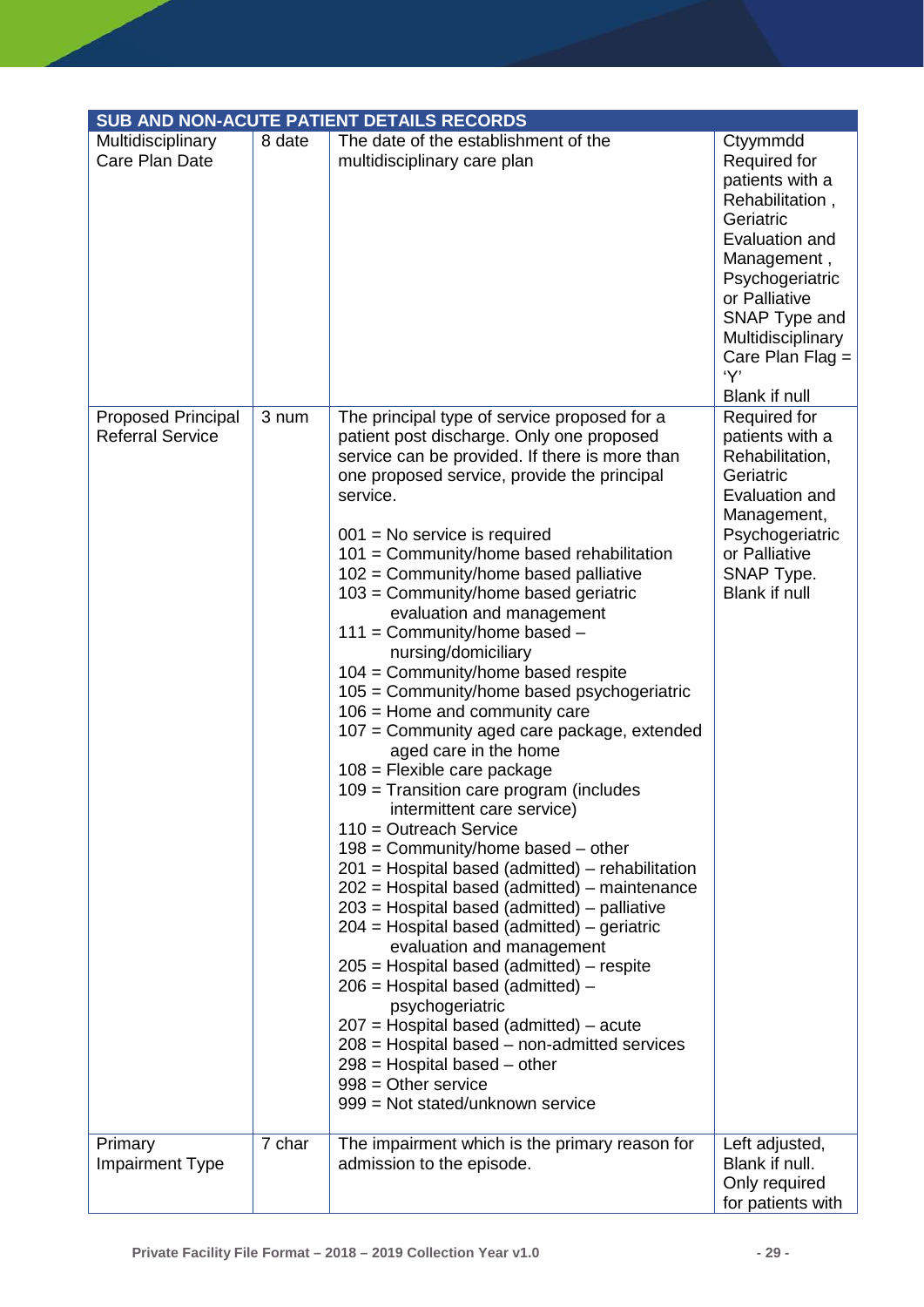#### **SUB AND NON-ACUTE PATIENT DETAILS RECORDS**

|                                    |     |                        | a rehabilitation<br>SNAP type |
|------------------------------------|-----|------------------------|-------------------------------|
| Clinical<br><b>Assessment Only</b> | num | Currently not required | Blank if null                 |
| Indicator                          |     |                        |                               |

*For Rehabilitation Care, Geriatric Evaluation and Management Care, Palliative Care, Psychogeriatric Care SNAP Episodes*

- *At least one set of mandatory ADL scores must be provided for each SNAP episode.*
- *There can only be one SNAP episode within a single sub-acute episode of care.*
- *The start date of the SNAP episode must be the same as the start date of the episode of care.*
- *The end date of the SNAP episode must be the same as the end date of the episode of care.*

#### *For Maintenance SNAP Episodes*

- *At least one set of mandatory ADL scores must be provided for each SNAP episode.*
- *There must be at least one SNAP episode within a single non-acute episode of care.*
- *If there is more than one SNAP episode then these must be contiguous.*
- *The start date of the first SNAP episode must be the same as the start date of the episode of care.*
- *The end date of the last SNAP episode must be the same as the end date of the episode of care.*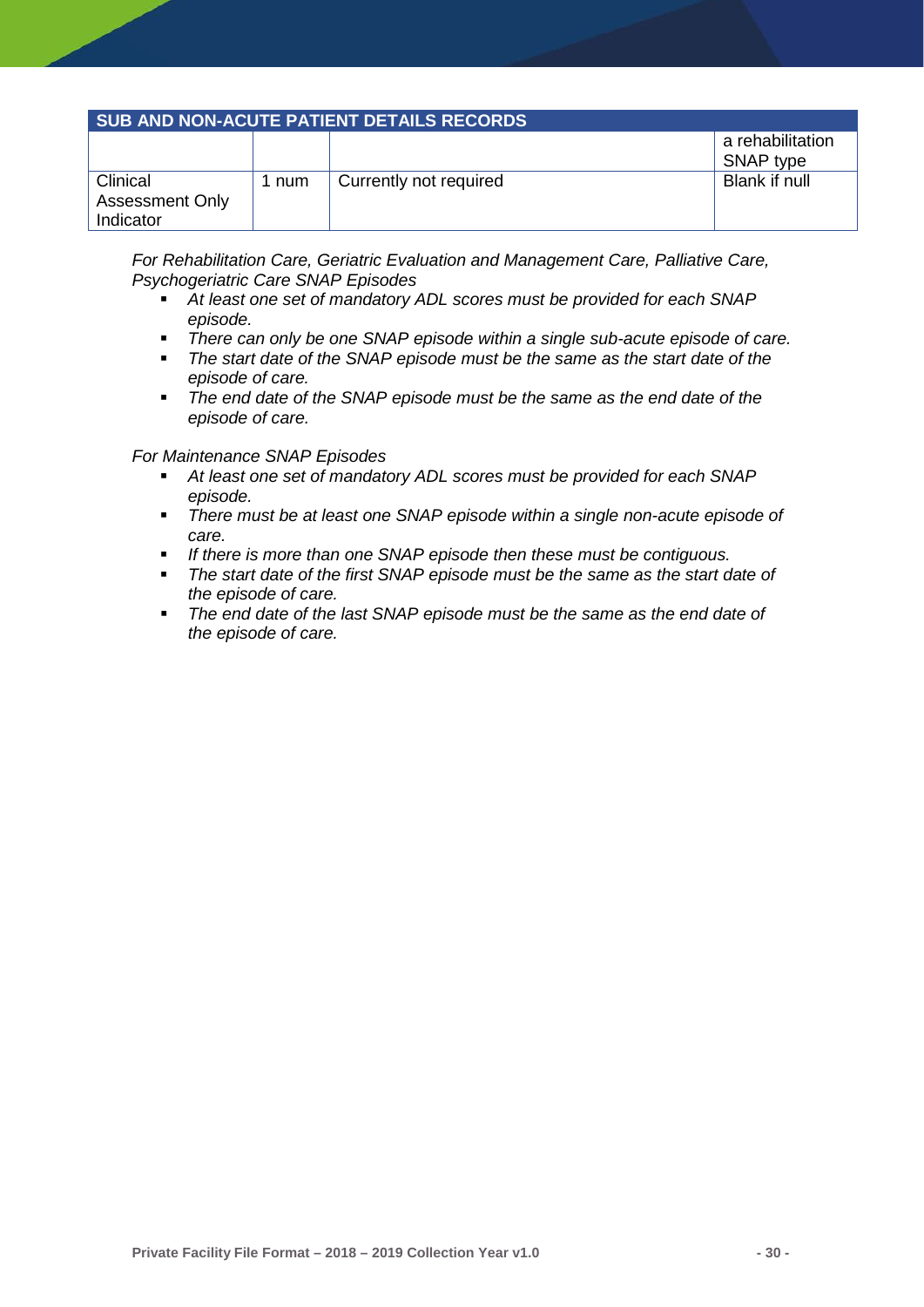# <span id="page-31-0"></span>**Palliative Care File**

A record is to be provided on the palliative care details file for each episode of care where the care type is:  $30 =$  Palliative care

No record is to be provided if the care type is NOT 30.

The header record is the first record on the file. There is only one header record, followed by the palliative care details records.

| <b>HEADER RECORD</b>                            |                 |                                                                             |                                                                 |
|-------------------------------------------------|-----------------|-----------------------------------------------------------------------------|-----------------------------------------------------------------|
| <b>Facility Number</b>                          | 5 num           | Must be the same as the facility number in the<br>corresponding header file | Right adjusted<br>and zero filled<br>from left                  |
| <b>Extract Period</b>                           | 16 date         | From date<br>To date                                                        | ctyymmdd<br>ctyymmdd                                            |
| File Type                                       | 3 char          | Abbreviation to identify file type<br>PAL = Palliative Care                 |                                                                 |
| Number of Records                               | $5 \text{ num}$ | Total number of records in the file                                         | Right adjusted<br>and zero filled<br>from left; zero<br>if null |
| <b>Extraction Software</b><br><b>Identifier</b> | 10 char         | Code to identify the version of the software used                           | Left adjusted,<br>blank if null                                 |

|                                                                                     | <b>PALLIATIVE CARE DETAILS RECORDS</b> |                                                                                                                                                                                           |                                                |  |  |
|-------------------------------------------------------------------------------------|----------------------------------------|-------------------------------------------------------------------------------------------------------------------------------------------------------------------------------------------|------------------------------------------------|--|--|
| <b>Record Identifier</b>                                                            | 1 char                                 | $N = New$<br>$A =$ Amendment<br>$D = Deletion$                                                                                                                                            |                                                |  |  |
| <b>Unique Number</b>                                                                | 12 char                                | A number unique within the facility to identify each<br>admission. This number is not to be reused,<br>regardless of deletions, etc.                                                      | Right adjusted<br>and zero filled<br>from left |  |  |
| <b>Patient Identifier</b>                                                           | 8 char                                 | Unique number to identify the patient within the<br>facility (e.g. Unit record number)                                                                                                    | Right adjusted<br>and zero filled<br>from left |  |  |
| <b>Admission Number</b>                                                             | 12 char                                | Admission number allocated by facility                                                                                                                                                    | Right adjusted<br>and zero filled<br>from left |  |  |
| <b>First Admission For</b><br><b>Palliative Care</b><br>Treatment                   | 1 char                                 | $1 = No$ previous admission for palliative care<br>treatment<br>$2$ = Previous admission for Palliative care<br>treatment                                                                 |                                                |  |  |
| Previous<br>Specialised Non-<br><b>Admitted Palliative</b><br><b>Care Treatment</b> | 1 char                                 | $1 =$ Patient has no previous non-admitted service<br>contacts for Palliative care treatment<br>$2$ = Patient has previous non-admitted service<br>contacts for Palliative care treatment |                                                |  |  |
| Filler                                                                              | 4                                      | <b>Blank</b>                                                                                                                                                                              |                                                |  |  |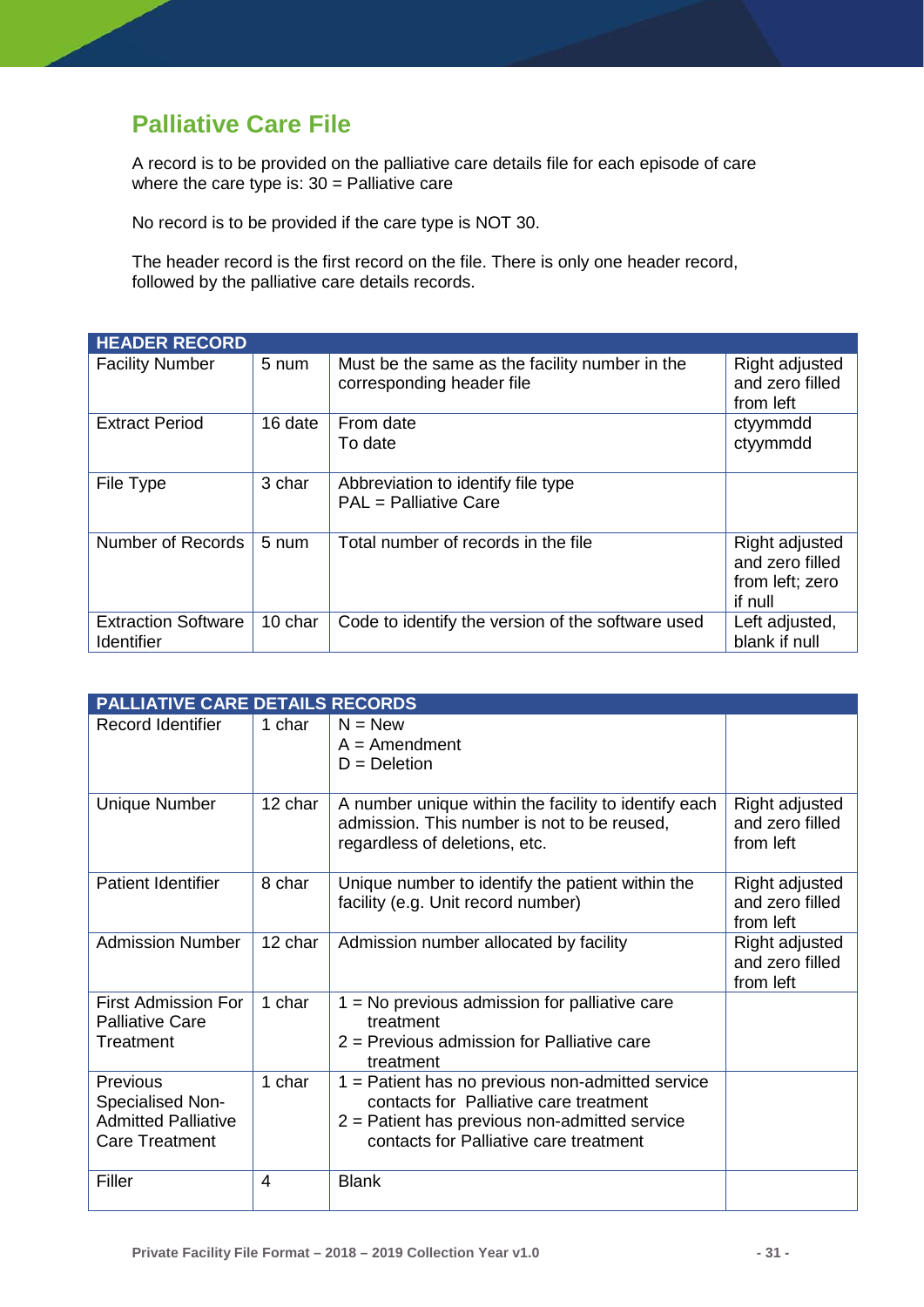# <span id="page-32-0"></span>**Department of Veterans' Affairs File**

A record is to be provided on the Department of Veterans' Affairs patient details file where the charges for the episode of care are met by the Department of Veterans' Affairs.

A record is not to be provided if the charges for the episode of care are not met by the Department of Veterans' Affairs.

The header record is the first record on the file. There is only one header record, followed by the Department of Veterans' Affairs details records.

| <b>HEADER RECORD</b>                            |         |                                                                             |                                                                 |
|-------------------------------------------------|---------|-----------------------------------------------------------------------------|-----------------------------------------------------------------|
| <b>Facility Number</b>                          | 5 num   | Must be the same as the facility number in the<br>corresponding header file | Right adjusted<br>and zero filled<br>from left                  |
| <b>Extract Period</b>                           | 16 date | From date<br>To date                                                        | ctyymmdd<br>ctyymmdd                                            |
| File Type                                       | 3 char  | Abbreviation to identify file type<br>DVA = Department of Veterans' Affairs |                                                                 |
| Number of Records                               | 5 num   | Total number of records in the file                                         | Right adjusted<br>and zero filled<br>from left; zero<br>if null |
| <b>Extraction Software</b><br><b>Identifier</b> | 10 char | Code to identify the version of the software used                           | Left adjusted,<br>blank if null                                 |
| Filler                                          | 5       | <b>Blank</b>                                                                |                                                                 |

|                           |         | <b>DEPARTMENT OF VETERANS' AFFAIRS DETAILS RECORDS</b>                                                                              |                                                     |
|---------------------------|---------|-------------------------------------------------------------------------------------------------------------------------------------|-----------------------------------------------------|
| <b>Record Identifier</b>  | 1 char  | $N = New$<br>$A =$ Amendment<br>$D = Deletion$                                                                                      |                                                     |
| <b>Unique Number</b>      | 12 char | A number unique within the facility to identify<br>each admission. This number is not to be<br>reused, regardless of deletions etc. | Right adjusted<br>and zero filled<br>from left      |
| <b>Patient Identifier</b> | 8 char  | Unique number to identify the patient within the<br>facility (eg. unit record number)                                               | Right adjusted<br>and zero filled<br>from left      |
| <b>Admission Number</b>   | 12 char | Admission number allocated by facility                                                                                              | Right adjusted<br>and zero filled<br>from left      |
| <b>DVA File Number</b>    | 10 char | The patient's Department of Veterans' Affairs<br>identification number                                                              | Left adjusted<br>and space filled<br>from the right |
| DVA Card Type             | 1 char  | Denotes whether the patient is a gold or white<br>card holder<br>$G = Gold$<br>$W = White$                                          |                                                     |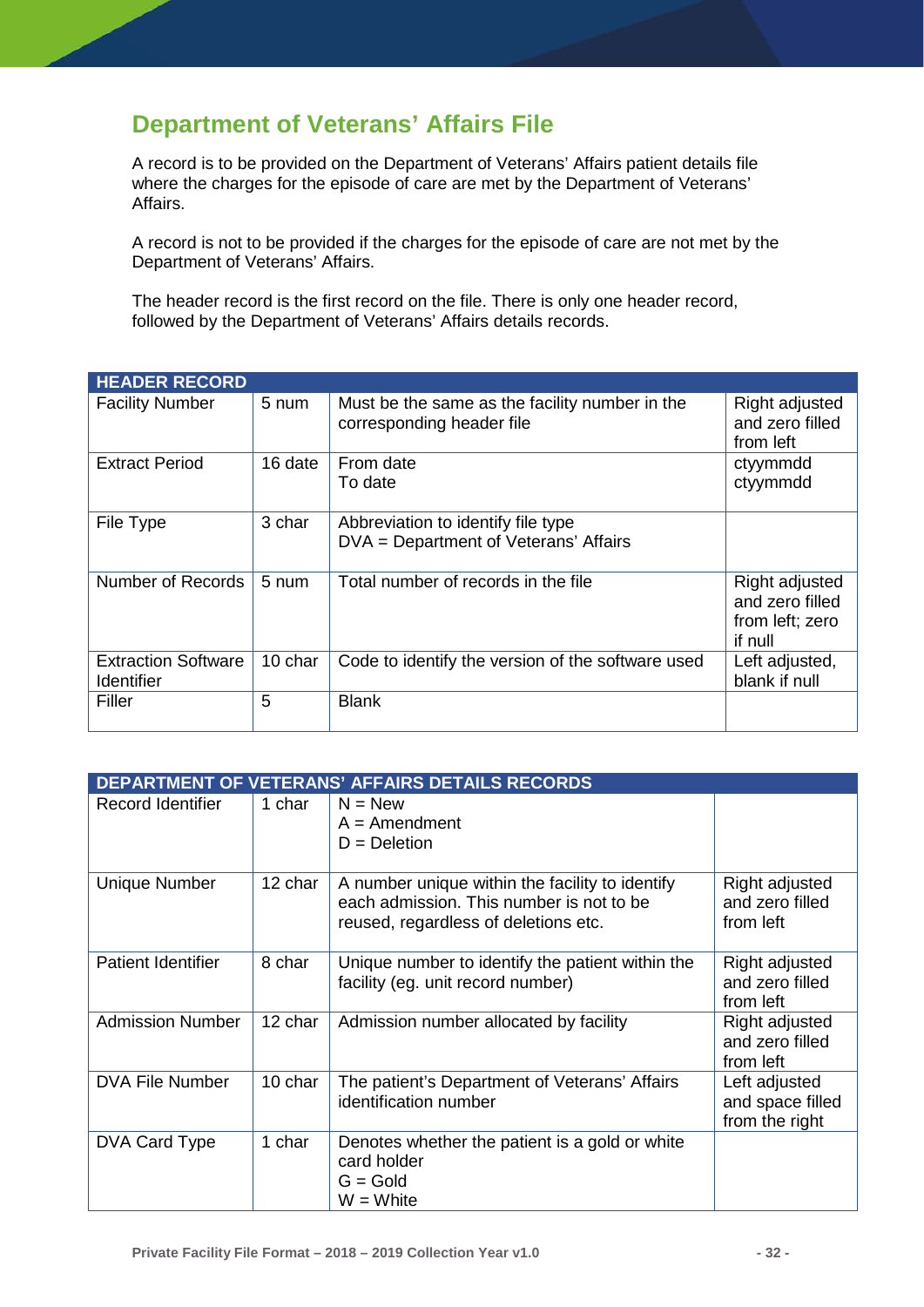# <span id="page-33-0"></span>**Private Validation Rules**

<span id="page-33-1"></span>These validation rules apply only to New (N), Amendment (A) and Delete (D) records.

# **Patient details records**

| <b>Data Item</b>                  | <b>Guidelines</b>                                                                              |
|-----------------------------------|------------------------------------------------------------------------------------------------|
| Record Identifier                 | Must be a valid value<br>Must not be null                                                      |
|                                   |                                                                                                |
| <b>Unique Number</b>              | Must not be used more than once by facility<br>Must not be null                                |
|                                   | Must not be zero                                                                               |
|                                   | Must be unique for each admission within facility                                              |
| <b>Patient Identifier</b>         | Must not be null                                                                               |
|                                   | Must not be zero<br>Must be unique for each patient within facility                            |
|                                   |                                                                                                |
| <b>Admission Number</b>           | Must not be null                                                                               |
|                                   | Must not be zero<br>Must be unique for each admission of a particular patient                  |
|                                   | within facility                                                                                |
| <b>Family Name</b>                | Must not be null                                                                               |
| <b>Patient First name</b>         | No validation                                                                                  |
| Patient Second name               | No validation                                                                                  |
| <b>Address of Usual Residence</b> | No validation                                                                                  |
| Location (Suburb/town) of Usual   | Must not be null                                                                               |
| Residence                         | Validated against Locality Data Set parts with the Postcode<br>and Locality of Usual Residence |
| Postcode of Usual Residence       | Must not be null                                                                               |
|                                   | Validated against Locality Data Set parts with the Postcode<br>and Locality of Usual Residence |
| <b>State of Usual Residence</b>   | Must not be null                                                                               |
|                                   | Validated against a list of State codes                                                        |
| <b>Sex</b>                        | Must not be null                                                                               |
|                                   | Validated against a list of valid sex codes                                                    |
| Date of Birth                     | Must not be null                                                                               |
|                                   | Must be a valid date<br>Must not be in the future (ie. past current date)                      |
|                                   | Must not be after the admission date                                                           |
|                                   | Must not be more than 124 years prior to admission date                                        |
|                                   |                                                                                                |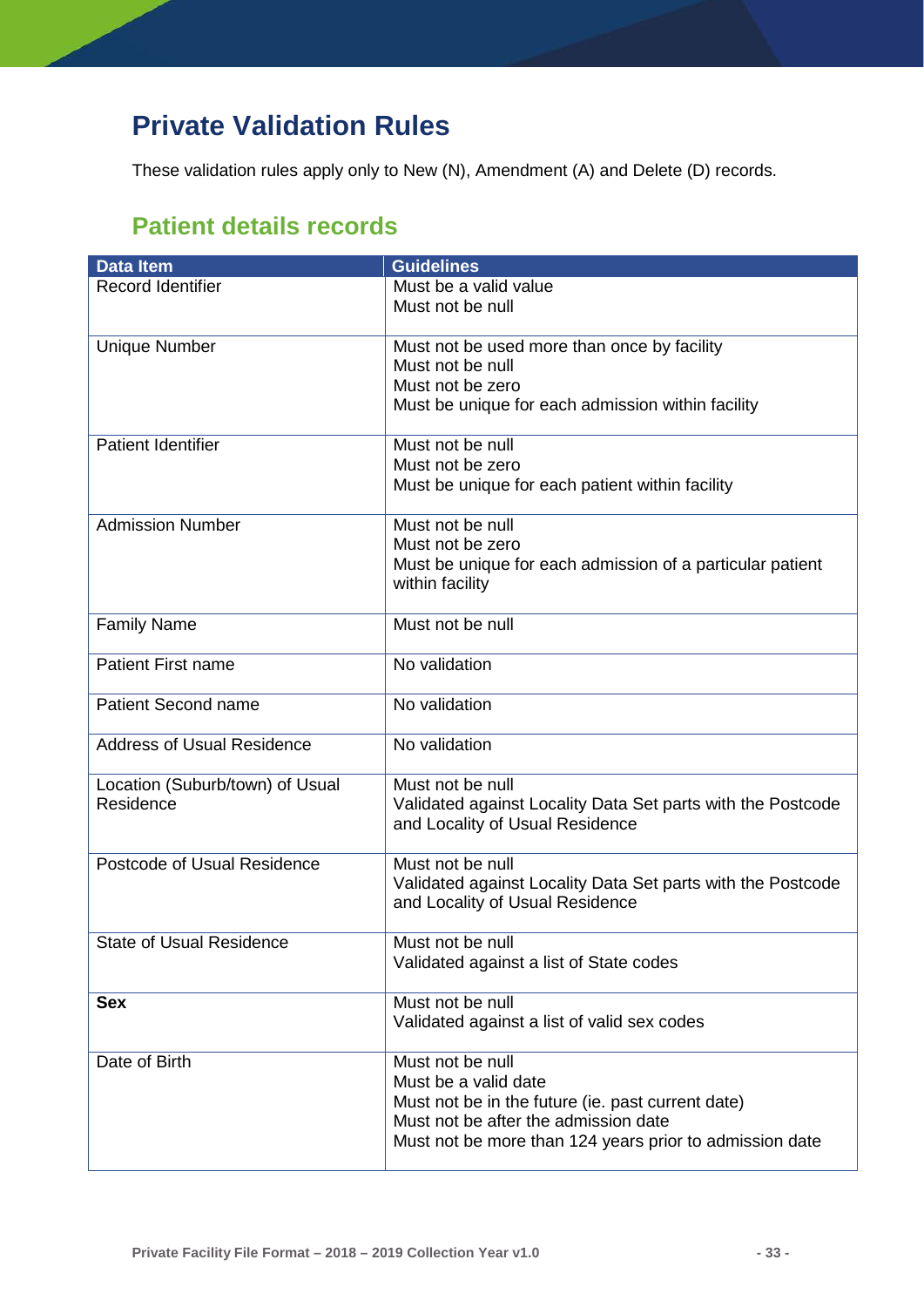| <b>Data Item</b>                         | <b>Guidelines</b>                                                                                                                                                                                                                                                                                          |
|------------------------------------------|------------------------------------------------------------------------------------------------------------------------------------------------------------------------------------------------------------------------------------------------------------------------------------------------------------|
| <b>Estimated Date of Birth Indicator</b> | Can be null<br>Validated against a list of estimated date of birth indicator<br>codes                                                                                                                                                                                                                      |
| <b>Marital Status</b>                    | Must not be null<br>Validated against a list of marital status codes                                                                                                                                                                                                                                       |
| Country of Birth                         | Must not be null<br>Validated against country codes                                                                                                                                                                                                                                                        |
| <b>Indigenous Status</b>                 | Must not be null<br>Validated against a list of indigenous status codes                                                                                                                                                                                                                                    |
| Occupation                               | Currently not required, no validation                                                                                                                                                                                                                                                                      |
| <b>Employment Status</b>                 | Currently not required, no validation                                                                                                                                                                                                                                                                      |
| <b>Medicare Eligibility</b>              | Must not be null<br>Validated against a list of Medicare eligibility codes                                                                                                                                                                                                                                 |
| <b>Medicare Number</b>                   | Must be a valid Medicare number, if not null<br>11 digit Medicare number required<br>The eleventh digit is the number that precedes the patient's<br>name on the card (the sub numerate).<br>If a sub numerate cannot be supplied, the eleventh digit of<br>the Medicare number should be provided as zero |
| Australian South Sea Islander Status     | Must not be null<br>Must be 1, 2 or 9                                                                                                                                                                                                                                                                      |
| <b>Contact for Feedback Indicator</b>    | Currently not required, no validation                                                                                                                                                                                                                                                                      |
| Telephone Number - Home                  | Currently not required, no validation                                                                                                                                                                                                                                                                      |
| Telephone Number - Mobile                | Currently not required, no validation                                                                                                                                                                                                                                                                      |
| Telephone Number - Business or<br>Work   | Currently not required, no validation                                                                                                                                                                                                                                                                      |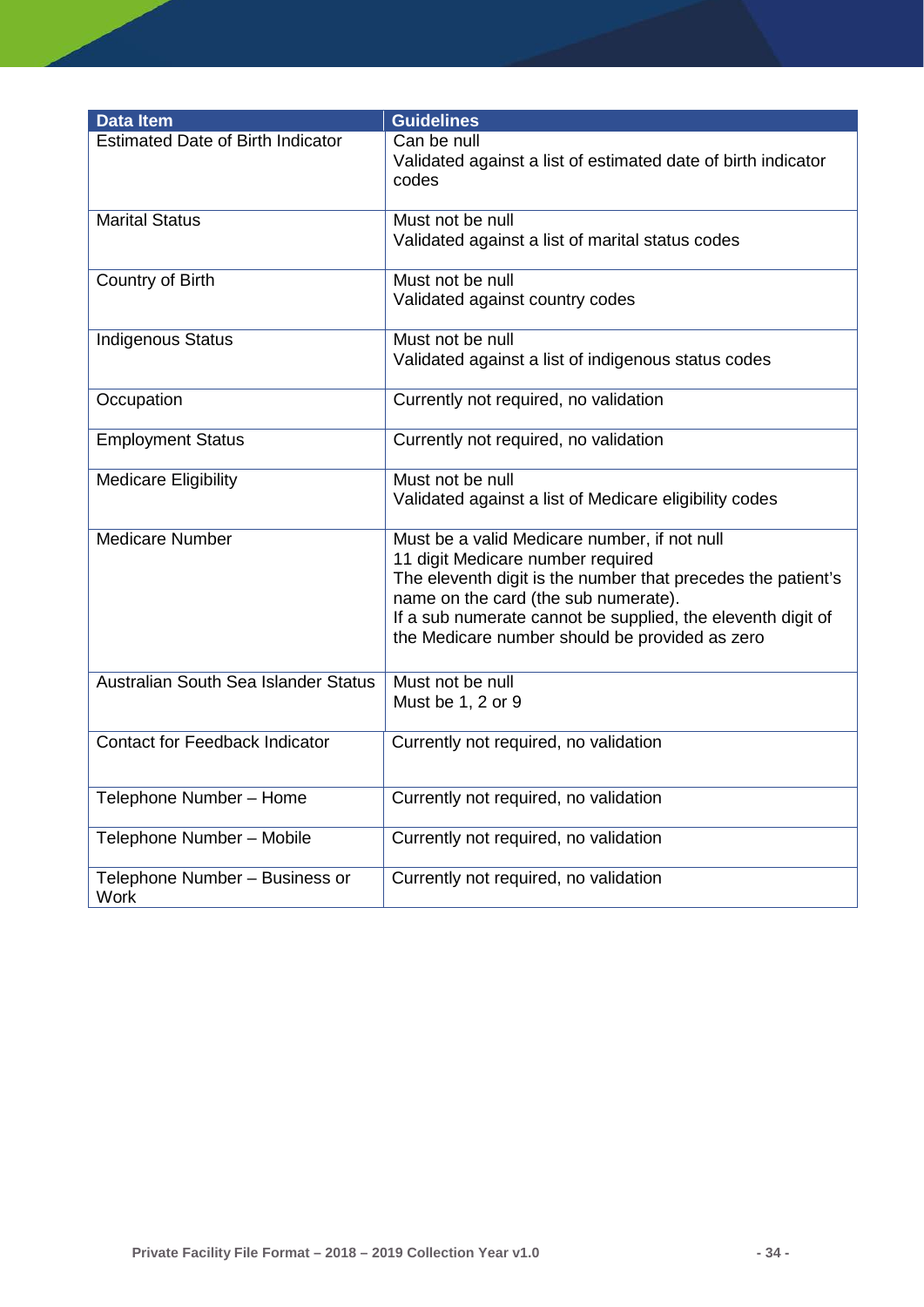# <span id="page-35-0"></span>**Admission details records**

| <b>Data Item</b>                   | <b>Guidelines</b>                                                       |
|------------------------------------|-------------------------------------------------------------------------|
| Record Identifier                  | Must be a valid value                                                   |
|                                    | Must not be null                                                        |
|                                    |                                                                         |
| <b>Unique Number</b>               | Must not be used more than once by the facility                         |
|                                    | Must not be null                                                        |
|                                    | Must not be zero                                                        |
|                                    | Must be unique for each admission within the facility                   |
|                                    |                                                                         |
| <b>Patient Identifier</b>          | Must not be null                                                        |
|                                    | Must not be zero                                                        |
|                                    | Must be unique for each patient within the facility                     |
|                                    |                                                                         |
| <b>Admission Number</b>            | Must not be null                                                        |
|                                    | Must not be zero                                                        |
|                                    | Must be unique for each admission of a particular patient               |
|                                    | within the facility                                                     |
|                                    |                                                                         |
| <b>Admission Date</b>              | Must not be null                                                        |
|                                    | Must be a valid date                                                    |
|                                    | Must not be in the future (i.e. past current date)                      |
|                                    | Must not be before the birth date of the patient                        |
|                                    | Must be before or on the separation date                                |
|                                    |                                                                         |
| <b>Time of Admission</b>           | Must not be null                                                        |
|                                    | Must be a valid time                                                    |
|                                    | Must be before the separation time, if admitted the same                |
|                                    | day as separated                                                        |
|                                    |                                                                         |
| <b>Account Class</b>               | Not currently required, no validation                                   |
|                                    |                                                                         |
| <b>Chargeable Status</b>           | Validated against a list of chargeable status codes<br>Must not be null |
|                                    |                                                                         |
|                                    |                                                                         |
| Care Type                          | Validated against a list of type of episode codes<br>Must not be null   |
|                                    |                                                                         |
| <b>Compensable Status</b>          | Validated against a list of compensable status codes                    |
|                                    | Must not be null                                                        |
|                                    |                                                                         |
| <b>Band</b>                        | Validated against a list of band codes, if not null                     |
|                                    | Must be a same day patient                                              |
|                                    |                                                                         |
| <b>Source of Referral/Transfer</b> | Validated against a list of source of referral/transfer codes           |
|                                    | Must not be null                                                        |
|                                    |                                                                         |
| <b>Transferring from Facility</b>  | Must not be null if source of referral/transfer is 16, 23, 24 or        |
|                                    | 25                                                                      |
|                                    | Only applicable if source of referral/transfer is 16, 23, 24 or         |
|                                    | 25                                                                      |
|                                    | Must be a valid facility number                                         |
|                                    |                                                                         |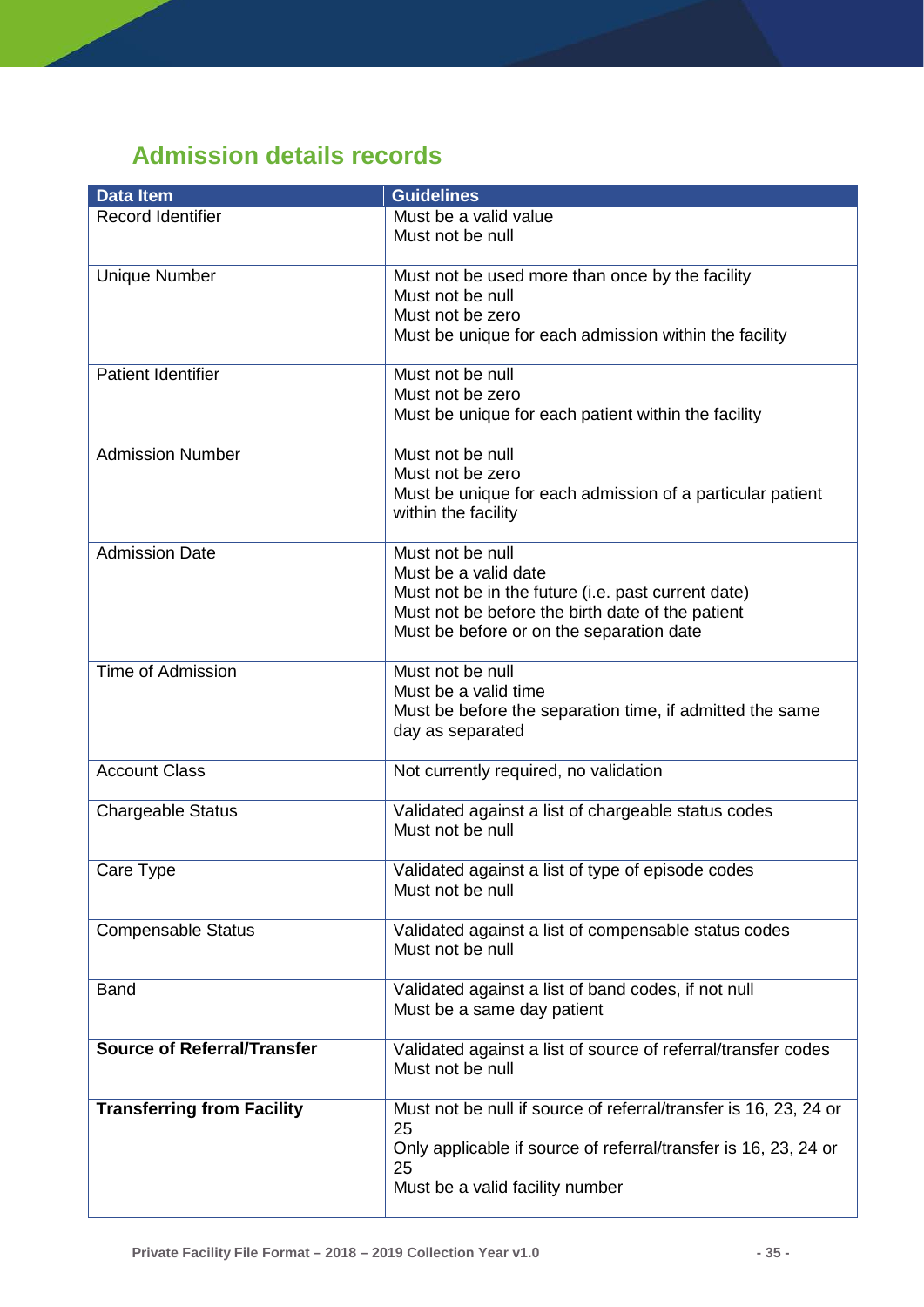| <b>Data Item</b>                    | <b>Guidelines</b>                                                                                                                                  |
|-------------------------------------|----------------------------------------------------------------------------------------------------------------------------------------------------|
| <b>Hospital Insurance</b>           | Validated against list of hospital insurance codes<br>Must not be null                                                                             |
| <b>Separation Date</b>              | Must not be null<br>Must be a valid date<br>Must not be in the future (ie. past current date)<br>Must be on or after the admission date            |
| <b>Separation Time</b>              | Must not be null<br>Must be a valid time<br>Must be after admission time                                                                           |
| <b>Mode of Separation</b>           | Must not be null<br>Validated against a list of mode of separation codes                                                                           |
| <b>Transferring to Facility</b>     | Must not be null if mode of separation is 12, 15 or 16<br>Only applicable if mode of separation is 12, 15 or 16<br>Must be a valid facility number |
| <b>DRG</b>                          | Not currently required, no validation                                                                                                              |
| <b>MDC</b>                          | Not currently required, no validation                                                                                                              |
| <b>Baby Admission Weight</b>        | Must not be null if patient age is under 29 days, or<br>admission weight is less than 2500 grams                                                   |
| <b>Admission Ward</b>               | Must not be null<br>No validation                                                                                                                  |
| Admission Unit                      | No validation                                                                                                                                      |
| <b>Standard Unit Code</b>           | Must not be null<br>Must be a valid standard unit code                                                                                             |
| <b>Treating Doctor at admission</b> | No validation                                                                                                                                      |
| <b>Planned Same Day</b>             | Must be Y or N                                                                                                                                     |
| <b>Elective Patient Status</b>      | Must not be null<br>Must be a valid elective patient status code                                                                                   |
| <b>Qualification Status</b>         | Can be null<br>Validated against a list of qualification status codes                                                                              |
| <b>Standard Ward Code</b>           | Can be null<br>Must be a valid standard ward code                                                                                                  |
| <b>Contract Role</b>                | Can be null<br>Must be a valid contract role code                                                                                                  |
| <b>Contract Type</b>                | Can be null<br>Must be a valid contract type code                                                                                                  |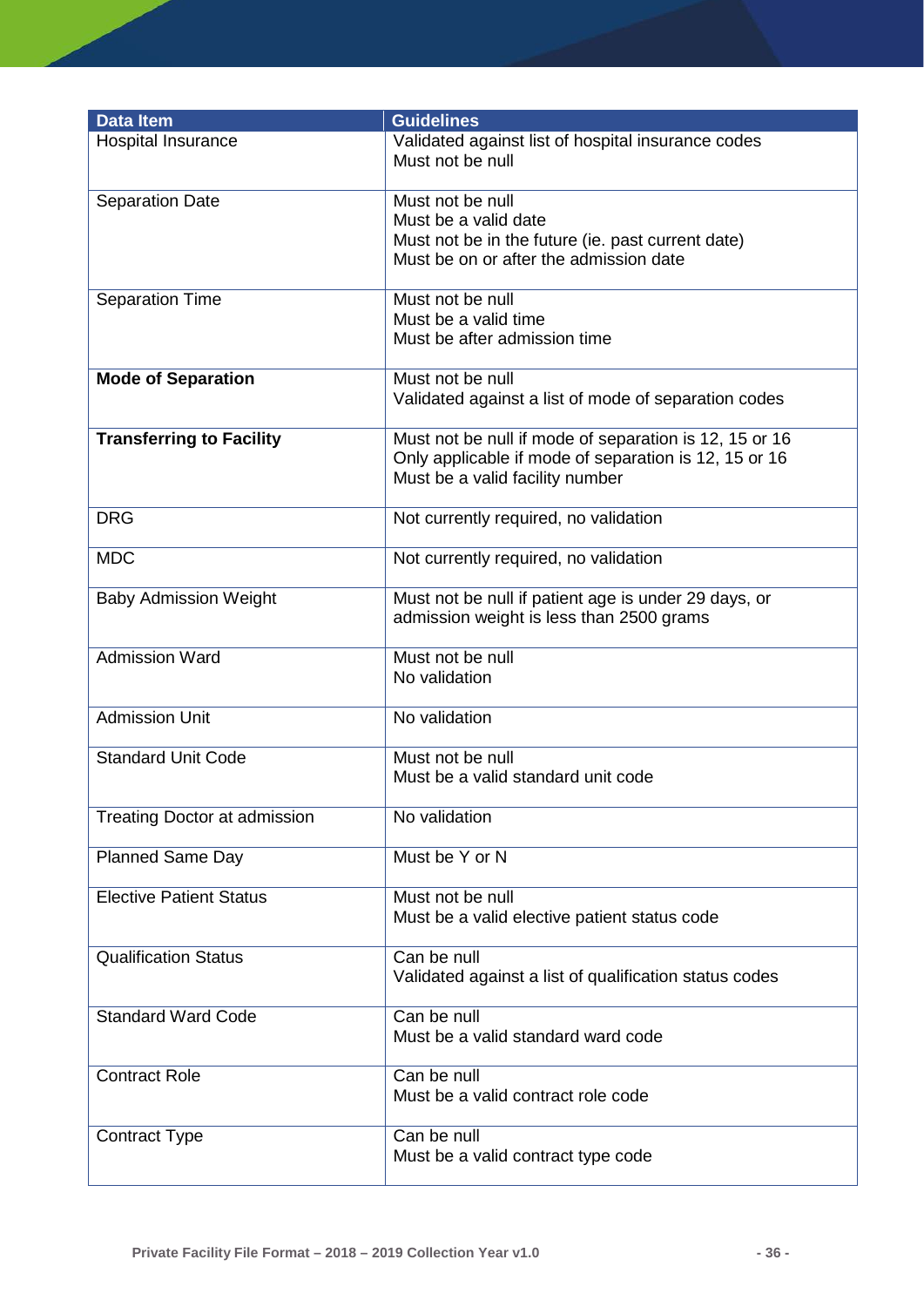| <b>Data Item</b>                                                    | <b>Guidelines</b>                                                                                                                                                                                                          |
|---------------------------------------------------------------------|----------------------------------------------------------------------------------------------------------------------------------------------------------------------------------------------------------------------------|
| <b>Funding Source</b>                                               | Must not be null<br>Validated against a list of funding source codes<br>If Funding Source $= 10$ then contract role and contract type<br>cannot be null                                                                    |
| <b>Incident Date</b>                                                | Not currently required, no validation                                                                                                                                                                                      |
| Incident Date Flag                                                  | Not currently required, no validation                                                                                                                                                                                      |
| <b>WorkCover Queensland (Q-Comp)</b><br>Consent                     | Not currently required, no validation                                                                                                                                                                                      |
| <b>Motor Accident Insurance</b><br><b>Commission (MAIC) Consent</b> | Not currently required, no validation                                                                                                                                                                                      |
| Department of Veterans' Affairs<br>(DVA) Consent                    | Not currently required, no validation                                                                                                                                                                                      |
| Department of Defence Consent                                       | Not currently required, no validation                                                                                                                                                                                      |
| <b>Interpreter Required</b>                                         | Not currently required, no validation                                                                                                                                                                                      |
| Religion                                                            | Not currently required, no validation                                                                                                                                                                                      |
| <b>QAS Patient Identification Number</b><br>(eARF Number)           | Can be null<br>Validated against source of referral/transfer                                                                                                                                                               |
| Purchaser/Provider Identifier                                       | Must be a valid establishment number<br>Must not be null if contract role = A or B and contract type =<br>2, 3, 4 or 5<br>Must not be null if contract role = B and Contract Type = $1$<br>and chargeable status is public |
| Length of Stay in an Intensive Care<br>Unit                         | Must not be null if treatment was provided in an ICU Level 6<br>or CIC Service Level 6                                                                                                                                     |
| <b>Duration of Continuous Ventilatory</b><br>Support                | Must not be null if the patient received continuous<br>ventilatory support                                                                                                                                                 |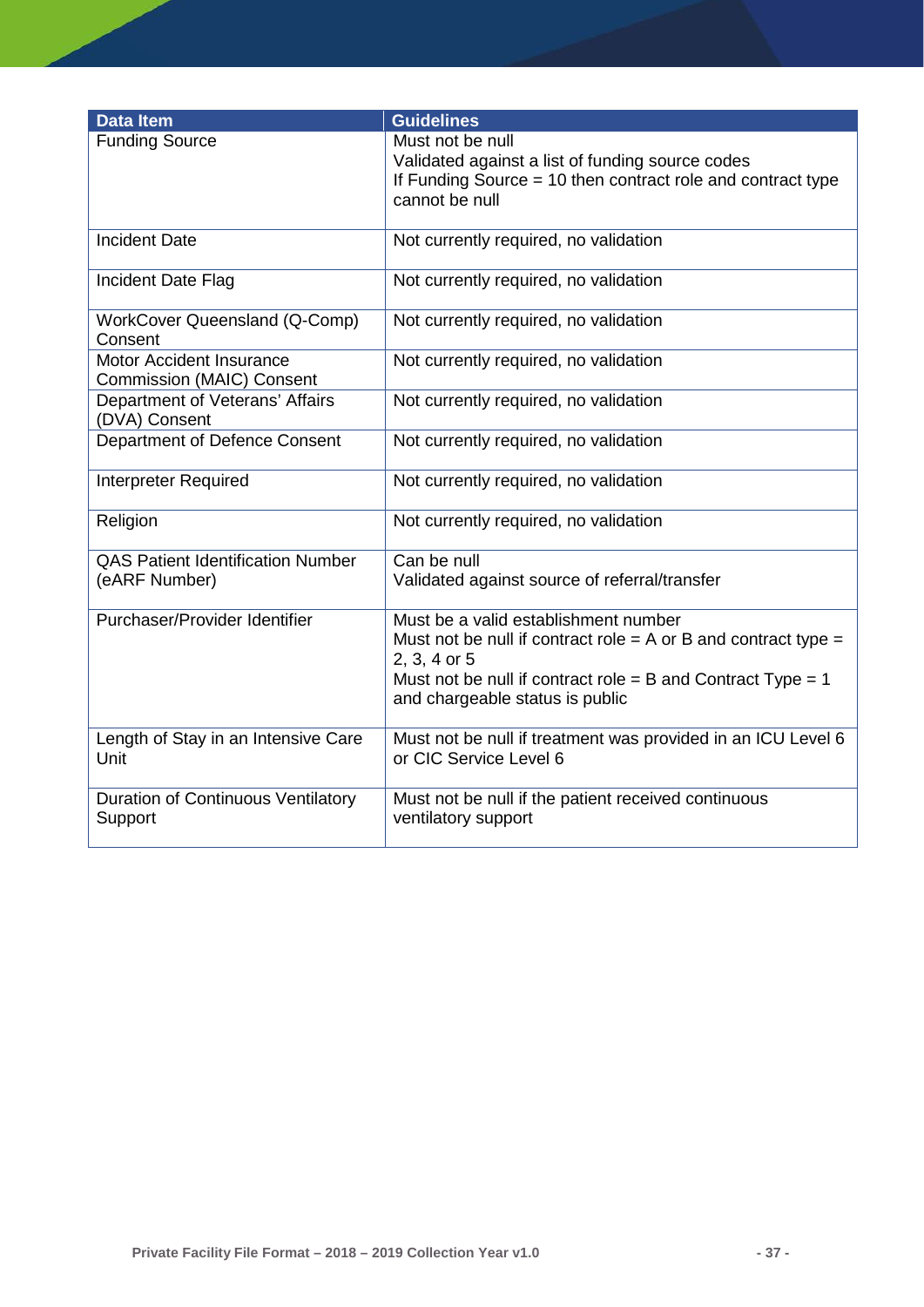# <span id="page-38-0"></span>**Activity details records**

| <b>Data Item</b>          | <b>Guidelines</b>                                                                                                                                                                                                                               |
|---------------------------|-------------------------------------------------------------------------------------------------------------------------------------------------------------------------------------------------------------------------------------------------|
| Record Identifier         | Must be a valid value<br>Must not be null                                                                                                                                                                                                       |
| <b>Unique Number</b>      | Must not be used more than once by the facility<br>Must not be null<br>Must not be zero<br>Must be unique for each admission within the facility<br>All records related to each admission must have the same<br>unique number of that admission |
| <b>Patient Identifier</b> | Must not be null<br>Must not be zero<br>Must be unique for each patient within the facility                                                                                                                                                     |
| <b>Admission Number</b>   | Must not be null<br>Must not be zero<br>Must be unique for each admission of a particular patient<br>within the facility                                                                                                                        |
| <b>Activity Code</b>      | Must be a valid code (A, L, W, C, Q, S, T, B)                                                                                                                                                                                                   |

# <span id="page-38-1"></span>**Activity Code = A**

| <b>Data Item</b>          | <b>Guidelines</b>                                    |
|---------------------------|------------------------------------------------------|
| <b>Account Class Code</b> | Currently not required, no validation                |
| <b>Chargeable Status</b>  | Validated against a list of chargeable status codes  |
| <b>Compensable Status</b> | Validated against a list of compensable status codes |
| Date of Change            | Valid date format                                    |
|                           | Must not be null                                     |
|                           | Must not be before the admission date                |
|                           | Must not be after the separation date                |
| Time of Change            | Not currently required, no validation                |

## <span id="page-38-2"></span>**Activity Code = L**

| <b>Data Item</b>         | <b>Guidelines</b>                                                                                                                                                                                                       |
|--------------------------|-------------------------------------------------------------------------------------------------------------------------------------------------------------------------------------------------------------------------|
| Date of Starting Leave   | Must be a valid date<br>Must not be null<br>Must not be before the admission date<br>Must not be after the separation date<br>Must not fall within any other leave periods<br>Same day and overnight leave are required |
| Time of Starting Leave   | Must be a valid time<br>Must not be null<br>Same day and overnight leave are required                                                                                                                                   |
| Date Returned from Leave | Must be a valid date                                                                                                                                                                                                    |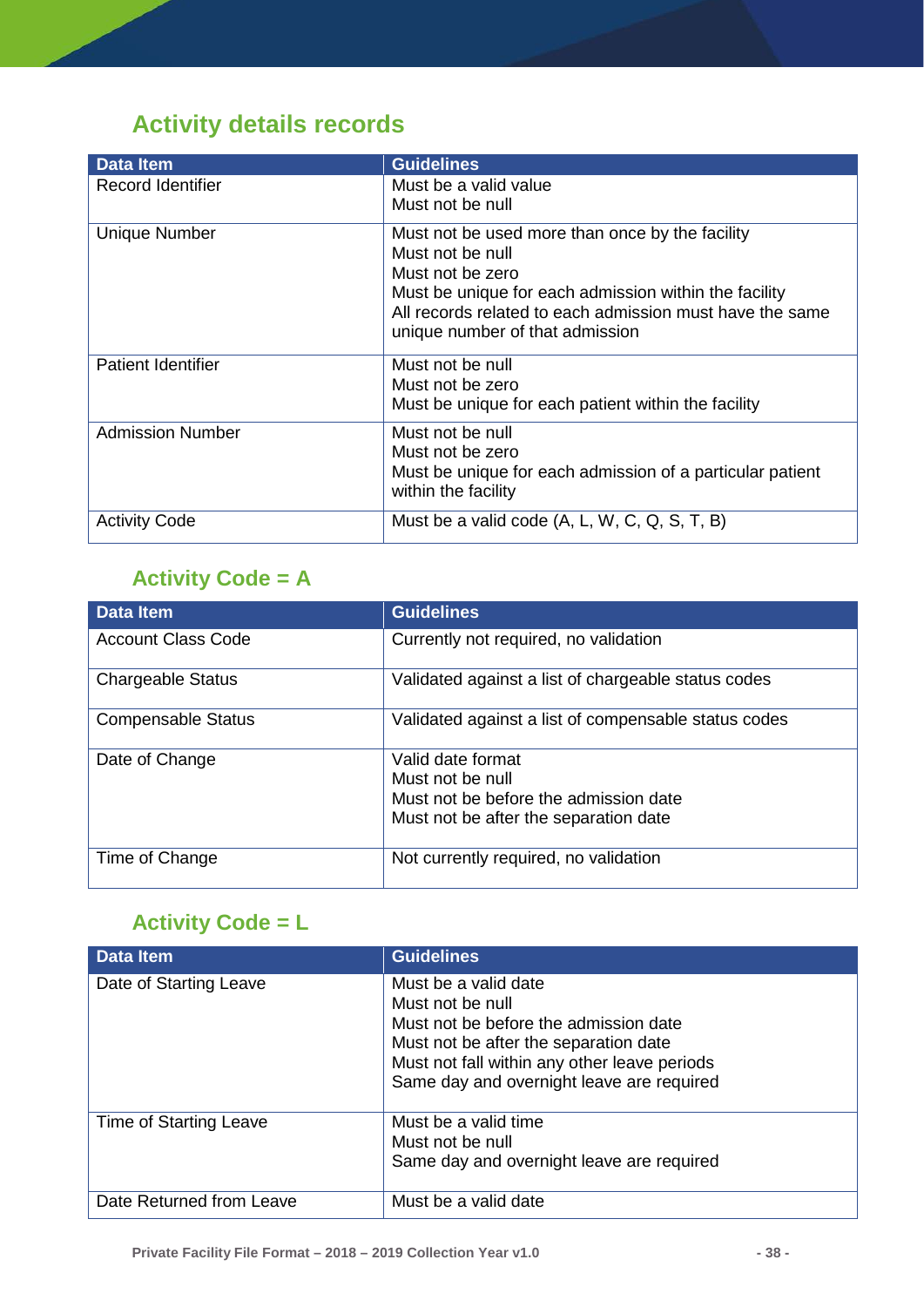|                          | Must not be null<br>Must be after the date of starting leave<br>Must not be after the separation date<br>Must not fall within any other leave periods<br>Same day and overnight leave are required |
|--------------------------|----------------------------------------------------------------------------------------------------------------------------------------------------------------------------------------------------|
| Time Returned from Leave | Must be a valid time<br>Must not be null<br>Same day and overnight leave are required                                                                                                              |

# <span id="page-39-0"></span>**Activity Code = W**

| <b>Data Item</b>          | <b>Guidelines</b>                                                                                                                                                                               |
|---------------------------|-------------------------------------------------------------------------------------------------------------------------------------------------------------------------------------------------|
| Ward                      | Must not be null<br>No validation                                                                                                                                                               |
| Unit                      | No validation                                                                                                                                                                                   |
| <b>Standard Unit Code</b> | Must be valid standard unit code<br>Must not be null                                                                                                                                            |
| Date of Transfer          | Must be a valid date<br>Must not be in the future<br>Must not be before the admission date<br>Must not be within any leave periods<br>Must not be after the separation date<br>Must not be null |
| Time of Transfer          | Must be a valid time<br>Must not be null                                                                                                                                                        |
| <b>Standard Ward Code</b> | Can be null<br>Must be a valid standard ward code of 'SNAP'                                                                                                                                     |

# <span id="page-39-1"></span>**Activity Code = C**

| <b>Data Item</b>              | <b>Guidelines</b>                                                                                                                                                                                                                                   |
|-------------------------------|-----------------------------------------------------------------------------------------------------------------------------------------------------------------------------------------------------------------------------------------------------|
| Date Transferred for Contract | Must be a valid date<br>Must not be within any leave periods<br>Must not be before the admission date<br>Must not be after the separation date<br>Must not be in future<br>Must not be null<br>Must not be after date returned from contract        |
| Date Returned from Contract   | Must be a valid date<br>Must not be within any leave periods<br>Must not be before the admission date<br>Must not be after the separation date<br>Must not be in future<br>Must not be null<br>Must not be before the date transferred for contract |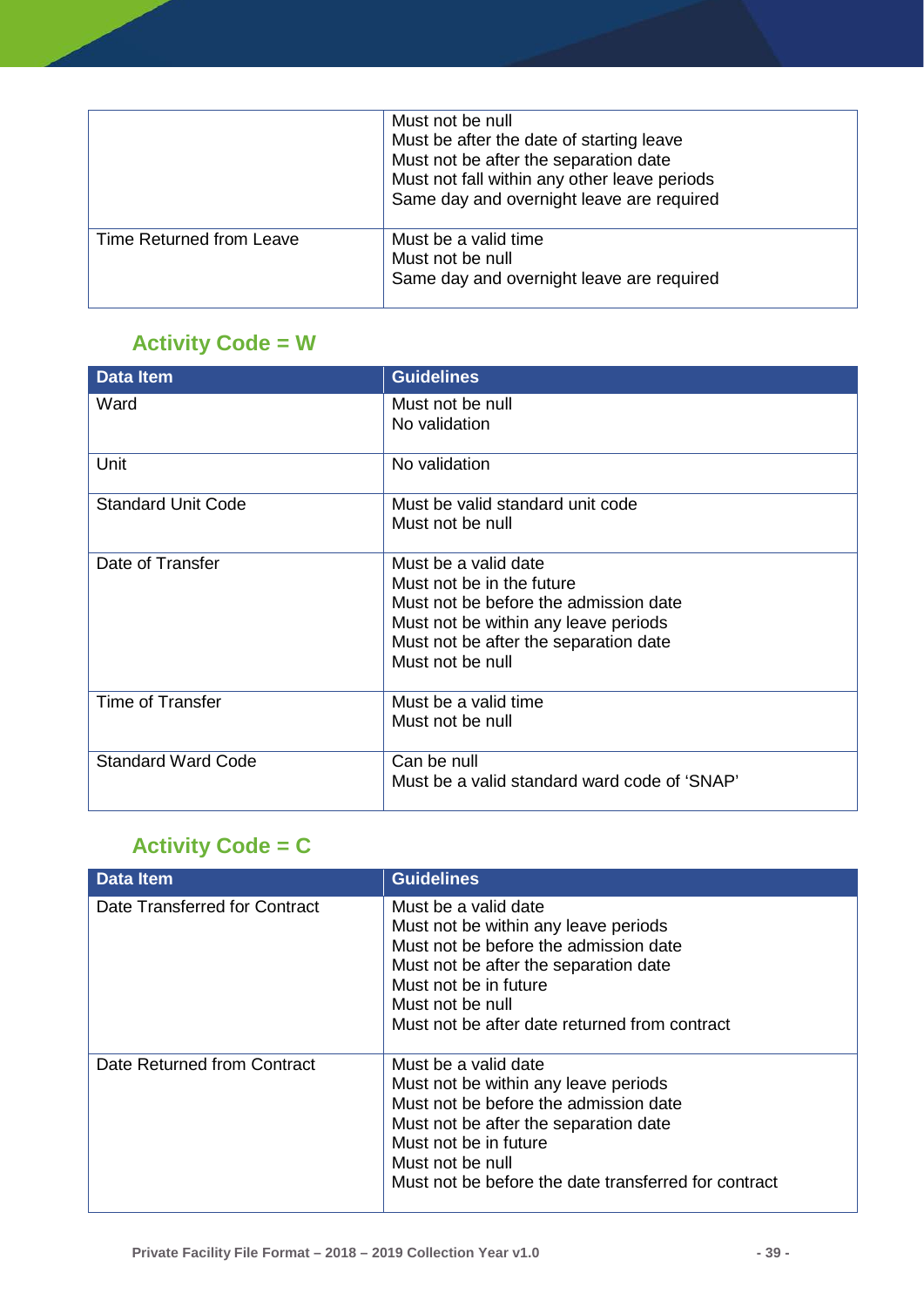| Facility Contracted to | Must not be null if there is a date transferred for contract<br>Must be a valid facility number |
|------------------------|-------------------------------------------------------------------------------------------------|
|                        |                                                                                                 |

# <span id="page-40-0"></span>**Activity Code = Q**

| <b>Data Item</b>            | <b>Guidelines</b>                                                                                                                                       |
|-----------------------------|---------------------------------------------------------------------------------------------------------------------------------------------------------|
| <b>Qualification Status</b> | Must not be null<br>Validated against list of qualification status codes                                                                                |
| Date of Change              | Must be a valid date<br>Must not be before the admission date<br>Must not be after the separation date<br>Must not be in the future<br>Must not be null |
| Time of Change              | Not currently required, no validation                                                                                                                   |

# <span id="page-40-1"></span>**Activity Code = S**

SNAP information is required for all sub and non-acute patients with a public chargeable status**.**

| <b>Data Item</b>           | <b>Guidelines</b>                                                                                                                                                                                                                                                                                                                    |
|----------------------------|--------------------------------------------------------------------------------------------------------------------------------------------------------------------------------------------------------------------------------------------------------------------------------------------------------------------------------------|
| <b>SNAP Episode Number</b> | Must not be null<br>Must not be zero                                                                                                                                                                                                                                                                                                 |
| <b>ADL Type</b>            | Must not be null<br>Validated against a list of ADL type codes                                                                                                                                                                                                                                                                       |
| <b>ADL Subtype</b>         | Must not be null<br>Validated against a list of ADL subtype codes                                                                                                                                                                                                                                                                    |
| <b>ADL Score</b>           | Must not be null<br>Validated against a list of ADL scores<br>ADL scores for each SNAP episode are to be supplied. Do<br>not provide more than one set of scores on the same date<br>for the same ADL Type and ADL Subtype.<br>For all SNAP episodes:<br>An ADL score of 999 is valid when an assessment has not<br>been undertaken. |
| <b>ADL Date</b>            | Must be a valid date<br>Must not be before the admission date<br>Must not be after the separation date<br>Must not be in future<br>Must not be null                                                                                                                                                                                  |
| <b>ADL Time</b>            | Not currently collected, no validation                                                                                                                                                                                                                                                                                               |
| Phase Type                 | Can be null<br>Must not be null if SNAP type = PAL<br>Validated against list of phase type codes                                                                                                                                                                                                                                     |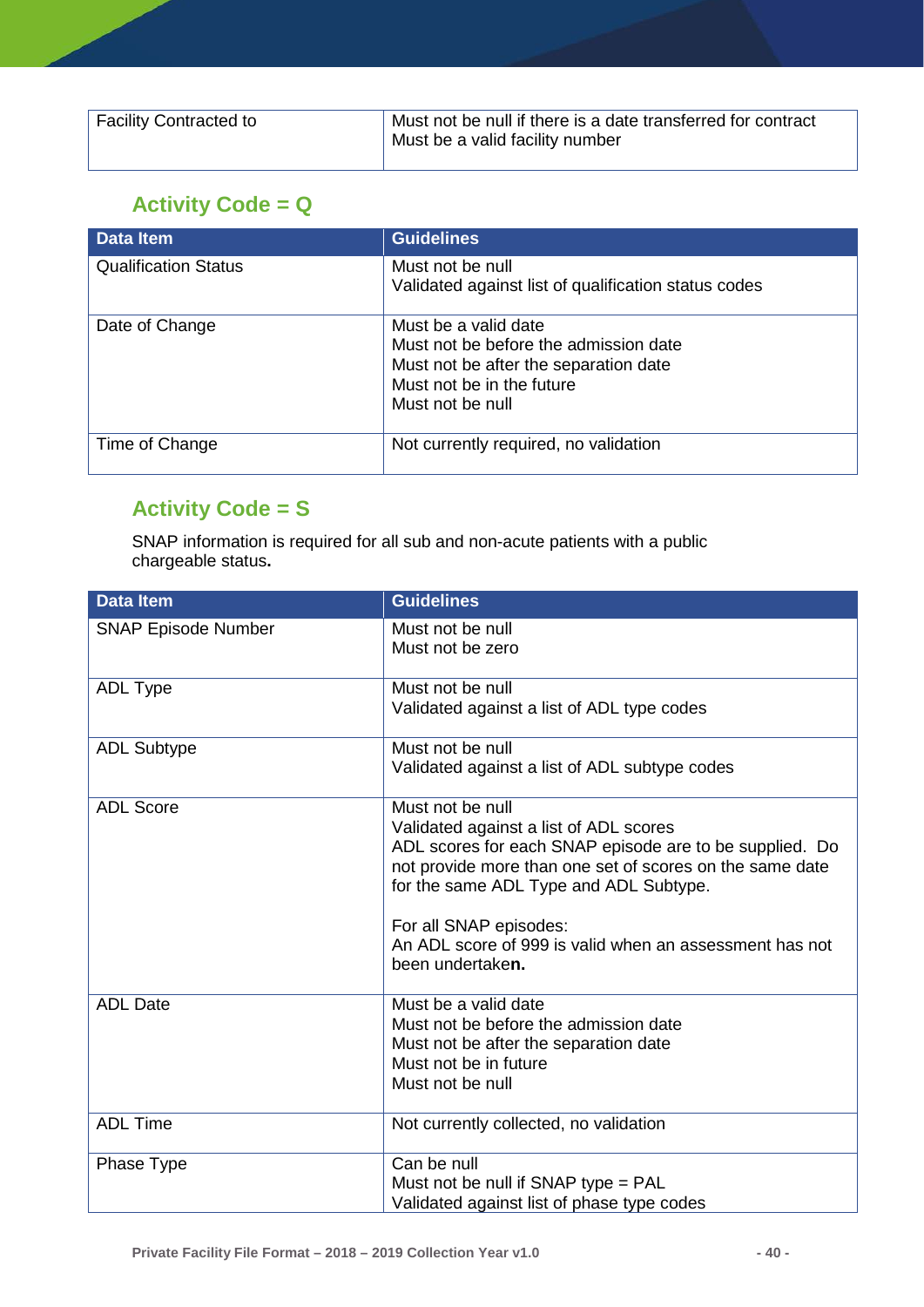# <span id="page-41-0"></span>**Activity Code = T**

| <b>Data Item</b>        | <b>Guidelines</b>                                                                                                                                                                                                                                                                                   |
|-------------------------|-----------------------------------------------------------------------------------------------------------------------------------------------------------------------------------------------------------------------------------------------------------------------------------------------------|
| Nursing Home Type Flag  | Must not be null<br>Must be a valid Nursing Home Flag code<br>Not valid for patients with a care type of:<br>$01 -$ Acute<br>05 - Newborn<br>07 - Organ Procurement<br>08 - Boarder                                                                                                                 |
| Date Commenced NHT Care | Must be a valid date<br>Must not be before the admission date<br>Must not be after the separation date<br>Must not be in the future<br>Must not be null<br>Must be before the date ceased NHT care<br>Must not fall within any other NHT periods<br>Same day and overnight NHT periods are required |
| Date Ceased NHT Care    | Must be a valid date<br>Must not be before the admission date<br>Must not be after separation date<br>Must not be in the future<br>Must not be null<br>Must be after the date commenced NHT care<br>Must not fall within any other NHT periods<br>Same day and overnight NHT periods are required   |

# <span id="page-41-1"></span>**Activity Code = B**

| Data Item                   | Guidelines                                                                                                                       |
|-----------------------------|----------------------------------------------------------------------------------------------------------------------------------|
| Mother's Patient Identifier | Must not be zero<br>Must be unique for each patient within the facility<br>Must not be null for Source of Referral/Transfer = 09 |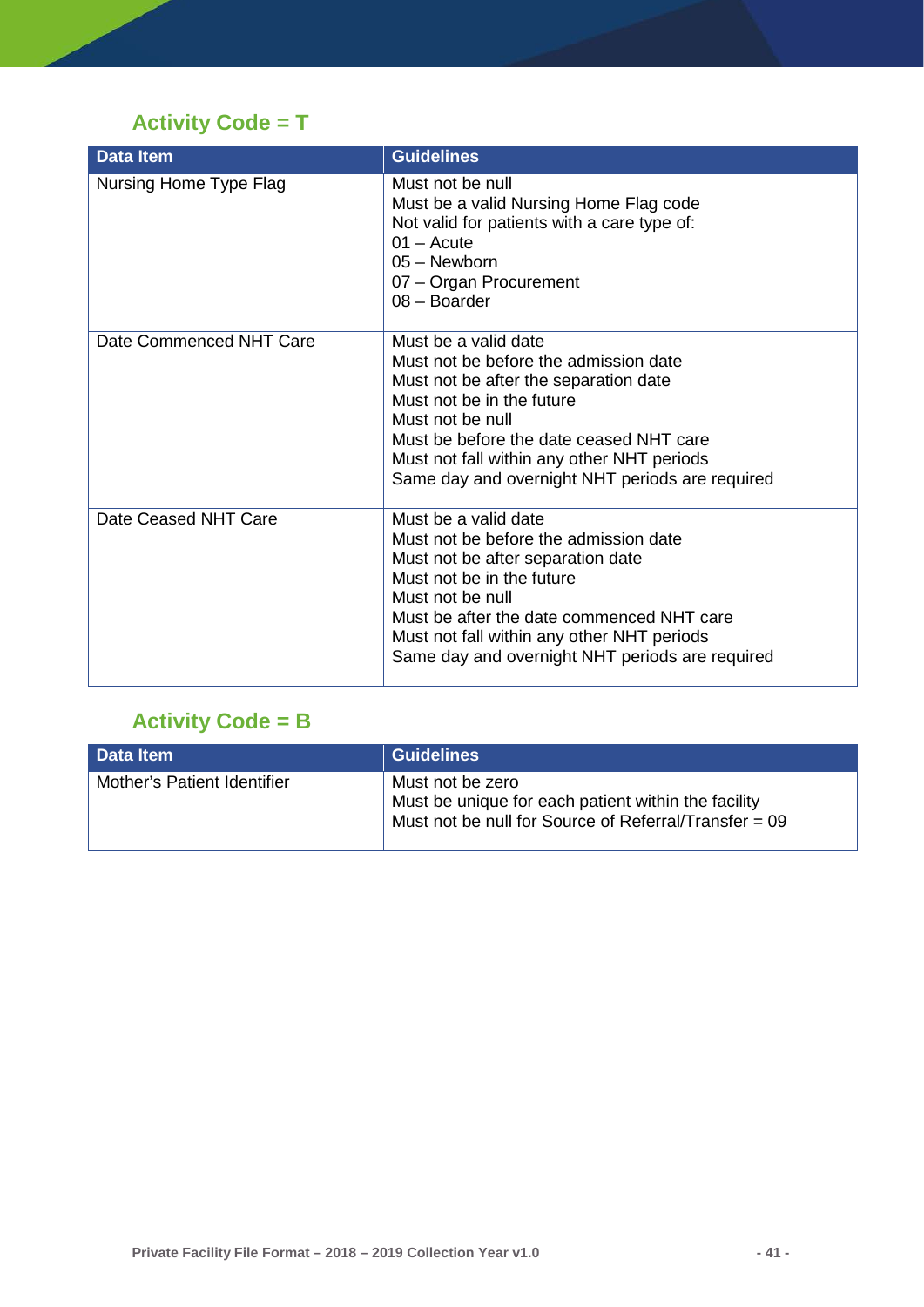# <span id="page-42-0"></span>**Morbidity details records**

| <b>Data Item</b>                          | <b>Guidelines</b>                                                                                                                            |
|-------------------------------------------|----------------------------------------------------------------------------------------------------------------------------------------------|
| <b>Record Identifier</b>                  | Must be a valid value                                                                                                                        |
|                                           | Must not be null                                                                                                                             |
| <b>Unique Number</b>                      | Must not be used more than once by the facility<br>Must not be null<br>Must not be zero<br>Must be unique for each admission within facility |
|                                           | All records related to each admission must have the same<br>unique number of that admission                                                  |
| <b>Patient Identifier</b>                 | Must not be null<br>Must not be zero<br>Must be unique for each patient within the facility                                                  |
|                                           |                                                                                                                                              |
| <b>Admission Number</b>                   | Must not be null                                                                                                                             |
|                                           | Must not be zero                                                                                                                             |
|                                           | Must be unique for each admission of a particular patient<br>within the facility                                                             |
| Diagnosis Code Identifier                 | Must not be null                                                                                                                             |
|                                           | Validated against list of diagnosis code types                                                                                               |
|                                           | Every separation must have one and only one PD                                                                                               |
|                                           | Cannot have an OD, EX, PR or M without a PD                                                                                                  |
| ICD-10-AM Code (10th edition)             | Must not be null                                                                                                                             |
|                                           | Please refer to Queensland Hospital Admitted Patient Data<br>Collection guidelines for the sequencing of ICD-10-AM<br>codes.                 |
| Diagnosis Text                            | Text is optional, as ICD-10-AM codes must be supplied.                                                                                       |
| Date of Procedure                         | Must be a valid date                                                                                                                         |
|                                           | Must not be in the future                                                                                                                    |
|                                           | Must not be null for procedures with block codes between:                                                                                    |
|                                           | 1059<br>1<br>to<br>1821<br>1062<br>to                                                                                                        |
|                                           | 1825<br>1866<br>to                                                                                                                           |
|                                           | 1869<br>1892<br>to                                                                                                                           |
|                                           | 1894<br>1912<br>to                                                                                                                           |
|                                           | 1920<br>2016<br>to                                                                                                                           |
| <b>Contract Flag</b>                      | Validated against a list of contract flag codes                                                                                              |
| <b>Diagnosis Onset Type</b>               | Validated against a list of Diagnosis Onset Type codes                                                                                       |
| (Condition present on admission           | Must not be null if Diagnosis Code Identifier = PD,OD, EX or                                                                                 |
| indicator)                                | M                                                                                                                                            |
| Most Resource Intensive Condition<br>Flag | Not currently required, no validation                                                                                                        |
| Other Co-Morbidity of Interest Flag       | Not currently required, no validation                                                                                                        |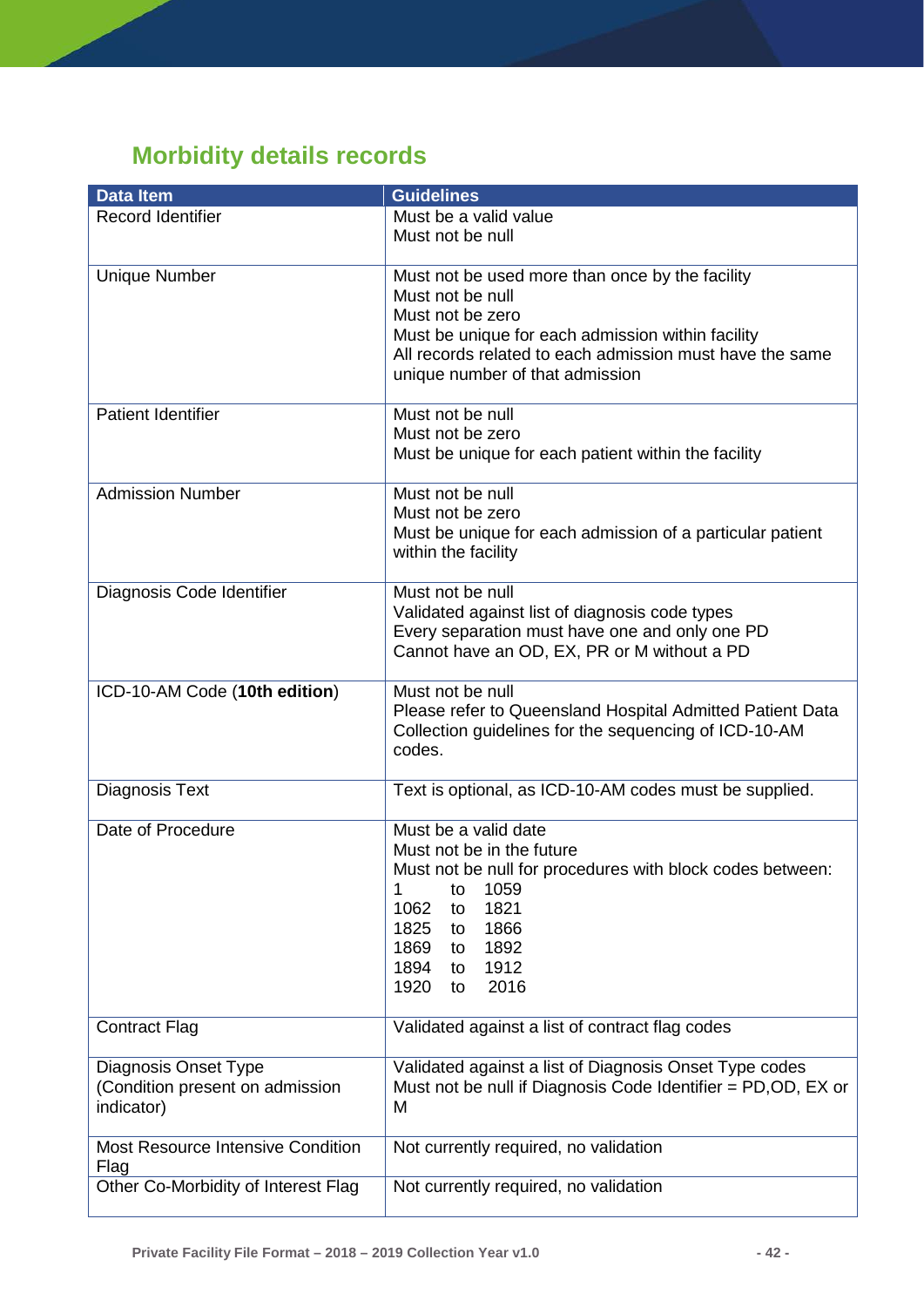# <span id="page-43-0"></span>**Mental Health details records**

A record is to be provided on the mental health details file for each episode of care where the standard unit code (either at admission to the episode or through a unit transfer during the episode) is in the range PYAA to PYZZ.

No record is to be provided if there were no standard unit codes in this range during the episode of care.

| <b>Data Item</b>                                    | <b>Guidelines</b>                                                                                                                                                                                                                             |
|-----------------------------------------------------|-----------------------------------------------------------------------------------------------------------------------------------------------------------------------------------------------------------------------------------------------|
| <b>Record Identifier</b>                            | Must be a valid value<br>Must not be null                                                                                                                                                                                                     |
| <b>Unique Number</b>                                | Must not be used more than once by a facility<br>Must not be null<br>Must not be zero<br>Must be unique for each admission within the facility<br>All records related to each admission must have the same<br>unique number of that admission |
| <b>Patient Identifier</b>                           | Must not be null<br>Must not be zero<br>Must be unique for each patient within the facility                                                                                                                                                   |
| <b>Admission Number</b>                             | Must not be null<br>Must not be zero<br>Must be unique for each admission of a particular patient<br>within the facility                                                                                                                      |
| <b>Type of Usual Accommodation</b>                  | Must not be null<br>Validated against the type of usual accommodation codes                                                                                                                                                                   |
| <b>Employment Status</b>                            | Must not be null<br>Validated against the employment status codes<br>If 1 then age must be $<$ 18<br>If 3, 4, or 6 then age must be $> 14$                                                                                                    |
| <b>Pension Status</b>                               | Must not be null<br>Validated against pension status codes<br>If 1 then age must be $> 59$ if female and $> 64$ if male<br>If 2 to 5 then age must be between 14 and 65                                                                       |
| <b>First Admission For Psychiatric</b><br>Treatment | Must not be null<br>Validated against the previous specialised non-admitted<br>treatment codes                                                                                                                                                |
| <b>Referral To Further Care</b>                     | Must not be null<br>Validated against referral to further care codes                                                                                                                                                                          |
| Mental Health Legal Status Indicator                | Must not be null<br>Validated against legal status indicator codes                                                                                                                                                                            |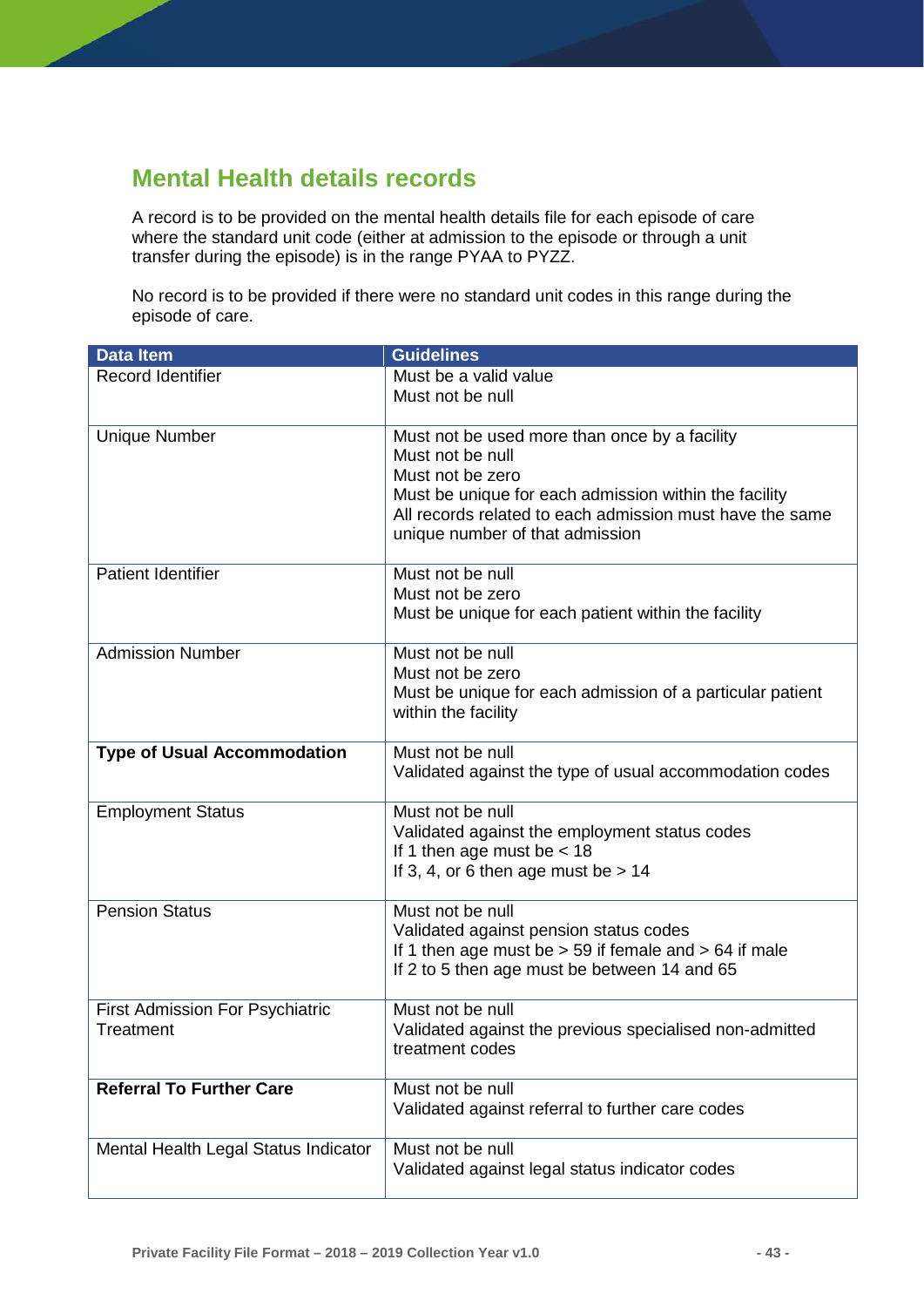| Previous Specialised Non-admitted<br>Treatment | Must not be null<br>Validated against previous specialised non-admitted<br>treatment codes |
|------------------------------------------------|--------------------------------------------------------------------------------------------|
|------------------------------------------------|--------------------------------------------------------------------------------------------|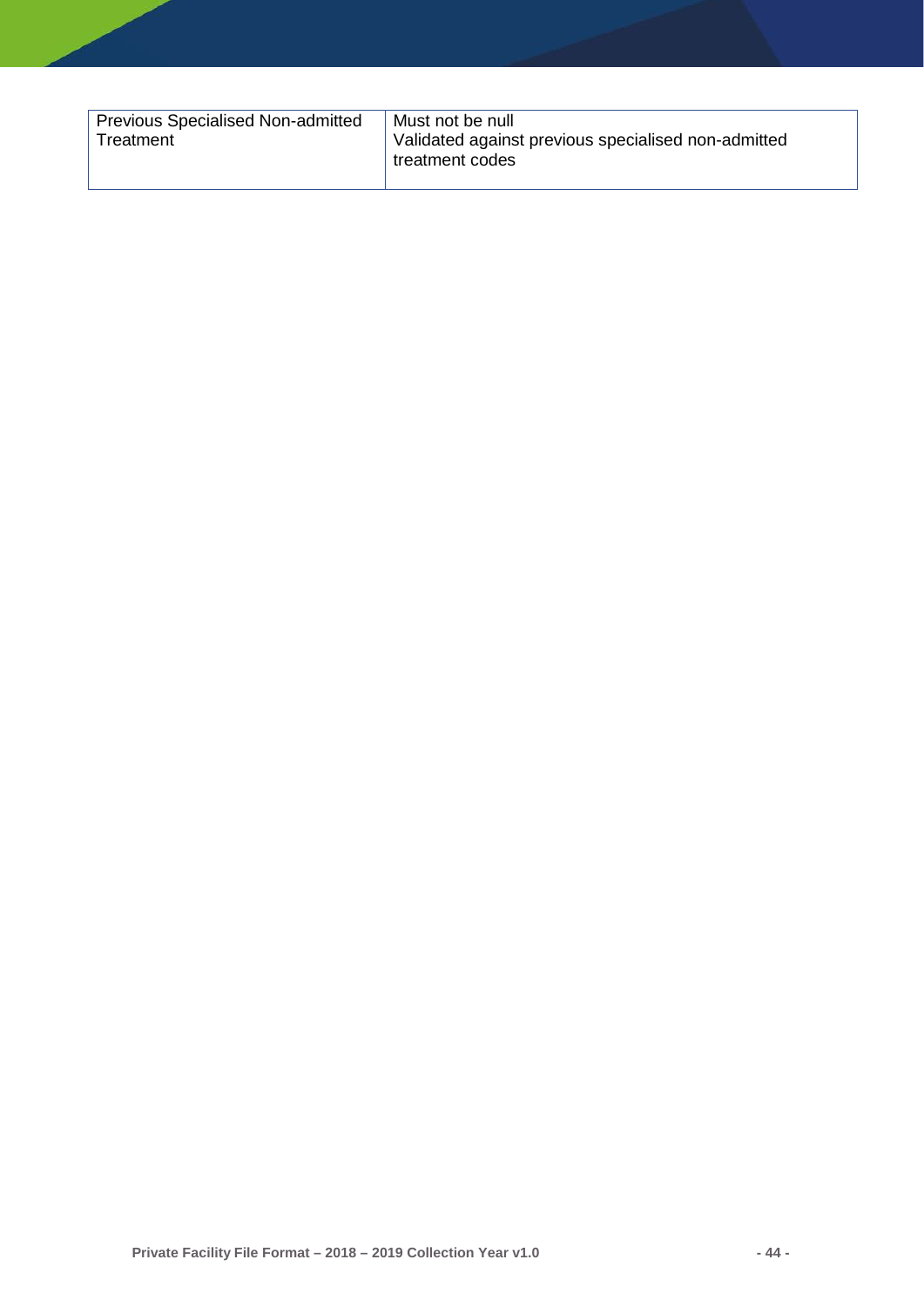## <span id="page-45-0"></span>**Sub and Non-Acute Patient details records**

SNAP information is required for all sub and non-acute patients with a public chargeable status**.**

A record for each SNAP type is to be provided on the sub and non-acute patient details file for each episode of care where the care type is sub-acute or non-acute (ie Rehabilitation Care, Geriatric Evaluation and Management Care, Palliative Care, Psychogeriatric Care or Maintenance Care)

No record is to be provided if the care type is mental health, acute, newborn, boarder, organ procurement or other care.

| <b>Data Item</b>                    | <b>Guidelines</b>                                                   |
|-------------------------------------|---------------------------------------------------------------------|
| Record Identifier                   | Must be a valid value                                               |
|                                     | Must not be null                                                    |
|                                     |                                                                     |
| <b>Unique Number</b>                | Must not be used more than once by the facility<br>Must not be null |
|                                     | Must not be zero                                                    |
|                                     | Must be unique for each admission within the facility               |
|                                     | All records related to each admission must have the same            |
|                                     | unique number of that admission                                     |
|                                     |                                                                     |
| <b>Patient Identifier</b>           | Must not be null                                                    |
|                                     | Must not be zero                                                    |
|                                     | Must be unique for each patient within the facility                 |
| <b>Admission Number</b>             | Must not be null                                                    |
|                                     | Must not be zero                                                    |
|                                     | Must be unique for each admission of a particular patient           |
|                                     | within the facility                                                 |
|                                     |                                                                     |
| <b>SNAP Episode Number</b>          | Must not be null                                                    |
|                                     | Must not be zero                                                    |
| <b>SNAP Type</b>                    | Must not be null                                                    |
|                                     | Validated against a list of SNAP type codes                         |
|                                     | For Palliative care only PAL is valid                               |
|                                     | For Rehabilitation care only RCD, ROI, RST, RBD, RNE,               |
|                                     | RSC, RAL, RPS, ROF, ROR, ROA, RCA, RMT, RPU, RDE,                   |
|                                     | RDD, RBU, RAR are valid                                             |
|                                     | For Geriatric Evaluation and Management care only GEM is<br>valid   |
|                                     | For Maintenance care only MRE, MNH, MCO, MOT are valid              |
|                                     | For Psychogeriatric care only PSG is valid                          |
| <b>AN-SNAP Group Classification</b> | Not currently required, no validation                               |
|                                     |                                                                     |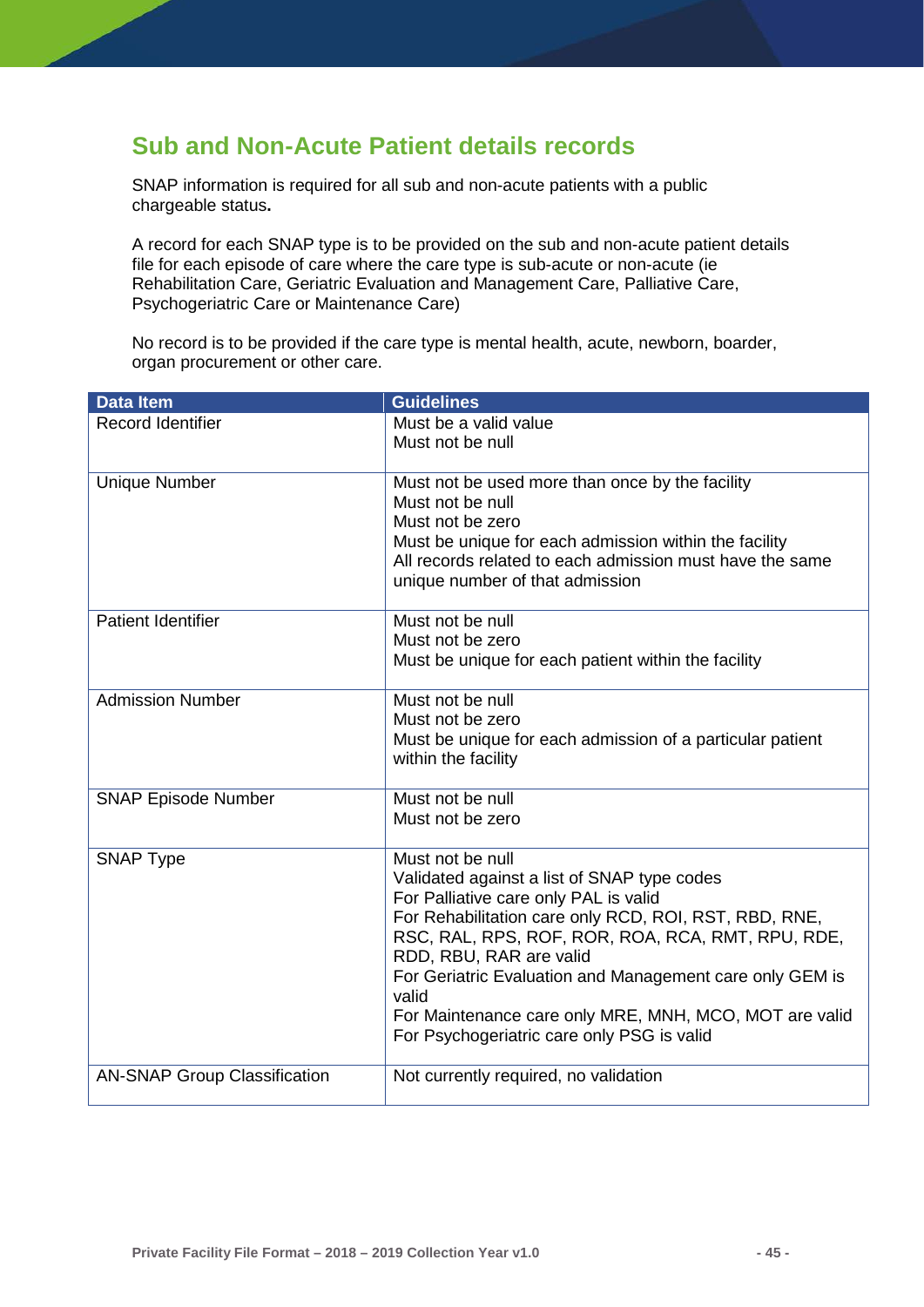| <b>Data Item</b>                           | <b>Guidelines</b>                                                 |
|--------------------------------------------|-------------------------------------------------------------------|
| <b>SNAP Episode Start Date</b>             | Must not be null                                                  |
|                                            | Must be a valid date                                              |
|                                            | Must not be in the future (i.e. past current date)                |
|                                            | Must not be before the birth date of the patient                  |
|                                            | Must be on or after the admission date                            |
|                                            |                                                                   |
|                                            | Must be before or on the separation date                          |
| <b>SNAP Episode End Date</b>               | Must not be null                                                  |
|                                            | Must be a valid date                                              |
|                                            | Must not be in the future (ie. past current date)                 |
|                                            | Must be on or after the admission date                            |
|                                            | Must be before or on the separation date                          |
|                                            |                                                                   |
| Multidisciplinary Care Plan Flag           | Must be a valid value                                             |
|                                            | Must not be null if SNAP Type is Rehabilitation, Geriatric        |
|                                            | Evaluation and Management, Palliative or Psychogeriatric          |
|                                            |                                                                   |
| Multidisciplinary Care Plan Date           | Must be a valid date                                              |
|                                            | Must not be in the future (ie. past current date)                 |
|                                            | Must be before or on the separation date                          |
|                                            | Can be null                                                       |
| <b>Proposed Principal Referral Service</b> | Must not be null if SNAP Type is Rehabilitation, Geriatric        |
|                                            | Evaluation and Management, Palliative or Psychogeriatric          |
|                                            | Validated against the list of proposed principal referral service |
|                                            | codes                                                             |
|                                            |                                                                   |
| <b>Primary Impairment Type</b>             | Must not be null if SNAP Type is rehabilitation                   |
|                                            | Validated against the list of Primary Impairment Type codes       |
|                                            |                                                                   |
| <b>Clinical Assessment Only Indicator</b>  | Not currently required, no validation                             |
|                                            |                                                                   |

For Maintenance Care SNAP Episodes

- At least one set of mandatory ADL scores must be provided for each SNAP episode.
- **There must be at least one SNAP episode within a single non-acute episode of** care.
- **If there is more than one SNAP episode then these must be contiguous.**
- The start date of the first SNAP episode must be the same as the start date of the episode of care.
- The end date of the last SNAP episode must be the same as the end date of the episode of care.

For Rehabilitation Care, Geriatric Evaluation and Management Care, Palliative Care and Psychogeriatric Care SNAP Episodes

- At least one set of mandatory ADL scores must be provided for each SNAP episode.
- **There can only be one SNAP episode within a single sub-acute episode of care.**
- The start date of the SNAP episode must be the same as the start date of the episode of care.
- The end date of the SNAP episode must be the same as the end date of the episode of care.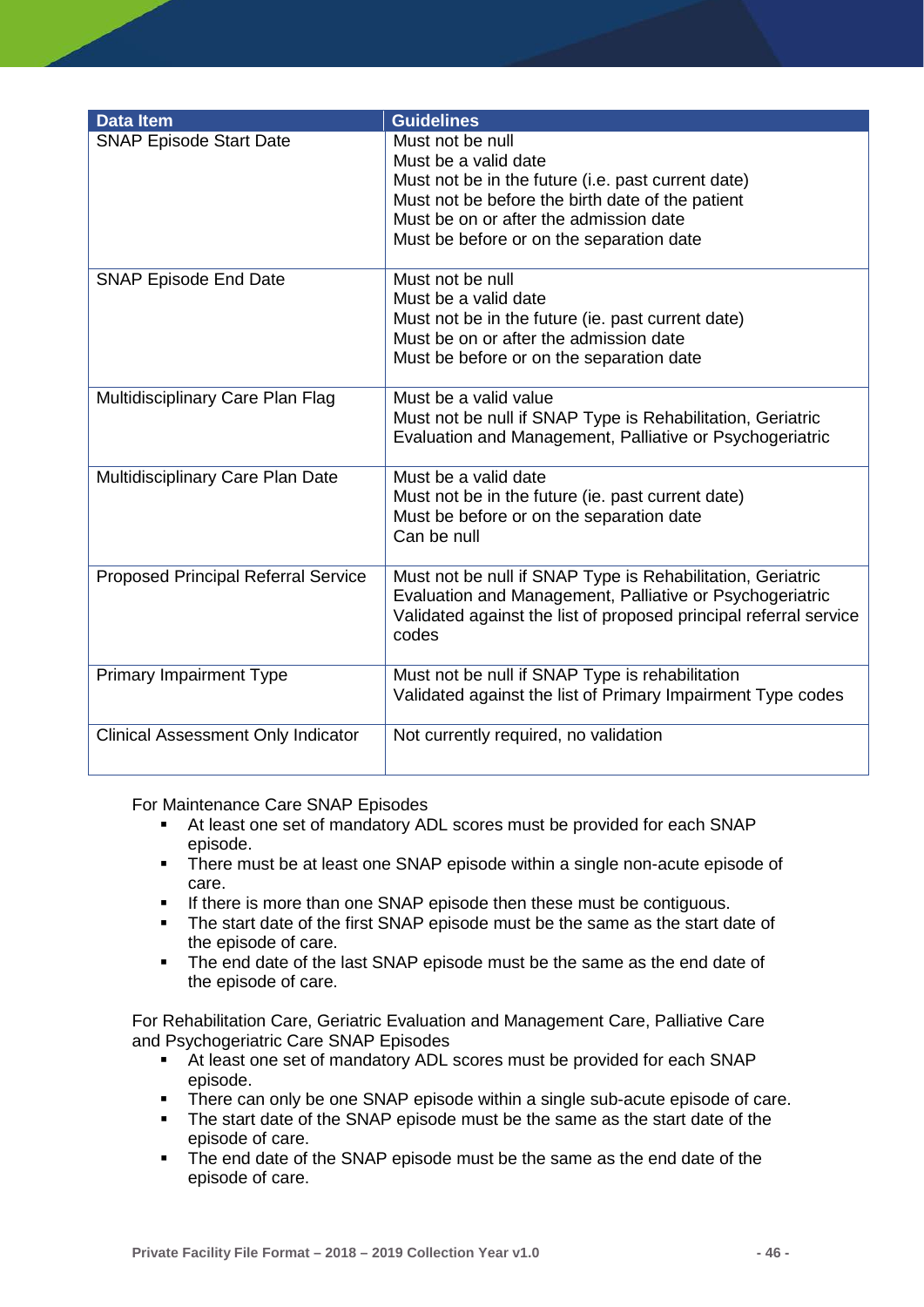# <span id="page-47-0"></span>**Palliative Care details records**

A record is to be provided on the palliative care details file for each episode of care where the care type is: 30 = Palliative care

No record is to be provided if the care type is NOT 30.

| <b>Data Item</b>                           | <b>Guidelines</b>                                                                                                                                                                                                                               |
|--------------------------------------------|-------------------------------------------------------------------------------------------------------------------------------------------------------------------------------------------------------------------------------------------------|
| Record Identifier                          | Must be a valid value                                                                                                                                                                                                                           |
|                                            | Must not be null                                                                                                                                                                                                                                |
| <b>Unique Number</b>                       | Must not be used more than once by the facility<br>Must not be null<br>Must not be zero<br>Must be unique for each admission within the facility<br>All records related to each admission must have the same<br>unique number of that admission |
| <b>Patient Identifier</b>                  | Must not be null                                                                                                                                                                                                                                |
|                                            | Must not be zero                                                                                                                                                                                                                                |
|                                            | Must be unique for each patient within the facility                                                                                                                                                                                             |
| <b>Admission Number</b>                    | Must not be null                                                                                                                                                                                                                                |
|                                            | Must not be zero                                                                                                                                                                                                                                |
|                                            | Must be unique for each admission of a particular patient<br>within the facility                                                                                                                                                                |
| <b>First Admission For Palliative Care</b> | Must not be null                                                                                                                                                                                                                                |
| Treatment                                  | Validated against the first admission for palliative care<br>treatment codes                                                                                                                                                                    |
| <b>Previous Specialised Non-Admitted</b>   | Must not be null                                                                                                                                                                                                                                |
| <b>Palliative Care Treatment</b>           | Validated against the previous specialised non-admitted<br>palliative care treatment codes                                                                                                                                                      |
|                                            |                                                                                                                                                                                                                                                 |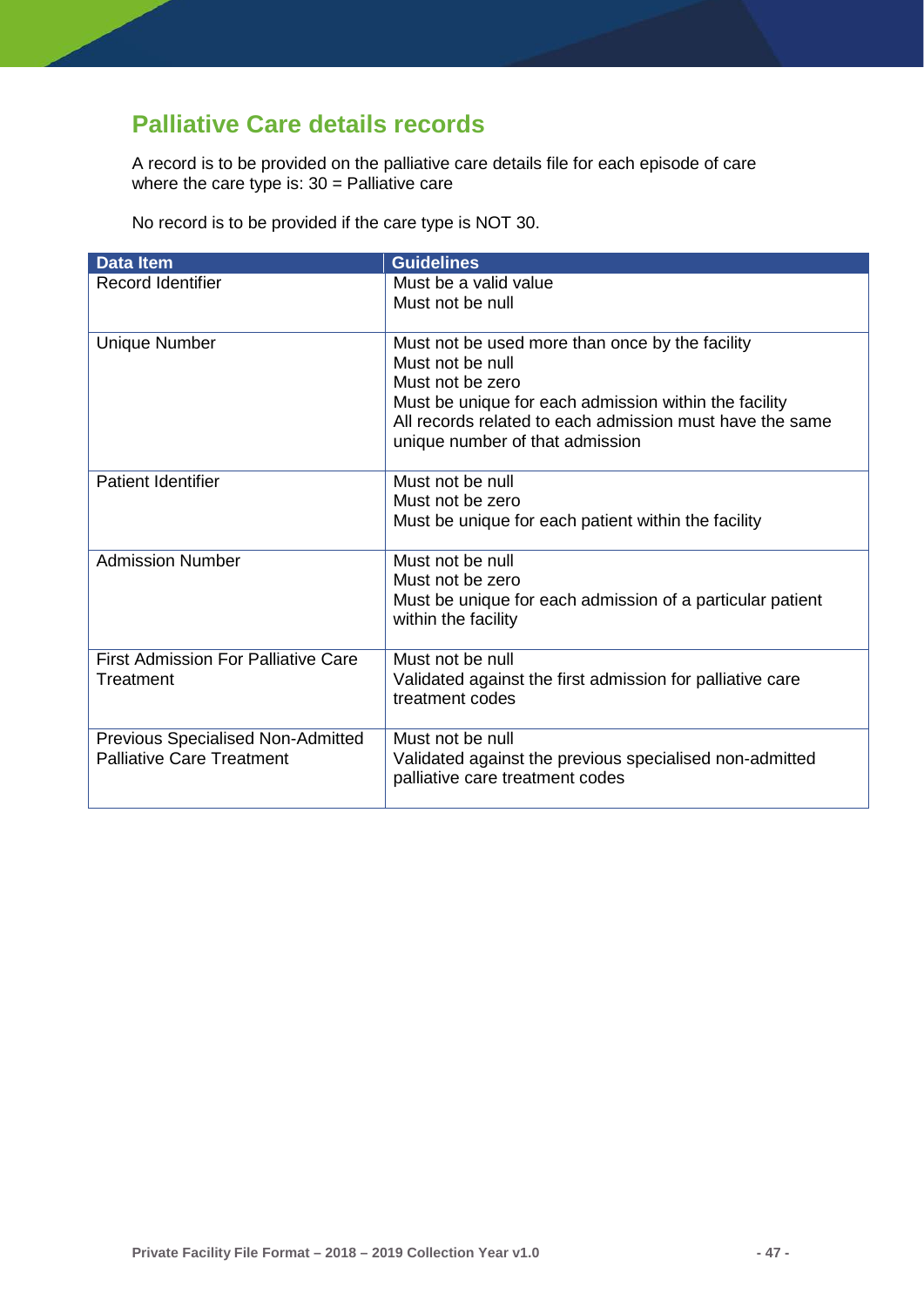# <span id="page-48-0"></span>**Department of Veterans' Affairs details records**

A record is to be provided on the Department of Veterans' Affairs patient details file where the charges for the episode of care are met by the Department of Veterans' Affairs.

A record is not to be provided if the charges for the episode of care are not met by the Department of Veterans' Affairs.

| <b>Data Item</b>          | <b>Guidelines</b>                                                   |
|---------------------------|---------------------------------------------------------------------|
| <b>Record Identifier</b>  | Must be a valid value                                               |
|                           | Must not be null                                                    |
|                           |                                                                     |
| <b>Unique Number</b>      | Must not be used more than once by the facility<br>Must not be null |
|                           | Must not be zero                                                    |
|                           | Must be unique for each admission within the facility               |
|                           | All records related to each admission must have the same            |
|                           | unique number of that admission                                     |
|                           |                                                                     |
| <b>Patient Identifier</b> | Must not be null                                                    |
|                           | Must not be zero                                                    |
|                           | Must be unique for each patient within the facility                 |
|                           |                                                                     |
| <b>Admission Number</b>   | Must not be null<br>Must not be zero                                |
|                           | Must be unique for each admission of a particular patient           |
|                           | within the facility                                                 |
|                           |                                                                     |
| <b>DVA File Number</b>    | Must not be null                                                    |
|                           |                                                                     |
| DVA Card Type             | Must not be null                                                    |
|                           | Must be a valid Card Type code                                      |
|                           |                                                                     |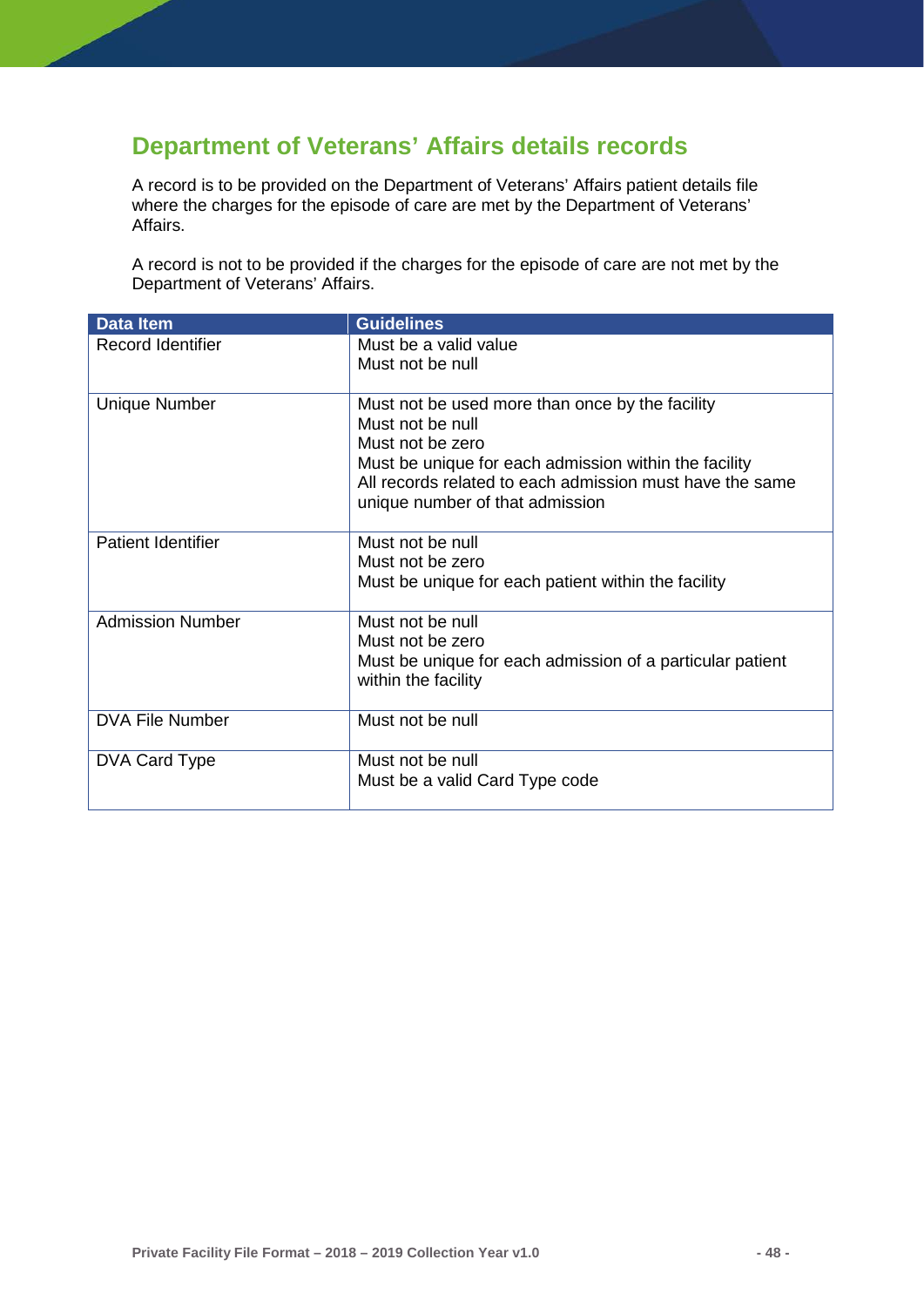# <span id="page-49-0"></span>**Private Processing Rules**

# <span id="page-49-1"></span>**RECORD IDENTIFIER = N**

#### **Description:**

Patient separated in the extract period or patient separated prior to the extract period but not previously submitted (late insertion).

### <span id="page-49-2"></span>**Patient File**

• A corresponding record must exist in the admission file.

### <span id="page-49-3"></span>**Admission File**

- Admission record must not already exist.
- A corresponding record must exist in the patient file.
- Patient must be separated in the extract period or patient separated prior to extract period but not previously submitted (late insertion).
- Late insertions for the current financial year can be received up to and including the extraction for July data of the next financial year (due in early September).

### <span id="page-49-4"></span>**Activity File**

- A corresponding record must exist in the admission file and in the patient file.
- All activities must occur within the admission and separation dates.
	- **Account Class Variations** 
		- **Must not already exist.**
	- $L$ eave
		- **Must not already exist.**
		- **EXECT** Leave period must not overlap with any other leave periods for admission.
	- Ward Transfer
		- **Must not already exist for admission.**
	- Contract Status
		- **Must not already exist for admission.**
	- **•** Qualification Status
		- **Must not already exist for admission.**
	- Sub and Non-acute Patient Items
		- **Must not already exist for admission.**
	- Nursing Home Type Patient Items
		- **Must not already exist for admission.**
	- Patient Identifier of mother of baby born in hospital
		- **Must not already exist for admission.**

### <span id="page-49-5"></span>**Morbidity File**

- A corresponding record must exist in the admission file and in the patient file.
- The ICD-10-AM code must not already exist for this admission except for procedure, morphology and external cause codes.

#### <span id="page-49-6"></span>**Mental Health File**

• A corresponding record must exist in the admission file and in the patient file.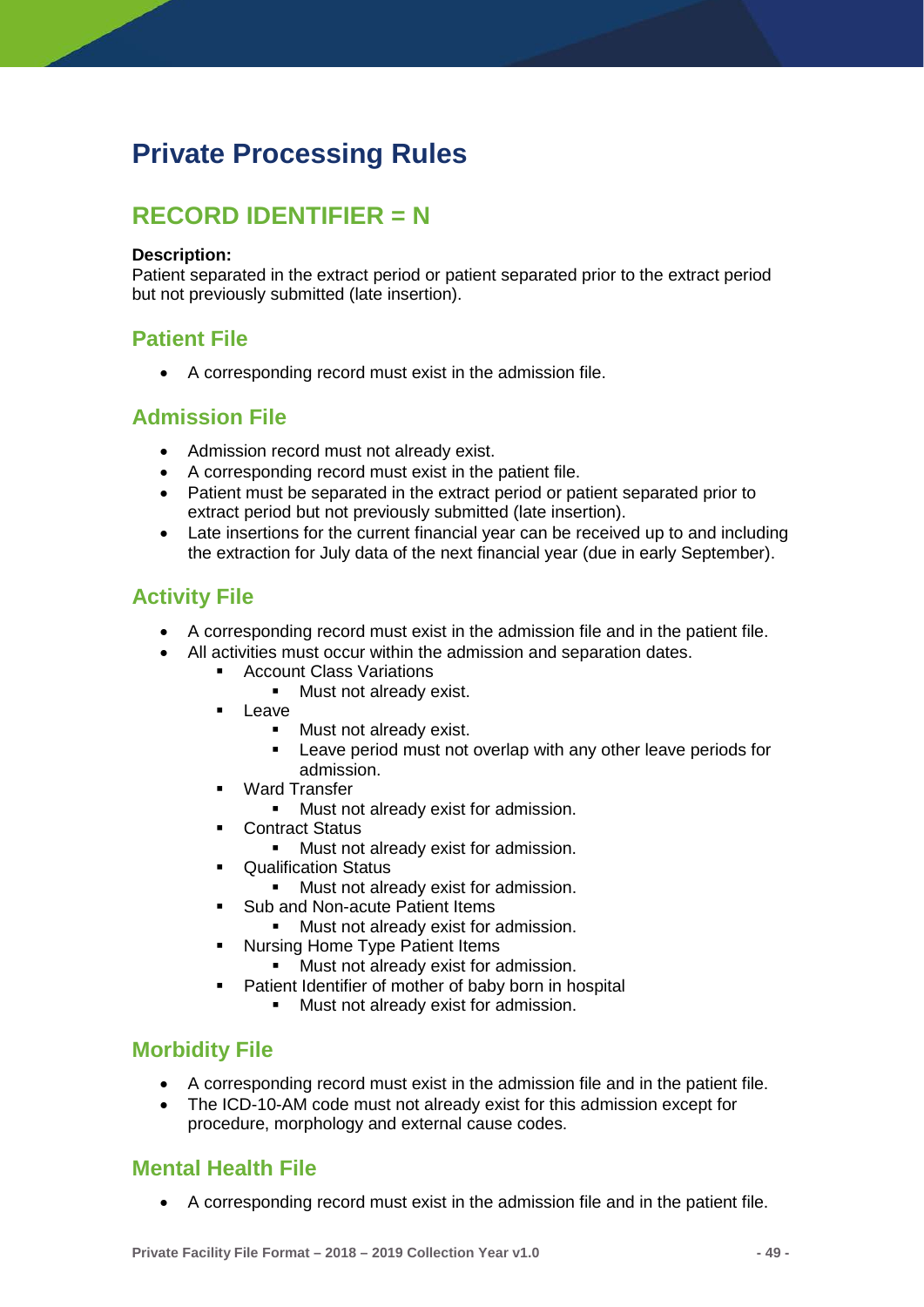- Must not already exist for admission.
- Must exist if any standard unit code in the activity or admission file is in the range PYAA to PYZZ.

#### <span id="page-50-0"></span>**Sub and Non-Acute Patient File**

- A corresponding record must exist in the admission file and in the patient file.
- Must not already exist for admission.

#### <span id="page-50-1"></span>**Palliative Care File**

- A corresponding record must exist in the admission file and in the patient file.
- Must not already exist for admission.

#### <span id="page-50-2"></span>**Department of Veterans' Affairs File**

- A corresponding record must exist in the admission file and in the patient file.
- Must not already exist for admission.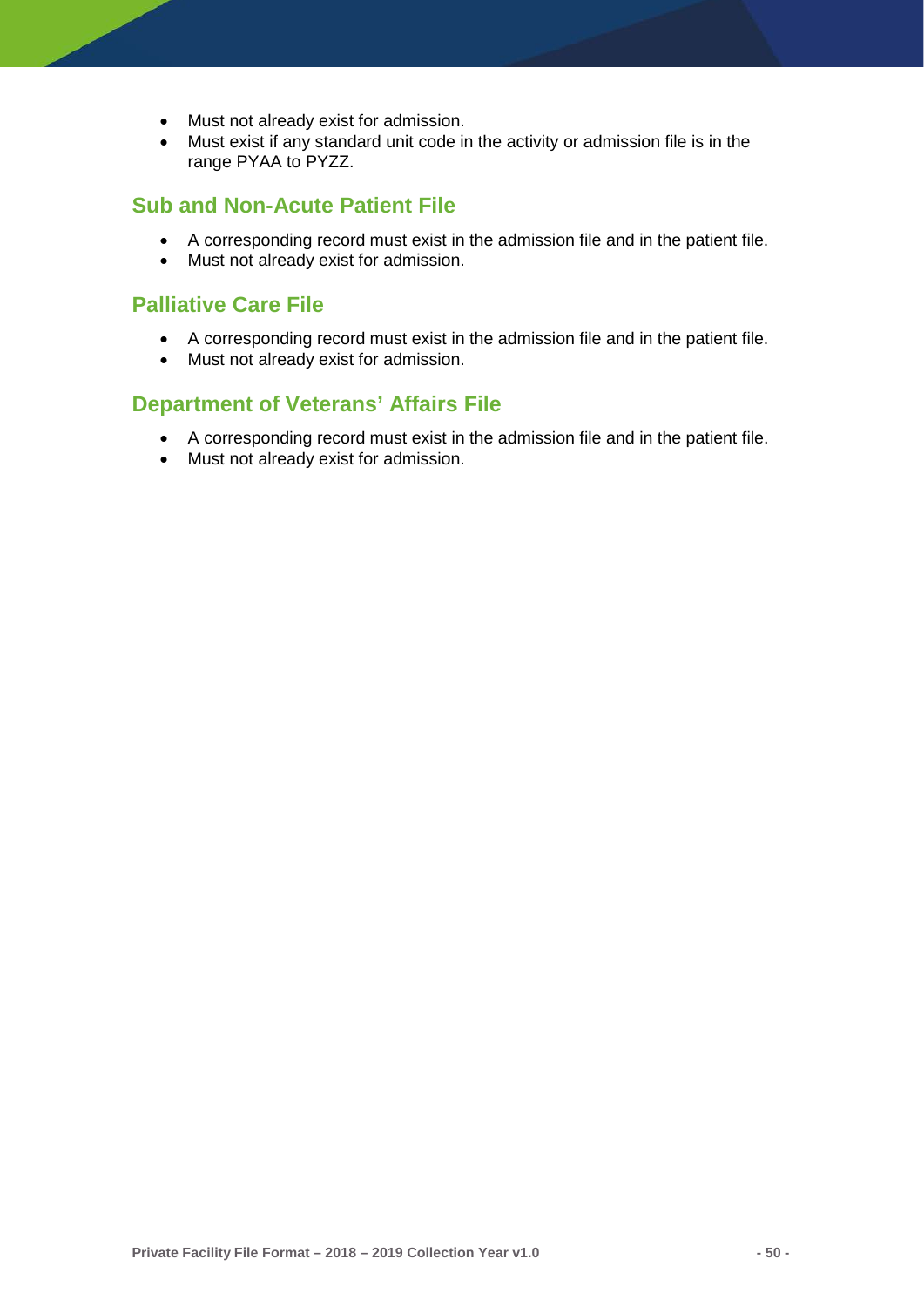# <span id="page-51-0"></span>**RECORD IDENTIFIER = A**

#### **Description:**

Amendment to records submitted prior to the extract period. Amendment records for the current financial year can be received up to and including the extraction of July data of the next financial year (due in early September).

#### <span id="page-51-1"></span>**Patient File**

• Patient record must exist.

#### <span id="page-51-2"></span>**Admission File**

• Admission record must exist

### <span id="page-51-3"></span>**Activity File**

• Cannot be amended, must instead be deleted and re-created.

#### <span id="page-51-4"></span>**Morbidity File**

• Cannot be amended, must instead be deleted and re-created.

#### <span id="page-51-5"></span>**Mental Health File**

• Mental Health record must exist.

### <span id="page-51-6"></span>**Sub and Non-acute Patient File**

• Sub and Non-acute Patient record must exist.

#### <span id="page-51-7"></span>**Palliative Care File**

• Palliative Care record must exist.

### <span id="page-51-8"></span>**Department of Veterans' Affairs File**

• Department of Veterans' Affairs record must exist.